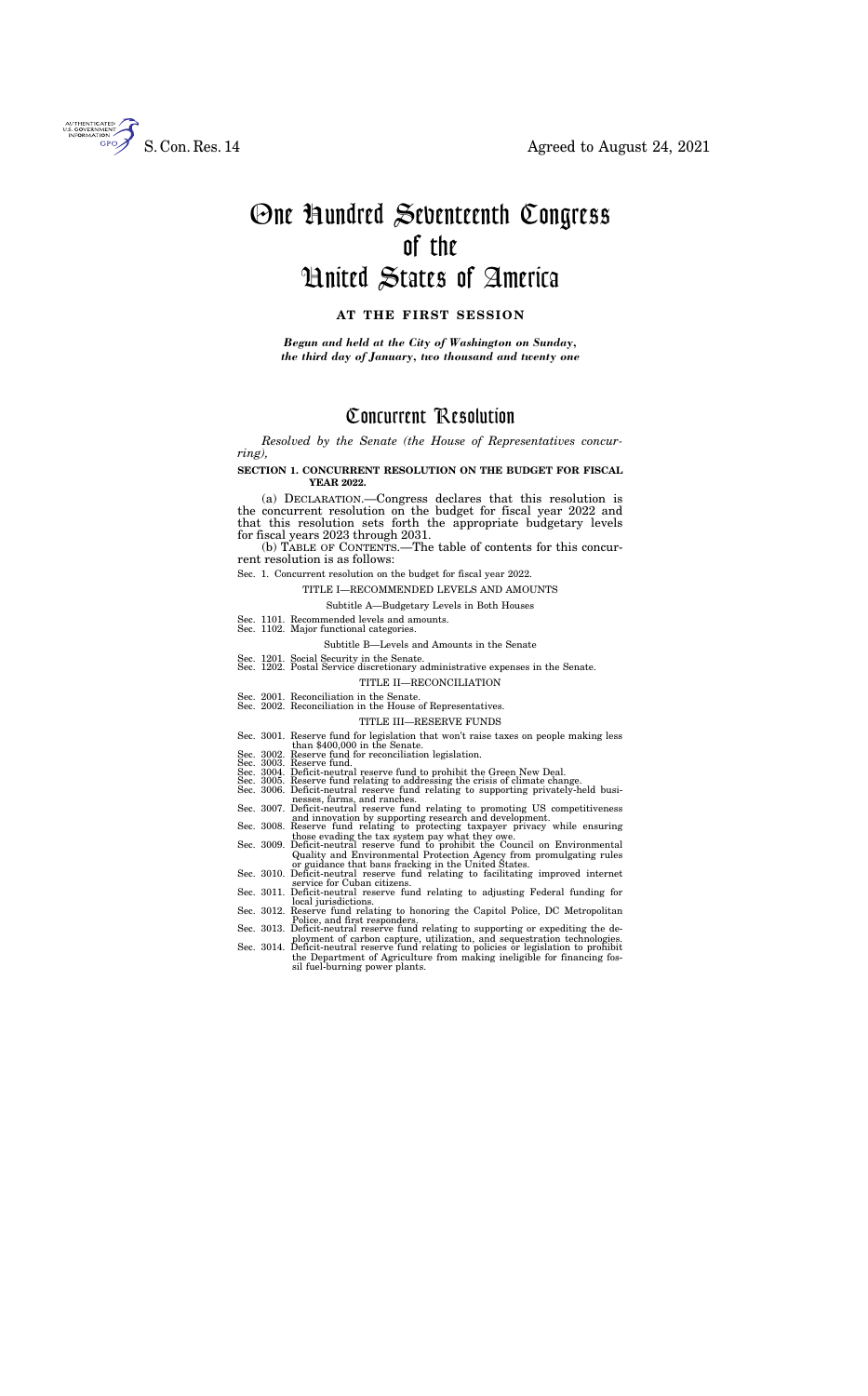- Sec. 3015. Deficit-neutral reserve fund relating to the provisions of the American Rescue Plan Act.
- Sec. 3016. Deficit-neutral reserve fund relating to means-testing electric vehicle tax credits.
- Sec. 3017. Deficit-neutral reserve fund relating to prohibiting or limiting the issuance of costly Clean Air Act permit requirements on farmers and ranchers in the United States or the imposition of new Federal methane requirements on livestock.
- Sec. 3018. Deficit-neutral reserve fund relating to funding of the Office of Foreign Assets Control.
- Sec. 3019. Deficit-neutral reserve fund relating to abortion funding.
- Sec. 3020. Deficit-neutral reserve fund relating to ensuring robust, secure, and humane supply chains, sourced by the United States and allies of the United States, for renewable energy materials, technology, and critical minerals.
- Sec. 3021. Reserve fund relating to ensuring robust, secure, and humane supply chains by prohibiting the use of Federal funds to purchase materials, and critical minerals produced, manufactured, or mined technology, and<br>with forced labor.
- Sec. 3022. Reserve fund relating to Great Lakes ice breaking operational improvements.
- Sec. 3023. Deficit-neutral reserve fund relating to immigration enforcement and addressing the humanitarian crisis at the southern border.
- Sec. 3024. Deficit-neutral reserve fund relating to providing quality education for children.
- Sec. 3025. Deficit-neutral reserve fund relating to hiring 100,000 new police officers.
- Sec. 3026. Deficit-neutral reserve fund relating to preventing electricity blackouts and improving electricity reliability.
- Sec. 3027. Deficit-neutral reserve fund relating to protecting migrants and local communities against COVID–19.
- Sec. 3028. Deficit-neutral reserve fund relating to studying and providing for tax equivalency under the payments in lieu of taxes program.
- Sec. 3029. Deficit-neutral reserve fund relating to preventing tax increases on small businesses.
- Sec. 3030. Deficit-neutral reserve fund relating to providing sufficient resources to detain and deport a higher number of aliens who have been convicted of a crime.
- Sec. 3031. Deficit-neutral reserve fund relating to maintaining the current law tax treatment of like kind exchanges.

#### TITLE IV—OTHER MATTERS

- Sec. 4001. Emergency legislation.
- Sec. 4002. Point of order against advance appropriations in the Senate.
- Sec. 4003. Point of order against advance appropriations in the House of Representatives.
- Sec. 4004. Program integrity initiatives and other adjustments in the Senate.
- Sec. 4005. Program integrity initiatives and other adjustments in the House of Representatives.
- 
- Sec. 4006. Enforcement filing.<br>Sec. 4007. Application and ef Application and effect of changes in allocations, aggregates, and other budgetary levels.
- Sec. 4008. Adjustments to reflect changes in concepts and definitions.
- Sec. 4009. Adjustment for bipartisan infrastructure legislation in the Senate.
- Sec. 4010. Adjustment for infrastructure legislation in the House of Representatives
- Sec. 4011. Applicability of adjustments to discretionary spending limits.
- Sec. 4012. Budgetary treatment of administrative expenses.
- Sec. 4013. Appropriate budgetary adjustments in the House of Representatives.
- Sec. 4014. Adjustment for changes in the baseline in the House of Representatives.
- Sec. 4015. Scoring rule in the Senate for child care and pre-kindergarten legislation.
- Sec. 4016. Exercise of rulemaking powers.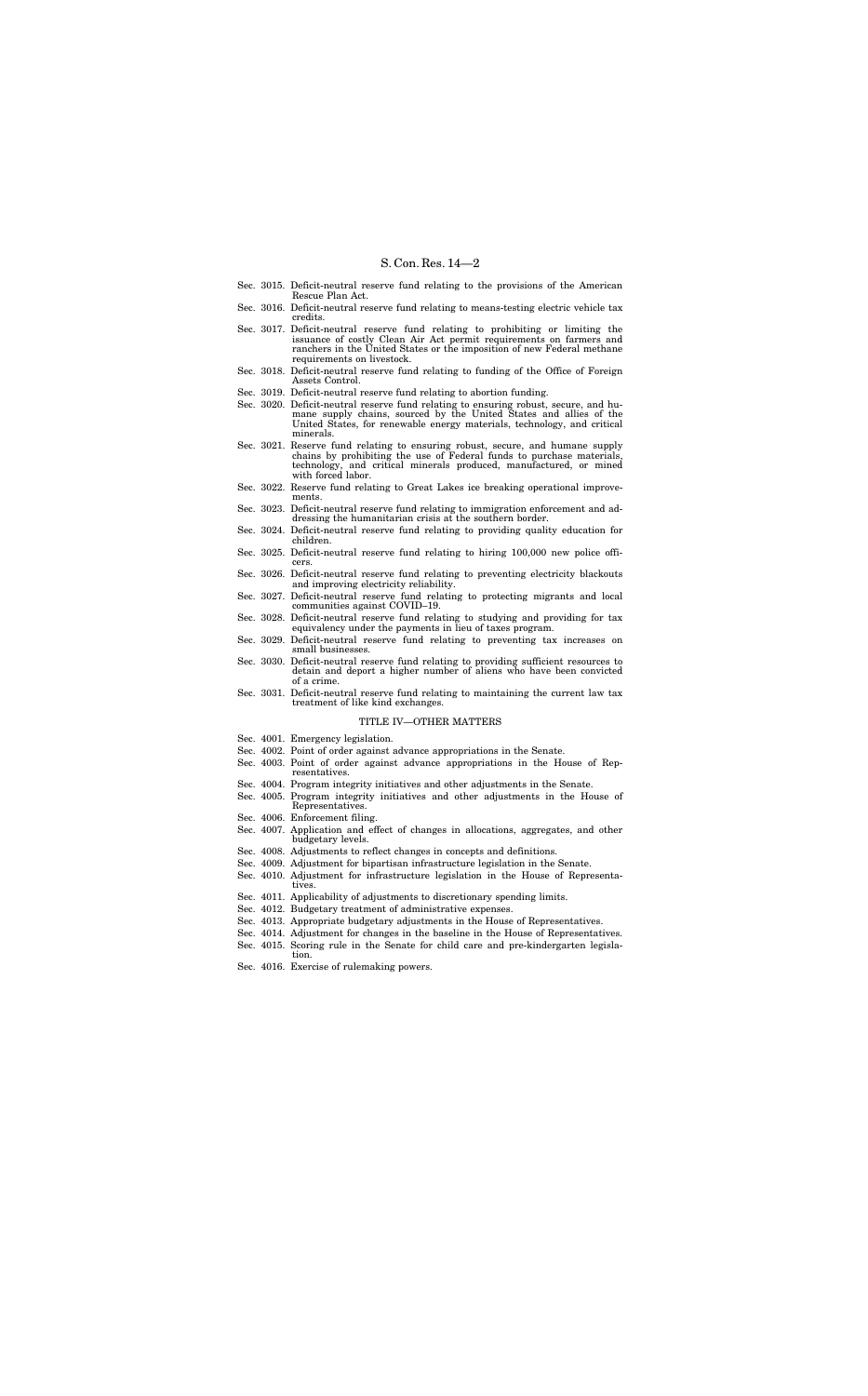# **TITLE I—RECOMMENDED LEVELS AND AMOUNTS**

# **Subtitle A—Budgetary Levels in Both Houses**

## **SEC. 1101. RECOMMENDED LEVELS AND AMOUNTS.**

The following budgetary levels are appropriate for each of fiscal years 2022 through 2031:

(1) FEDERAL REVENUES.—For purposes of the enforcement of this resolution:

(A) The recommended levels of Federal revenues are as follows:

(B) The amounts by which the aggregate levels of Federal revenues should be changed are as follows:

Fiscal year 2022: \$0.<br>Fiscal year 2023: \$0.

Fiscal year 2022: \$3,401,380,000,000.

Fiscal year 2023: \$3,512,947,000,000.

Fiscal year 2024: \$3,542,298,000,000.

Fiscal year 2025: \$3,565,871,000,000. Fiscal year 2026: \$3,773,174,000,000.

Fiscal year 2027: \$3,995,160,000,000.

Fiscal year 2028: \$4,090,582,000,000.

Fiscal year 2029: \$4,218,130,000,000.

Fiscal year 2030: \$4,352,218,000,000.

Fiscal year 2031: \$4,505,614,000,000.

Fiscal year 2024: \$0.

Fiscal year 2025: \$0.

Fiscal year 2026: \$0.

Fiscal year 2027: \$0.

Fiscal year 2028: \$0.

Fiscal year 2029: \$0.

Fiscal year 2030: \$0.

Fiscal year 2031: \$0.

(2) NEW BUDGET AUTHORITY.—For purposes of the enforcement of this resolution, the appropriate levels of total new budget authority are as follows:

Fiscal year 2022: \$4,417,362,000,000.

Fiscal year 2023: \$4,579,359,000,000.

Fiscal year 2024: \$4,699,353,000,000.

Fiscal year 2025: \$4,940,084,000,000. Fiscal year 2026: \$5,107,577,000,000.

Fiscal year 2027: \$5,311,640,000,000.

Fiscal year 2028: \$5,633,086,000,000.

Fiscal year 2029: \$5,722,075,000,000.

Fiscal year 2030: \$6,064,522,000,000.

Fiscal year 2031: \$6,365,907,000,000.

(3) BUDGET OUTLAYS.—For purposes of the enforcement of this resolution, the appropriate levels of total budget outlays are as follows:

Fiscal year 2022: \$4,698,391,000,000.

Fiscal year 2023: \$4,671,457,000,000.

Fiscal year 2024: \$4,714,709,000,000.

Fiscal year 2025: \$4,936,110,000,000.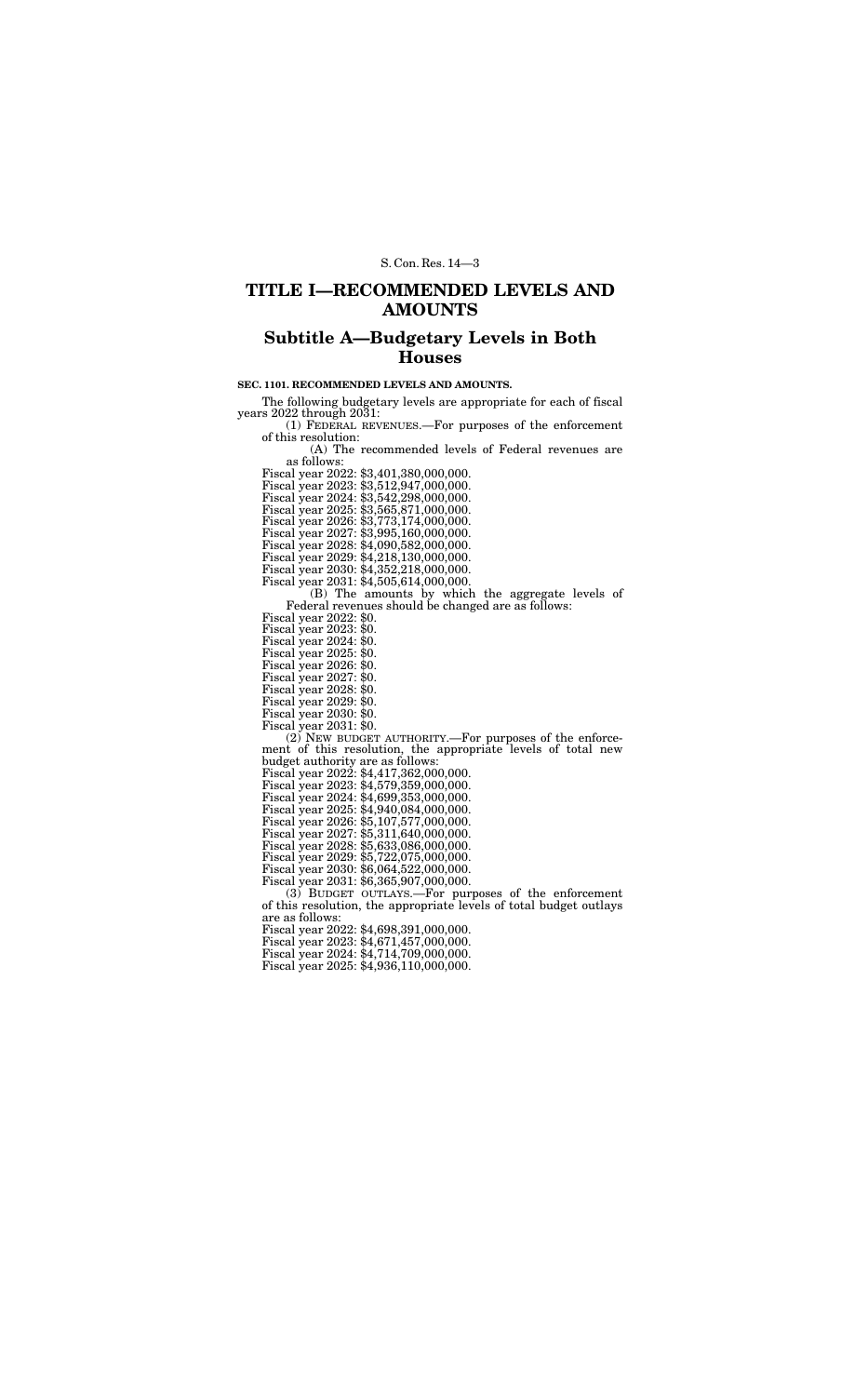Fiscal year 2026: \$5,087,789,000,000. Fiscal year 2027: \$5,288,850,000,000. Fiscal year 2028: \$5,635,713,000,000. Fiscal year 2029: \$5,667,301,000,000. Fiscal year 2030: \$6,024,068,000,000. Fiscal year 2031: \$6,322,190,000,000. (4) DEFICITS.—For purposes of the enforcement of this resolution, the amounts of the deficits are as follows: Fiscal year 2022: \$1,297,011,000,000. Fiscal year 2023: \$1,158,510,000,000. Fiscal year 2024: \$1,172,411,000,000. Fiscal year 2025: \$1,370,239,000,000. Fiscal year 2026: \$1,314,615,000,000. Fiscal year 2027: \$1,293,690,000,000. Fiscal year 2028: \$1,545,131,000,000. Fiscal year 2029: \$1,449,171,000,000. Fiscal year 2030: \$1,671,850,000,000. Fiscal year 2031: \$1,816,576,000,000.  $(5)$  PUBLIC DEBT.—Pursuant to section 301(a)(5) of the Congressional Budget Act of 1974 (2 U.S.C. 632(a)(5)), the appropriate levels of the public debt are as follows: Fiscal year 2022: \$30,789,000,000,000. Fiscal year 2023: \$32,141,000,000,000. Fiscal year 2024: \$33,526,000,000,000. Fiscal year 2025: \$35,059,000,000,000. Fiscal year 2026: \$36,570,000,000,000. Fiscal year 2027: \$37,952,000,000,000.

Fiscal year 2028: \$39,733,000,000,000. Fiscal year 2029: \$41,296,000,000,000.

Fiscal year 2030: \$43,188,000,000,000. Fiscal year 2031: \$45,150,000,000,000. (6) DEBT HELD BY THE PUBLIC.—The appropriate levels of debt held by the public are as follows: Fiscal year 2022: \$24,622,000,000,000. Fiscal year 2023: \$25,826,000,000,000. Fiscal year 2024: \$27,153,000,000,000. Fiscal year 2025: \$28,678,000,000,000. Fiscal year 2026: \$30,219,000,000,000. Fiscal year 2027: \$31,776,000,000,000. Fiscal year 2028: \$33,737,000,000,000. Fiscal year 2029: \$35,521,000,000,000. Fiscal year 2030: \$37,692,000,000,000. Fiscal year 2031: \$39,987,000,000,000.

# **SEC. 1102. MAJOR FUNCTIONAL CATEGORIES.**

Congress determines and declares that the appropriate levels of new budget authority and outlays for fiscal years 2022 through 2031 for each major functional category are:

(1) National Defense (050):

Fiscal year 2022:

(A) New budget authority, \$765,704,000,000.

(B) Outlays, \$763,985,000,000.

Fiscal year 2023:

(A) New budget authority, \$782,245,000,000.

(B) Outlays, \$770,192,000,000.

Fiscal year 2024:

(A) New budget authority, \$799,520,000,000.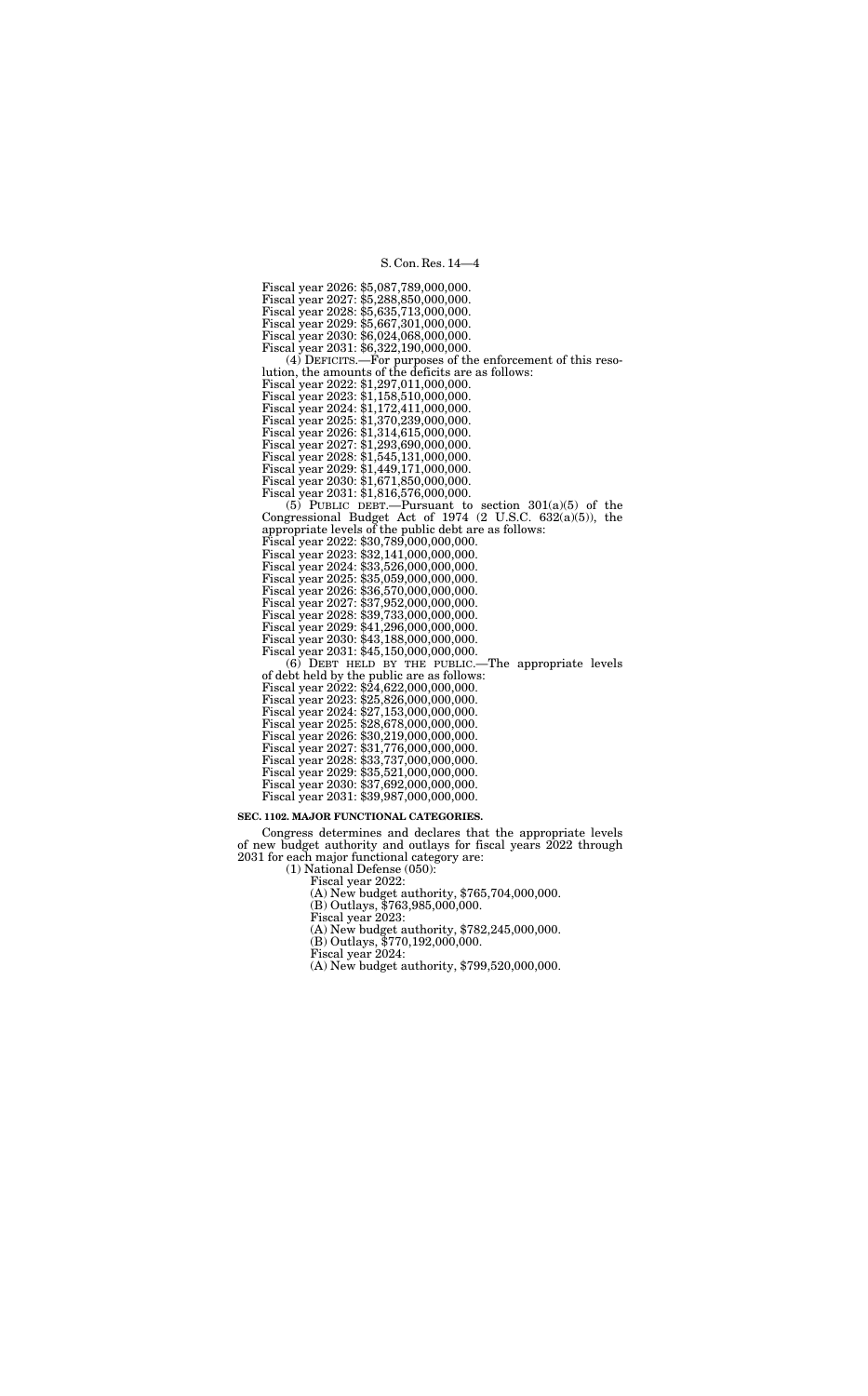(B) Outlays, \$776,297,000,000. Fiscal year 2025: (A) New budget authority, \$817,214,000,000. (B) Outlays, \$794,946,000,000. Fiscal year 2026: (A) New budget authority, \$835,351,000,000. (B) Outlays, \$810,367,000,000. Fiscal year 2027: (A) New budget authority, \$843,873,000,000. (B) Outlays, \$821,610,000,000. Fiscal year 2028: (A) New budget authority, \$852,499,000,000. (B) Outlays, \$836,561,000,000. Fiscal year 2029: (A) New budget authority, \$861,191,000,000. (B) Outlays, \$834,592,000,000. Fiscal year 2030: (A) New budget authority, \$870,003,000,000. (B) Outlays, \$848,928,000,000. Fiscal year 2031: (A) New budget authority, \$880,156,000,000. (B) Outlays, \$858,990,000,000. (2) International Affairs (150): Fiscal year 2022: (A) New budget authority, \$68,740,000,000. (B) Outlays, \$68,368,000,000. Fiscal year 2023: (A) New budget authority, \$66,170,000,000. (B) Outlays, \$64,121,000,000. Fiscal year 2024: (A) New budget authority, \$67,128,000,000. (B) Outlays, \$65,429,000,000. Fiscal year 2025: (A) New budget authority, \$68,621,000,000. (B) Outlays, \$66,231,000,000. Fiscal year 2026: (A) New budget authority, \$70,182,000,000. (B) Outlays, \$67,113,000,000. Fiscal year 2027: (A) New budget authority, \$71,840,000,000. (B) Outlays, \$68,304,000,000. Fiscal year 2028: (A) New budget authority, \$73,526,000,000. (B) Outlays, \$69,474,000,000. Fiscal year 2029: (A) New budget authority, \$75,221,000,000. (B) Outlays, \$71,071,000,000. Fiscal year 2030: (A) New budget authority, \$76,918,000,000. (B) Outlays, \$72,602,000,000. Fiscal year 2031: (A) New budget authority, \$78,648,000,000. (B) Outlays, \$74,169,000,000. (3) General Science, Space, and Technology (250): Fiscal year 2022: (A) New budget authority, \$43,582,000,000.

(B) Outlays, \$39,492,000,000.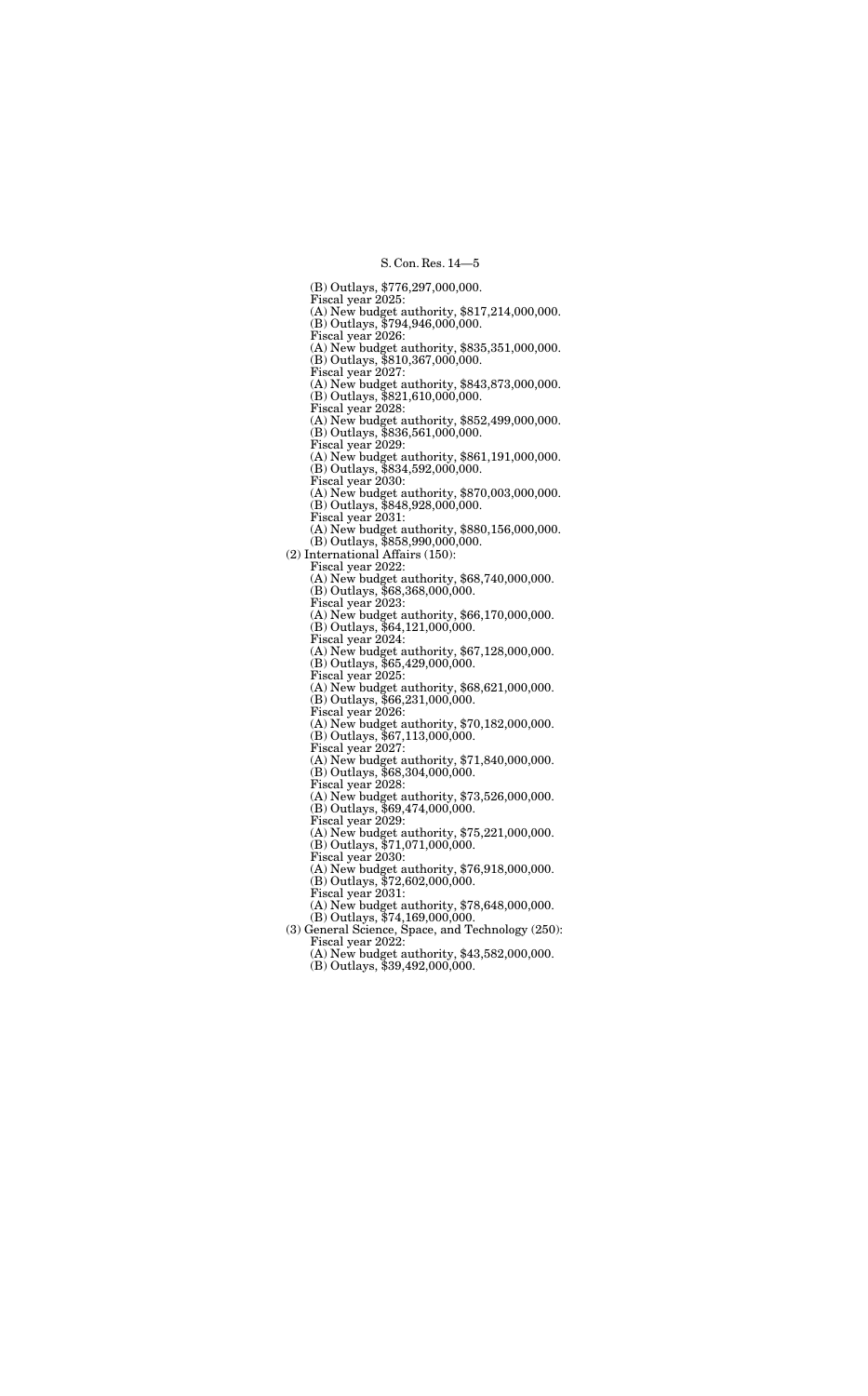Fiscal year 2023: (A) New budget authority, \$46,345,000,000. (B) Outlays, \$43,900,000,000. Fiscal year 2024: (A) New budget authority, \$48,435,000,000. (B) Outlays, \$46,597,000,000. Fiscal year 2025: (A) New budget authority, \$50,286,000,000. (B) Outlays, \$48,830,000,000. Fiscal year 2026: (A) New budget authority, \$51,492,000,000. (B) Outlays, \$50,050,000,000. Fiscal year 2027: (A) New budget authority, \$51,839,000,000. (B) Outlays, \$50,449,000,000. Fiscal year 2028: (A) New budget authority, \$51,169,000,000. (B) Outlays, \$49,783,000,000. Fiscal year 2029: (A) New budget authority, \$50,735,000,000. (B) Outlays, \$49,415,000,000. Fiscal year 2030: (A) New budget authority, \$50,898,000,000. (B) Outlays, \$49,548,000,000. Fiscal year 2031: (A) New budget authority, \$51,324,000,000. (B) Outlays, \$49,936,000,000. (4) Energy (270): Fiscal year 2022: (A) New budget authority, \$14,240,000,000. (B) Outlays, \$10,032,000,000. Fiscal year 2023: (A) New budget authority, \$59,665,000,000. (B) Outlays, \$57,248,000,000. Fiscal year 2024: (A) New budget authority, \$55,348,000,000. (B) Outlays, \$53,858,000,000. Fiscal year 2025: (A) New budget authority, \$67,729,000,000. (B) Outlays, \$66,867,000,000. Fiscal year 2026: (A) New budget authority, \$78,038,000,000. (B) Outlays, \$77,647,000,000. Fiscal year 2027: (A) New budget authority, \$79,617,000,000. (B) Outlays, \$79,511,000,000. Fiscal year 2028: (A) New budget authority, \$74,543,000,000. (B) Outlays, \$74,164,000,000. Fiscal year 2029: (A) New budget authority, \$68,781,000,000. (B) Outlays, \$68,174,000,000. Fiscal year 2030: (A) New budget authority, \$63,620,000,000. (B) Outlays, \$62,932,000,000. Fiscal year 2031: (A) New budget authority, \$55,974,000,000.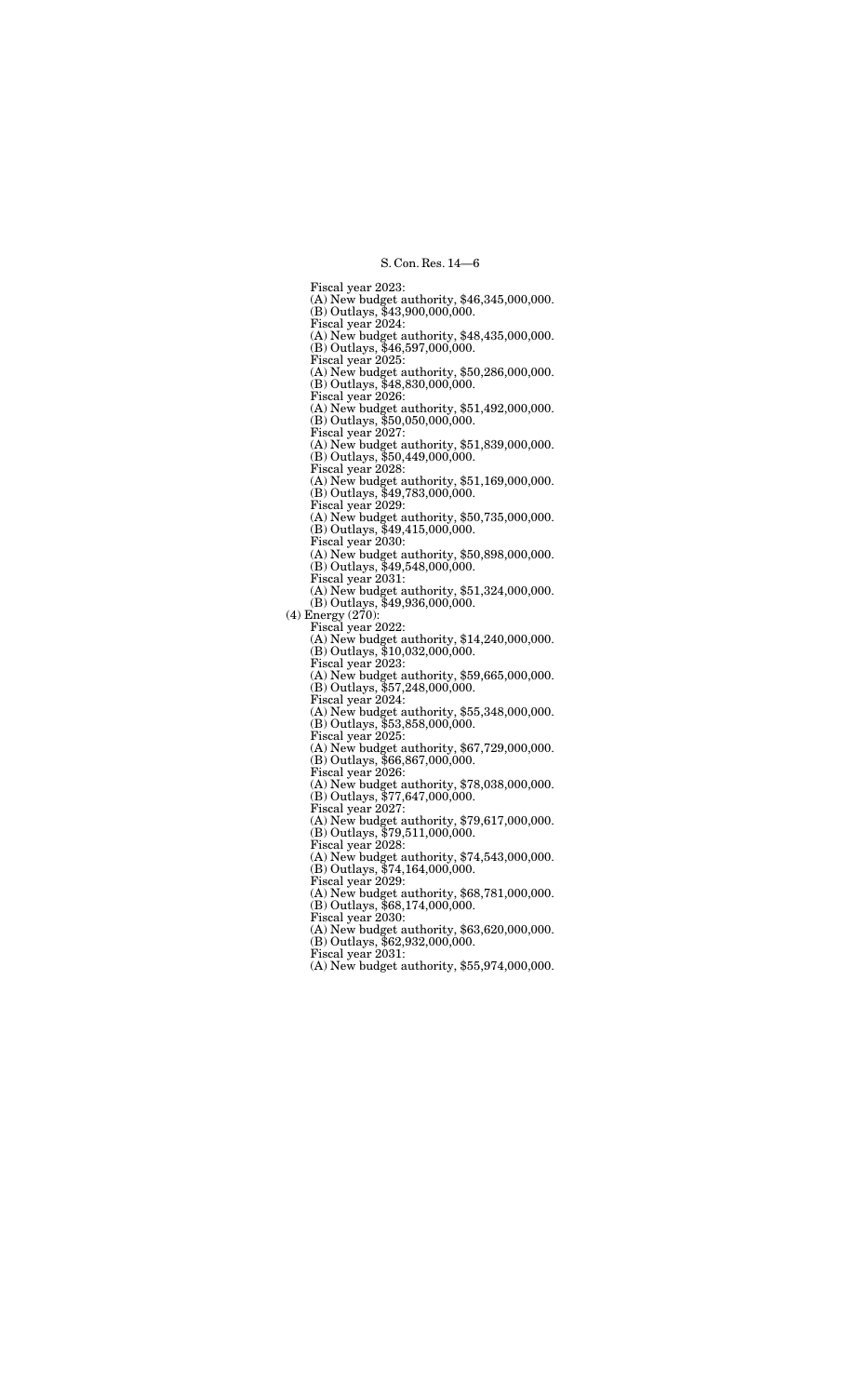(B) Outlays, \$55,198,000,000. (5) Natural Resources and Environment (300): Fiscal year 2022: (A) New budget authority, \$60,969,000,000. (B) Outlays, \$54,889,000,000. Fiscal year 2023: (A) New budget authority, \$70,319,000,000. (B) Outlays, \$67,072,000,000. Fiscal year 2024: (A) New budget authority, \$78,314,000,000. (B) Outlays, \$75,927,000,000. Fiscal year 2025: (A) New budget authority, \$85,585,000,000. (B) Outlays, \$84,140,000,000. Fiscal year 2026: (A) New budget authority, \$88,203,000,000. (B) Outlays, \$89,292,000,000. Fiscal year 2027: (A) New budget authority, \$85,995,000,000. (B) Outlays, \$88,010,000,000. Fiscal year 2028: (A) New budget authority, \$79,575,000,000. (B) Outlays, \$81,370,000,000. Fiscal year 2029: (A) New budget authority, \$72,930,000,000. (B) Outlays, \$74,272,000,000. Fiscal year 2030: (A) New budget authority, \$68,352,000,000. (B) Outlays, \$69,251,000,000. Fiscal year 2031: (A) New budget authority, \$68,666,000,000. (B) Outlays, \$68,676,000,000. (6) Agriculture (350): Fiscal year 2022: (A) New budget authority, \$23,063,000,000. (B) Outlays, \$25,334,000,000. Fiscal year 2023: (A) New budget authority, \$21,368,000,000. (B) Outlays, \$22,442,000,000. Fiscal year 2024: (A) New budget authority, \$19,240,000,000. (B) Outlays, \$23,187,000,000. Fiscal year 2025: (A) New budget authority, \$21,860,000,000. (B) Outlays, \$24,614,000,000. Fiscal year 2026: (A) New budget authority, \$23,761,000,000. (B) Outlays, \$25,151,000,000. Fiscal year 2027: (A) New budget authority, \$25,501,000,000. (B) Outlays, \$26,471,000,000. Fiscal year 2028: (A) New budget authority, \$26,186,000,000. (B) Outlays, \$26,499,000,000. Fiscal year 2029: (A) New budget authority, \$25,629,000,000.

(B) Outlays, \$25,874,000,000.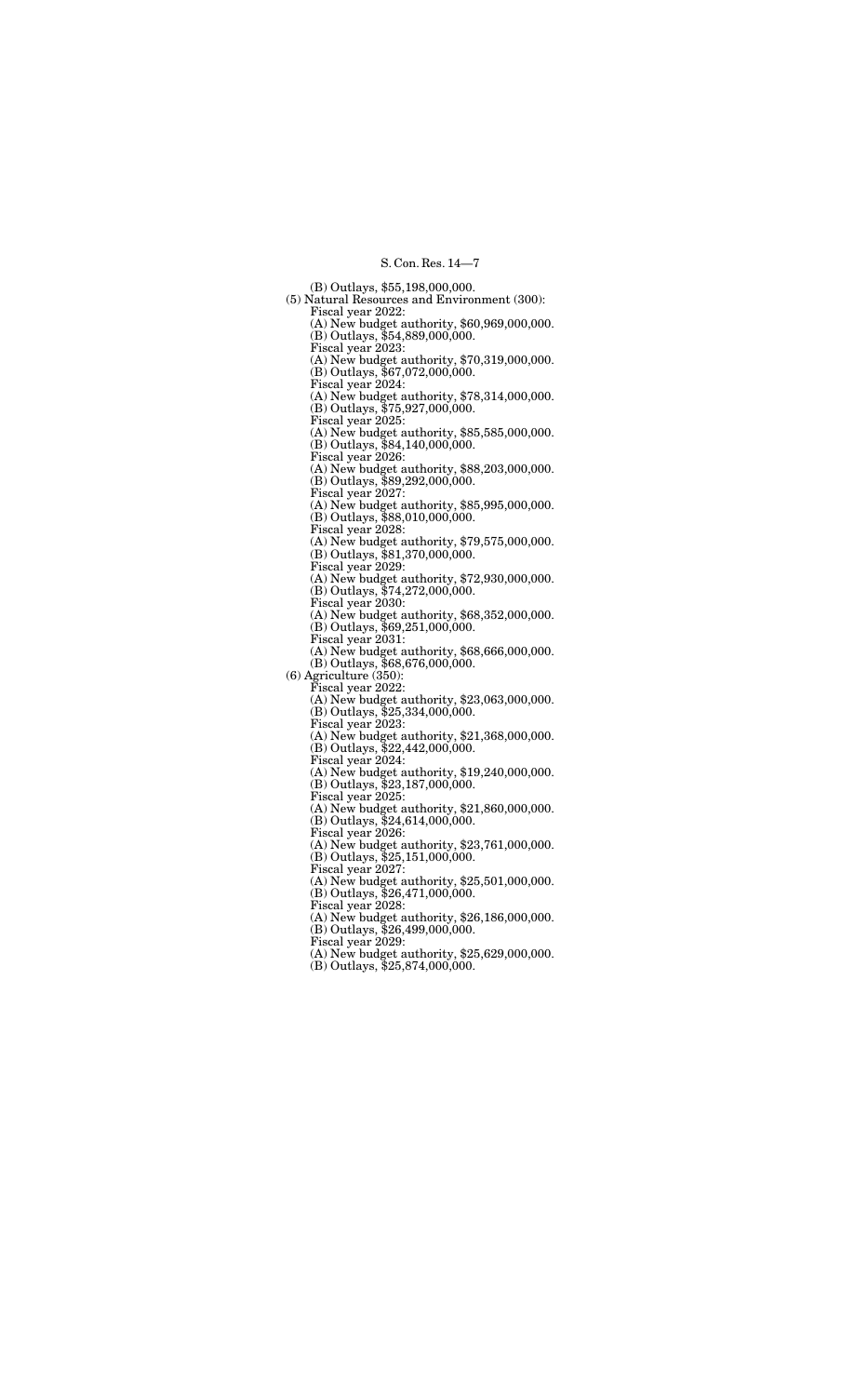Fiscal year 2030: (A) New budget authority, \$25,159,000,000. (B) Outlays, \$25,989,000,000. Fiscal year 2031: (A) New budget authority, \$28,515,000,000. (B) Outlays, \$26,284,000,000. (7) Commerce and Housing Credit (370): Fiscal year 2022: (A) New budget authority, \$18,105,000,000. (B) Outlays, \$42,495,000,000. Fiscal year 2023: (A) New budget authority, \$19,284,000,000. (B) Outlays, \$29,411,000,000. Fiscal year 2024: (A) New budget authority, \$25,017,000,000. (B) Outlays, \$22,592,000,000. Fiscal year 2025: (A) New budget authority, \$24,785,000,000. (B) Outlays, \$19,146,000,000. Fiscal year 2026: (A) New budget authority, \$23,609,000,000. (B) Outlays, \$15,045,000,000. Fiscal year 2027: (A) New budget authority, \$21,752,000,000. (B) Outlays, \$12,248,000,000. Fiscal year 2028: (A) New budget authority, \$21,992,000,000. (B) Outlays, \$12,894,000,000. Fiscal year 2029: (A) New budget authority, \$23,789,000,000. (B) Outlays, \$13,250,000,000. Fiscal year 2030: (A) New budget authority, \$22,410,000,000. (B) Outlays, \$10,462,000,000. Fiscal year 2031: (A) New budget authority, \$17,548,000,000. (B) Outlays, \$6,105,000,000. (8) Transportation (400): Fiscal year 2022: (A) New budget authority, \$112,406,000,000. (B) Outlays, \$133,738,000,000. Fiscal year 2023: (A) New budget authority, \$113,887,000,000. (B) Outlays, \$118,957,000,000. Fiscal year 2024: (A) New budget authority, \$115,061,000,000. (B) Outlays, \$112,082,000,000. Fiscal year 2025: (A) New budget authority, \$115,757,000,000. (B) Outlays, \$114,226,000,000. Fiscal year 2026: (A) New budget authority, \$116,887,000,000. (B) Outlays, \$116,667,000,000. Fiscal year 2027: (A) New budget authority, \$109,698,000,000. (B) Outlays, \$119,447,000,000. Fiscal year 2028: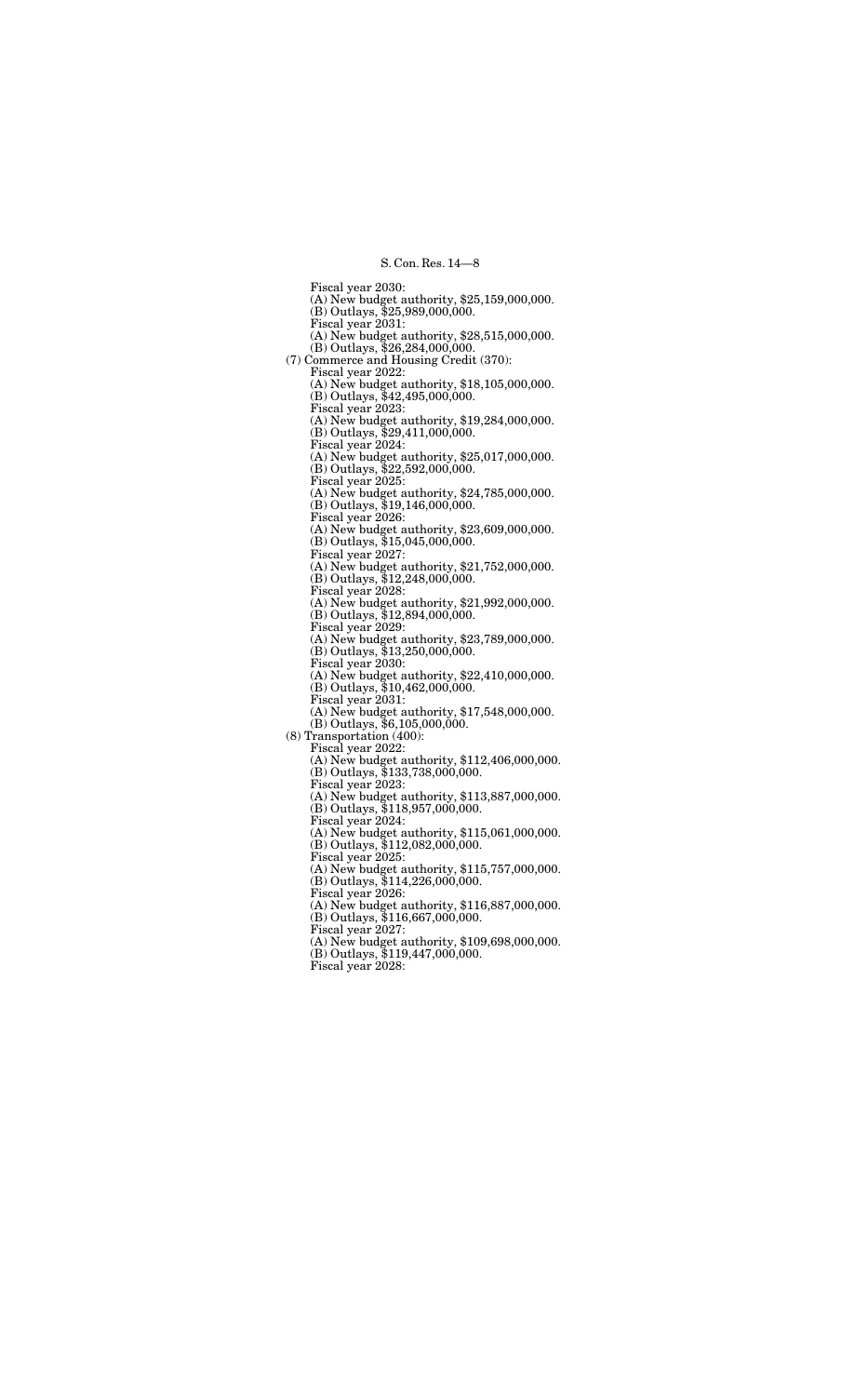(A) New budget authority, \$110,385,000,000. (B) Outlays, \$121,240,000,000. Fiscal year 2029: (A) New budget authority, \$110,874,000,000. (B) Outlays, \$122,515,000,000. Fiscal year 2030: (A) New budget authority, \$106,173,000,000. (B) Outlays, \$117,702,000,000. Fiscal year 2031: (A) New budget authority, \$107,256,000,000. (B) Outlays, \$118,633,000,000. (9) Community and Regional Development (450): Fiscal year 2022: (A) New budget authority, \$43,543,000,000. (B) Outlays, \$47,318,000,000. Fiscal year 2023: (A) New budget authority, \$27,007,000,000. (B) Outlays, \$33,380,000,000. Fiscal year 2024: (A) New budget authority, \$28,430,000,000. (B) Outlays, \$34,603,000,000. Fiscal year 2025: (A) New budget authority, \$27,461,000,000. (B) Outlays, \$34,658,000,000. Fiscal year 2026: (A) New budget authority, \$27,839,000,000. (B) Outlays, \$35,338,000,000. Fiscal year 2027: (A) New budget authority, \$27,744,000,000. (B) Outlays, \$35,238,000,000. Fiscal year 2028: (A) New budget authority, \$28,136,000,000. (B) Outlays, \$35,738,000,000. Fiscal year 2029: (A) New budget authority, \$28,524,000,000. (B) Outlays, \$36,097,000,000. Fiscal year 2030: (A) New budget authority, \$28,943,000,000. (B) Outlays, \$36,452,000,000. Fiscal year 2031: (A) New budget authority, \$33,429,000,000. (B) Outlays, \$38,014,000,000. (10) Education, Training, Employment, and Social Services (500): Fiscal year 2022: (A) New budget authority, \$159,805,000,000. (B) Outlays, \$208,172,000,000. Fiscal year 2023: (A) New budget authority, \$180,462,000,000. (B) Outlays, \$225,204,000,000. Fiscal year 2024: (A) New budget authority, \$200,600,000,000. (B) Outlays, \$249,029,000,000.

Fiscal year 2025:

(A) New budget authority, \$211,940,000,000.

(B) Outlays, \$243,908,000,000.

Fiscal year 2026: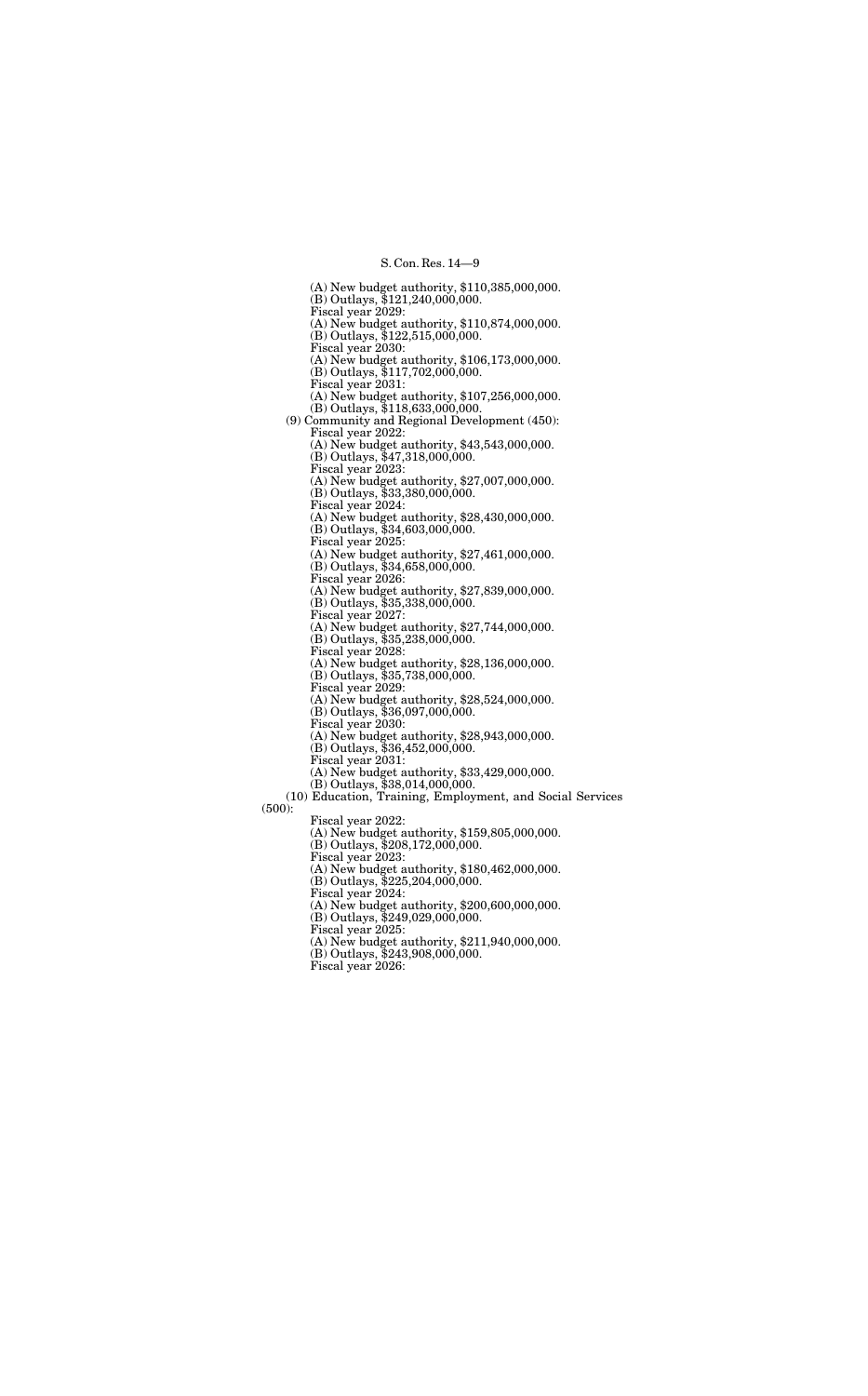(A) New budget authority, \$212,123,000,000. (B) Outlays, \$226,623,000,000. Fiscal year 2027: (A) New budget authority, \$214,568,000,000. (B) Outlays, \$218,916,000,000. Fiscal year 2028: (A) New budget authority, \$217,422,000,000. (B) Outlays, \$218,221,000,000. Fiscal year 2029: (A) New budget authority, \$220,255,000,000. (B) Outlays, \$219,079,000,000. Fiscal year 2030: (A) New budget authority, \$229,691,000,000. (B) Outlays, \$228,404,000,000. Fiscal year 2031: (A) New budget authority, \$244,488,000,000. (B) Outlays, \$242,537,000,000. (11) Health (550): Fiscal year 2022: (A) New budget authority, \$853,696,000,000. (B) Outlays, \$952,919,000,000. Fiscal year 2023: (A) New budget authority, \$804,345,000,000. (B) Outlays, \$827,269,000,000. Fiscal year 2024: (A) New budget authority, \$800,361,000,000. (B) Outlays, \$809,731,000,000. Fiscal year 2025: (A) New budget authority, \$830,330,000,000. (B) Outlays, \$830,449,000,000. Fiscal year 2026: (A) New budget authority, \$855,834,000,000. (B) Outlays, \$849,147,000,000. Fiscal year 2027: (A) New budget authority, \$876,704,000,000. (B) Outlays, \$869,791,000,000. Fiscal year 2028: (A) New budget authority, \$908,063,000,000. (B) Outlays, \$906,081,000,000. Fiscal year 2029: (A) New budget authority, \$940,898,000,000. (B) Outlays, \$939,318,000,000. Fiscal year 2030: (A) New budget authority, \$982,028,000,000. (B) Outlays, \$970,863,000,000. Fiscal year 2031: (A) New budget authority, \$1,018,845,000,000. (B) Outlays, \$1,017,586,000,000. (12) Medicare (570): Fiscal year 2022: (A) New budget authority, \$772,277,000,000. (B) Outlays, \$771,930,000,000. Fiscal year 2023: (A) New budget authority, \$882,348,000,000. (B) Outlays, \$882,065,000,000.

Fiscal year 2024:

(A) New budget authority, \$902,102,000,000.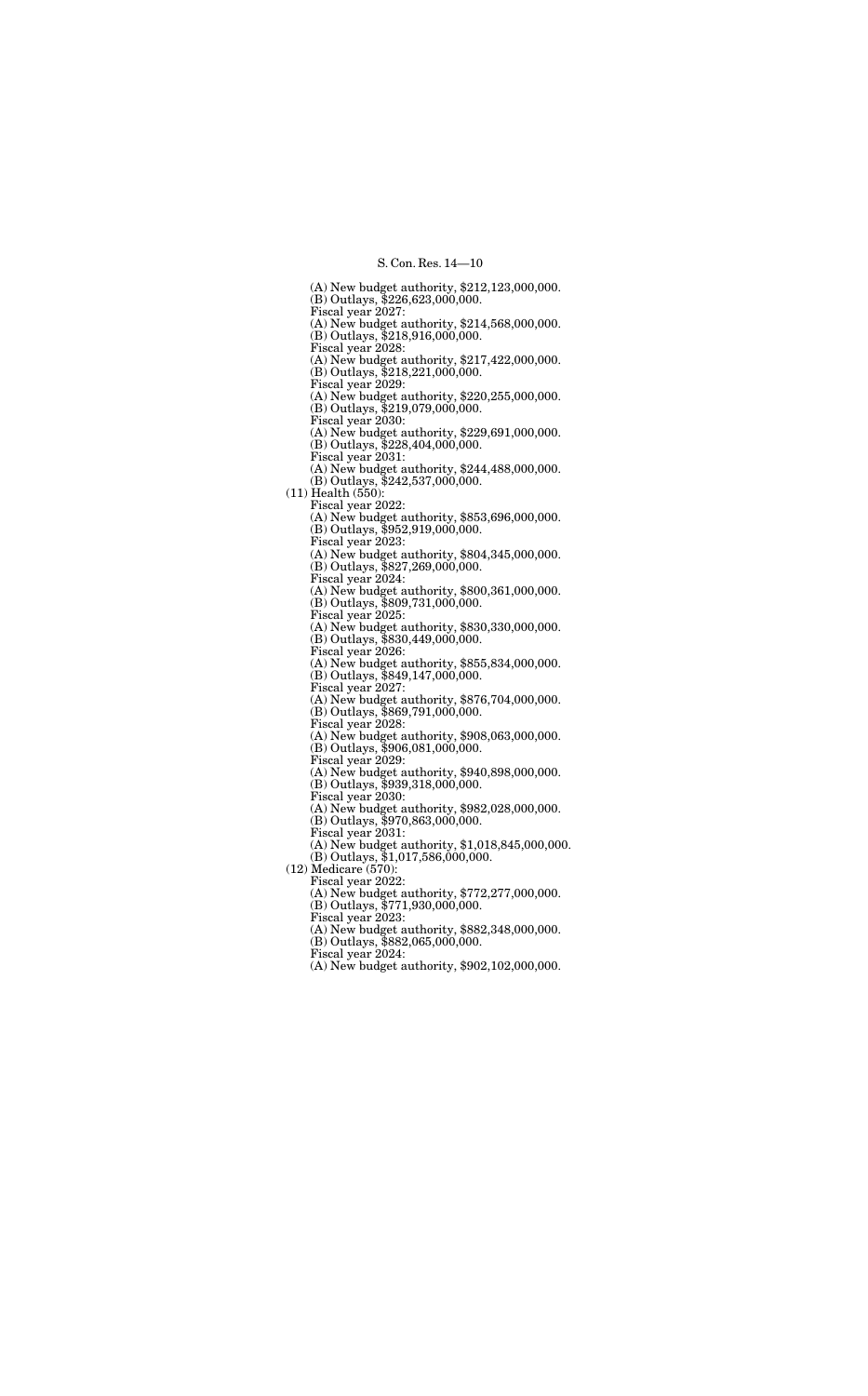(B) Outlays, \$901,899,000,000. Fiscal year 2025: (A) New budget authority, \$1,018,540,000,000. (B) Outlays, \$1,018,302,000,000. Fiscal year 2026: (A) New budget authority, \$1,091,095,000,000. (B) Outlays, \$1,090,814,000,000. Fiscal year 2027: (A) New budget authority, \$1,168,909,000,000. (B) Outlays, \$1,168,581,000,000. Fiscal year 2028: (A) New budget authority, \$1,326,565,000,000. (B) Outlays, \$1,326,191,000,000. Fiscal year 2029: (A) New budget authority, \$1,262,774,000,000. (B) Outlays, \$1,262,367,000,000. Fiscal year 2030: (A) New budget authority, \$1,425,734,000,000. (B) Outlays, \$1,425,284,000,000. Fiscal year 2031: (A) New budget authority, \$1,509,905,000,000. (B) Outlays, \$1,509,433,000,000. (13) Income Security (600): Fiscal year 2022: (A) New budget authority, \$830,063,000,000. (B) Outlays, \$867,038,000,000. Fiscal year 2023: (A) New budget authority, \$820,620,000,000. (B) Outlays, \$836,905,000,000. Fiscal year 2024: (A) New budget authority, \$821,754,000,000. (B) Outlays, \$811,159,000,000. Fiscal year 2025: (A) New budget authority, \$792,146,000,000. (B) Outlays, \$780,347,000,000. Fiscal year 2026: (A) New budget authority, \$730,424,000,000. (B) Outlays, \$725,612,000,000. Fiscal year 2027: (A) New budget authority, \$733,601,000,000. (B) Outlays, \$724,726,000,000. Fiscal year 2028: (A) New budget authority, \$752,515,000,000. (B) Outlays, \$749,719,000,000. Fiscal year 2029: (A) New budget authority, \$764,277,000,000. (B) Outlays, \$749,137,000,000. Fiscal year 2030: (A) New budget authority, \$781,991,000,000. (B) Outlays, \$772,369,000,000. Fiscal year 2031: (A) New budget authority, \$802,900,000,000. (B) Outlays, \$792,858,000,000. (14) Social Security (650): Fiscal year 2022: (A) New budget authority, \$47,020,000,000.

(B) Outlays, \$47,020,000,000.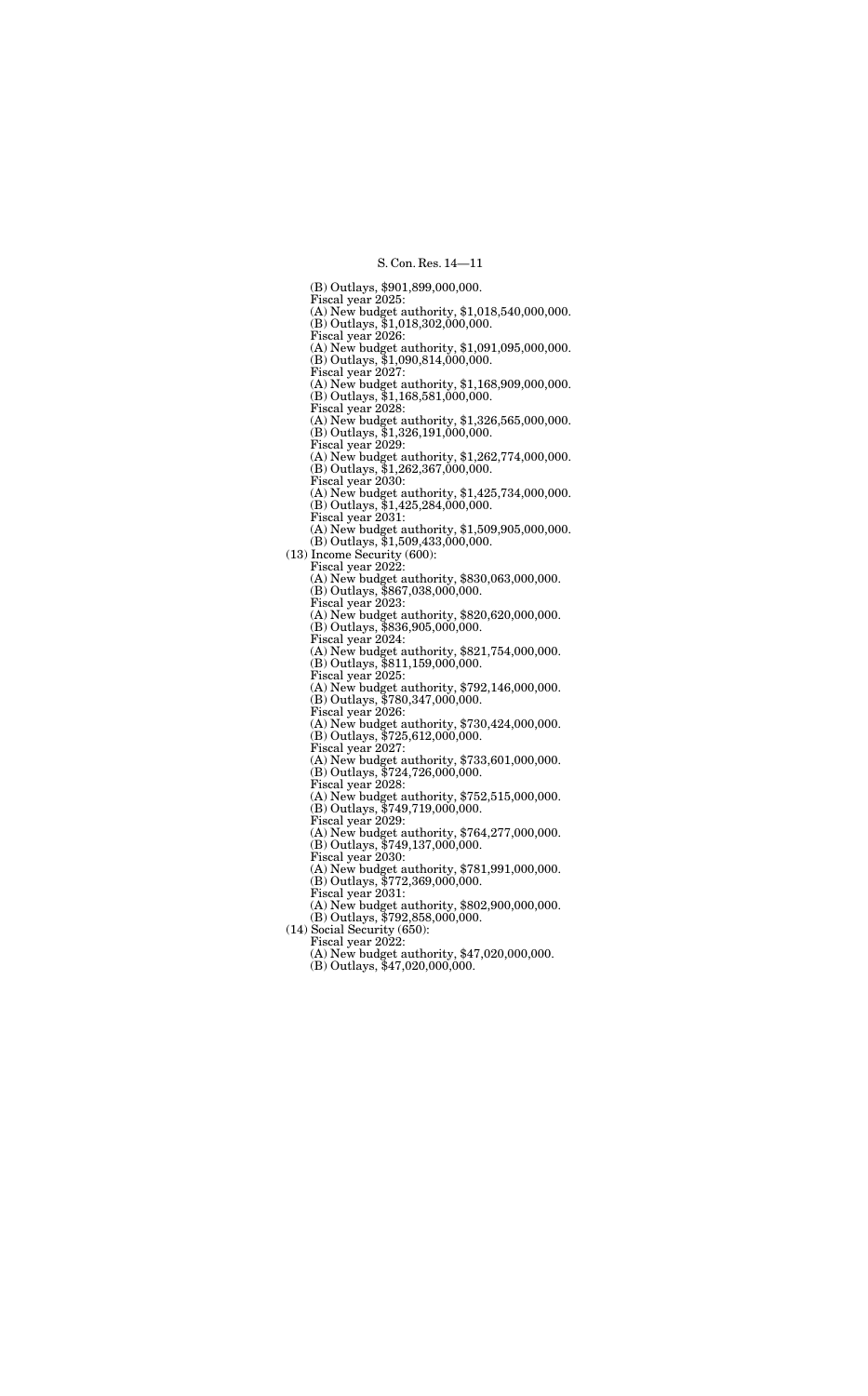Fiscal year 2023: (A) New budget authority, \$50,129,000,000. (B) Outlays, \$50,129,000,000. Fiscal year 2024: (A) New budget authority, \$53,591,000,000. (B) Outlays, \$53,591,000,000. Fiscal year 2025: (A) New budget authority, \$57,355,000,000. (B) Outlays, \$57,355,000,000. Fiscal year 2026: (A) New budget authority, \$67,932,000,000. (B) Outlays, \$67,932,000,000. Fiscal year 2027: (A) New budget authority, \$74,299,000,000. (B) Outlays, \$74,299,000,000. Fiscal year 2028: (A) New budget authority, \$79,053,000,000. (B) Outlays, \$79,053,000,000. Fiscal year 2029: (A) New budget authority, \$84,197,000,000. (B) Outlays, \$84,197,000,000. Fiscal year 2030: (A) New budget authority, \$89,406,000,000. (B) Outlays, \$89,406,000,000. Fiscal year 2031: (A) New budget authority, \$93,932,000,000. (B) Outlays, \$93,932,000,000. (15) Veterans Benefits and Services (700): Fiscal year 2022: (A) New budget authority, \$274,340,000,000. (B) Outlays, \$282,071,000,000. Fiscal year 2023: (A) New budget authority, \$279,810,000,000. (B) Outlays, \$279,868,000,000. Fiscal year 2024: (A) New budget authority, \$288,676,000,000. (B) Outlays, \$276,026,000,000. Fiscal year 2025: (A) New budget authority, \$297,105,000,000. (B) Outlays, \$299,907,000,000. Fiscal year 2026: (A) New budget authority, \$305,075,000,000. (B) Outlays, \$307,739,000,000. Fiscal year 2027: (A) New budget authority, \$313,512,000,000. (B) Outlays, \$316,417,000,000. Fiscal year 2028: (A) New budget authority, \$322,020,000,000. (B) Outlays, \$336,852,000,000. Fiscal year 2029: (A) New budget authority, \$331,220,000,000. (B) Outlays, \$315,456,000,000. Fiscal year 2030: (A) New budget authority, \$340,439,000,000. (B) Outlays, \$338,867,000,000. Fiscal year 2031: (A) New budget authority, \$350,829,000,000.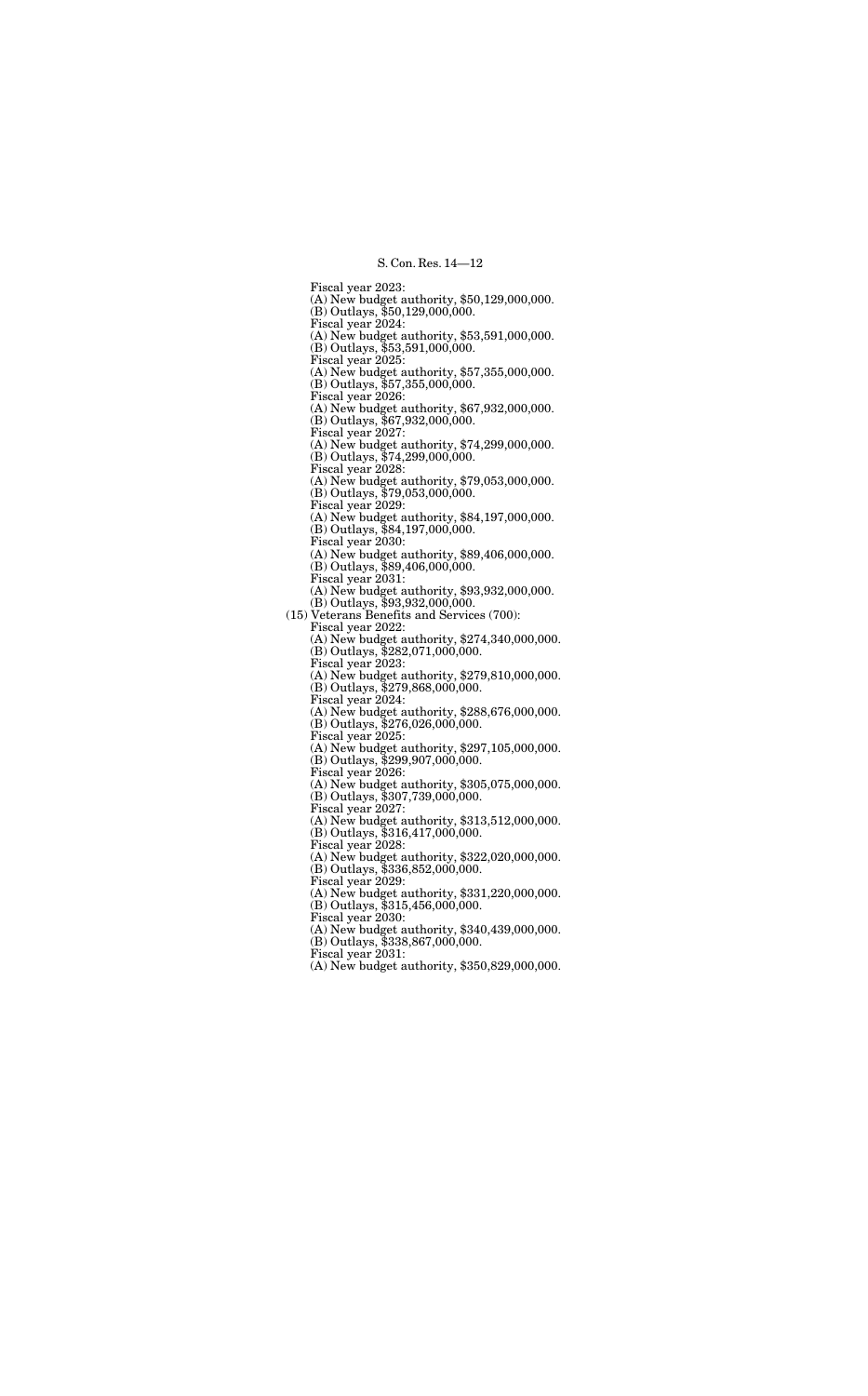(B) Outlays, \$349,032,000,000. (16) Administration of Justice (750): Fiscal year 2022: (A) New budget authority, \$80,614,000,000. (B) Outlays, \$78,094,000,000. Fiscal year 2023: (A) New budget authority, \$77,444,000,000. (B) Outlays, \$77,431,000,000. Fiscal year 2024: (A) New budget authority, \$78,904,000,000. (B) Outlays, \$78,533,000,000. Fiscal year 2025: (A) New budget authority, \$79,626,000,000. (B) Outlays, \$78,861,000,000. Fiscal year 2026: (A) New budget authority, \$81,223,000,000. (B) Outlays, \$80,382,000,000. Fiscal year 2027: (A) New budget authority, \$82,849,000,000. (B) Outlays, \$81,809,000,000. Fiscal year 2028: (A) New budget authority, \$84,495,000,000. (B) Outlays, \$83,423,000,000. Fiscal year 2029: (A) New budget authority, \$86,184,000,000. (B) Outlays, \$85,004,000,000. Fiscal year 2030: (A) New budget authority, \$87,881,000,000. (B) Outlays, \$86,642,000,000. Fiscal year 2031: (A) New budget authority, \$96,549,000,000. (B) Outlays, \$94,529,000,000. (17) General Government (800): Fiscal year 2022: (A) New budget authority, \$48,565,000,000. (B) Outlays, \$111,629,000,000. Fiscal year 2023: (A) New budget authority, \$29,912,000,000. (B) Outlays, \$33,642,000,000. Fiscal year 2024: (A) New budget authority, \$30,382,000,000. (B) Outlays, \$32,557,000,000. Fiscal year 2025: (A) New budget authority, \$30,935,000,000. (B) Outlays, \$33,585,000,000. Fiscal year 2026: (A) New budget authority, \$31,538,000,000. (B) Outlays, \$33,016,000,000. Fiscal year 2027: (A) New budget authority, \$32,168,000,000. (B) Outlays, \$33,540,000,000. Fiscal year 2028: (A) New budget authority, \$32,798,000,000. (B) Outlays, \$33,807,000,000. Fiscal year 2029: (A) New budget authority, \$33,432,000,000.

(B) Outlays, \$33,024,000,000.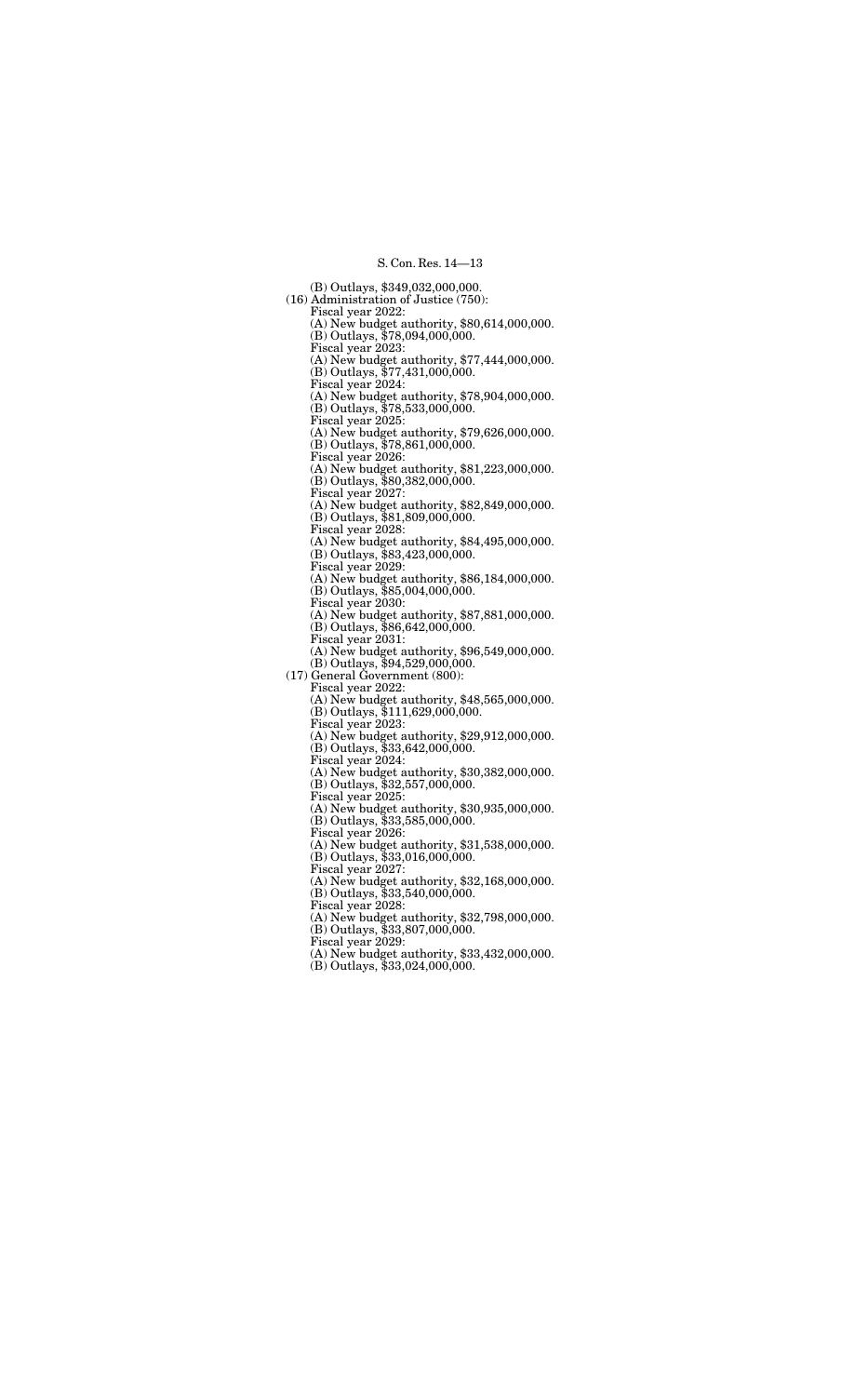Fiscal year 2030: (A) New budget authority, \$34,103,000,000. (B) Outlays, \$33,539,000,000. Fiscal year 2031: (A) New budget authority, \$35,123,000,000. (B) Outlays, \$34,544,000,000. (18) Net Interest (900): Fiscal year 2022: (A) New budget authority, \$373,011,000,000. (B) Outlays, \$373,011,000,000. Fiscal year 2023: (A) New budget authority, \$378,542,000,000. (B) Outlays, \$378,542,000,000. Fiscal year 2024: (A) New budget authority, \$407,539,000,000. (B) Outlays, \$407,539,000,000. Fiscal year 2025: (A) New budget authority, \$464,069,000,000. (B) Outlays, \$464,069,000,000. Fiscal year 2026: (A) New budget authority, \$541,134,000,000. (B) Outlays, \$541,134,000,000. Fiscal year 2027: (A) New budget authority, \$623,392,000,000. (B) Outlays, \$623,392,000,000. Fiscal year 2028: (A) New budget authority, \$719,805,000,000. (B) Outlays, \$719,805,000,000. Fiscal year 2029: (A) New budget authority, \$813,280,000,000. (B) Outlays, \$813,280,000,000. Fiscal year 2030: (A) New budget authority, \$918,333,000,000. (B) Outlays, \$918,333,000,000. Fiscal year 2031: (A) New budget authority, \$1,025,810,000,000. (B) Outlays, \$1,025,810,000,000. (19) Allowances (920): Fiscal year 2022: (A) New budget authority, \$11,507,000,000. (B) Outlays, \$17,129,000,000. Fiscal year 2023: (A) New budget authority,  $-\$14,188,000,000$ .  $(B)$  Outlays,  $-$ \$2,706,000,000. Fiscal year 2024: (A) New budget authority,  $-\$11,538,000,000$ .  $(B)$  Outlays,  $-$ \$6,811,000,000. Fiscal year 2025: (A) New budget authority,  $-$ \$9,499,000,000.  $(B)$  Outlays,  $-$  \$7,389,000,000. Fiscal year 2026: (A) New budget authority,  $-$ \$8,979,000,000.  $(B)$  Outlays,  $-$  \$7,646,000,000. Fiscal year 2027: (A) New budget authority,  $-\frac{240,000,000}{500,000}$ .  $(B)$  Outlays,  $-$ \$6,478,000,000. Fiscal year 2028: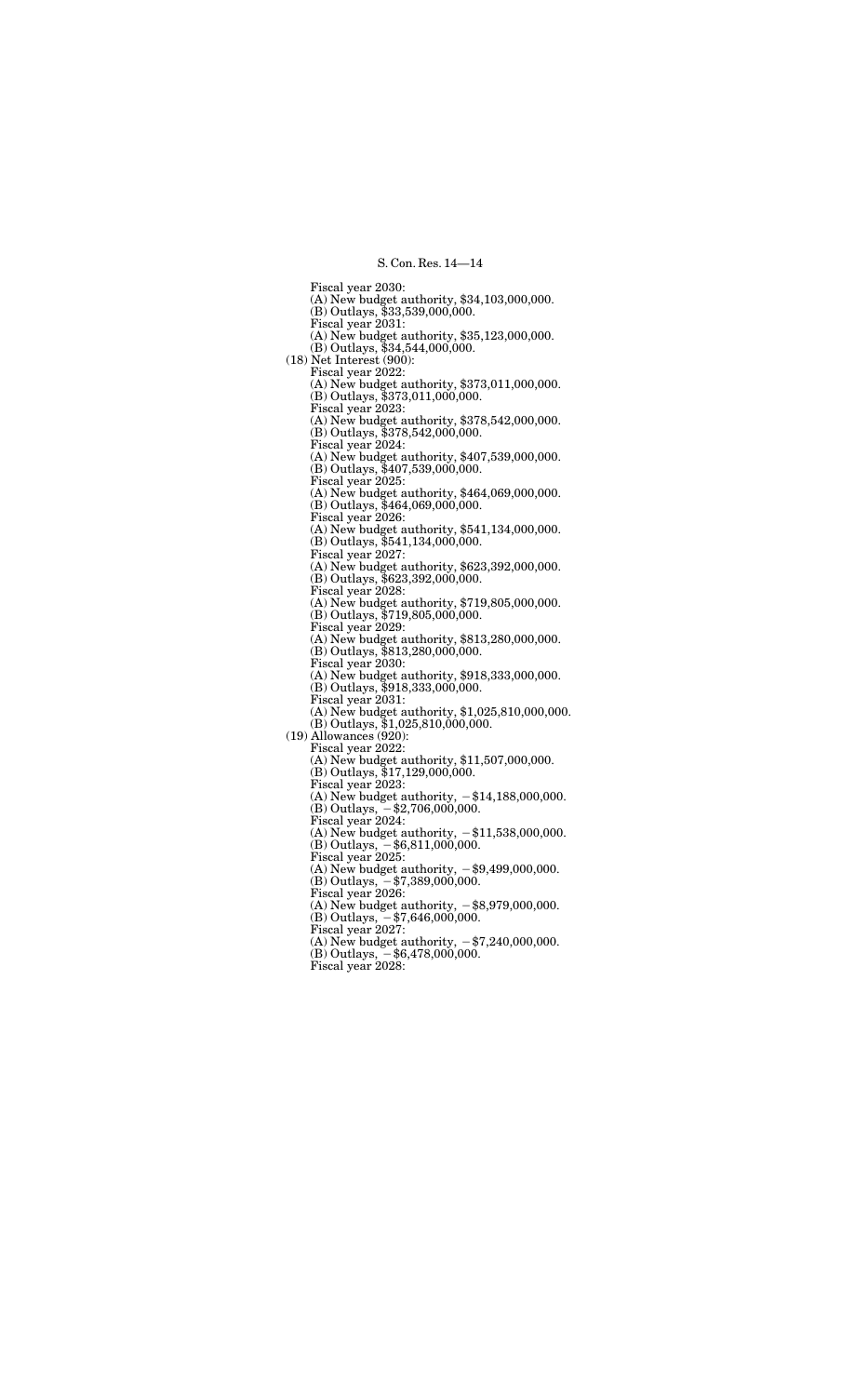(A) New budget authority,  $-$ \$5,238,000,000.  $(B)$  Outlays,  $-$ \$4,559,000,000. Fiscal year 2029: (A) New budget authority,  $-$ \$5,126,000,000.  $(B)$  Outlays,  $-$ \$3,651,000,000. Fiscal year 2030: (A) New budget authority,  $-$ \$5,898,000,000.  $(B)$  Outlays,  $-$ \$3,393,000,000. Fiscal year 2031: (A) New budget authority, \$2,530,000,000. (B) Outlays, \$1,034,000,000. (20) Undistributed Offsetting Receipts (950): Fiscal year 2022: (A) New budget authority,  $-\$183,888,000,000$ .  $(B)$  Outlays,  $-$ \$191,273,000,000. Fiscal year 2023: (A) New budget authority,  $-\$116,355,000,000$ .  $(B)$  Outlays,  $-$ \$123,615,000,000. Fiscal year 2024: (A) New budget authority,  $-\$109,511,000,000$ .  $(B)$  Outlays,  $-$  \$109,116,000,000. Fiscal year 2025: (A) New budget authority,  $-\$111,761,000,000$ .  $(B)$  Outlays,  $-$  \$116,941,000,000. Fiscal year 2026: (A) New budget authority,  $-\$115,184,000,000$ .  $(B)$  Outlays,  $-$ \$113,634,000,000. Fiscal year 2027: (A) New budget authority,  $-\$118,981,000,000$ .  $(B)$  Outlays,  $-$ \$117,431,000,000. Fiscal year 2028: (A) New budget authority,  $-\$122,423,000,000$ .  $(B)$  Outlays,  $-$ \$120,603,000,000. Fiscal year 2029: (A) New budget authority,  $-126,990,000,000$ .  $(B)$  Outlays,  $-$  \$125,170,000,000. Fiscal year 2030: (A) New budget authority,  $-131,662,000,000$ .  $(B)$  Outlays,  $-$ \$130,112,000,000. Fiscal year 2031: (A) New budget authority,  $-136,520,000,000$ .  $(B)$  Outlays,  $-$ \$135,110,000,000.

# **Subtitle B—Levels and Amounts in the Senate**

#### **SEC. 1201. SOCIAL SECURITY IN THE SENATE.**

(a) SOCIAL SECURITY REVENUES.—For purposes of Senate enforcement under sections 302 and 311 of the Congressional Budget Act of 1974 (2 U.S.C. 633 and 642), the amounts of revenues of the Federal Old-Age and Survivors Insurance Trust Fund and the Federal Disability Insurance Trust Fund are as follows:

Fiscal year 2022: \$989,019,000,000.

Fiscal year 2023: \$1,084,547,000,000.

Fiscal year 2024: \$1,128,287,000,000.

Fiscal year 2025: \$1,167,700,000,000.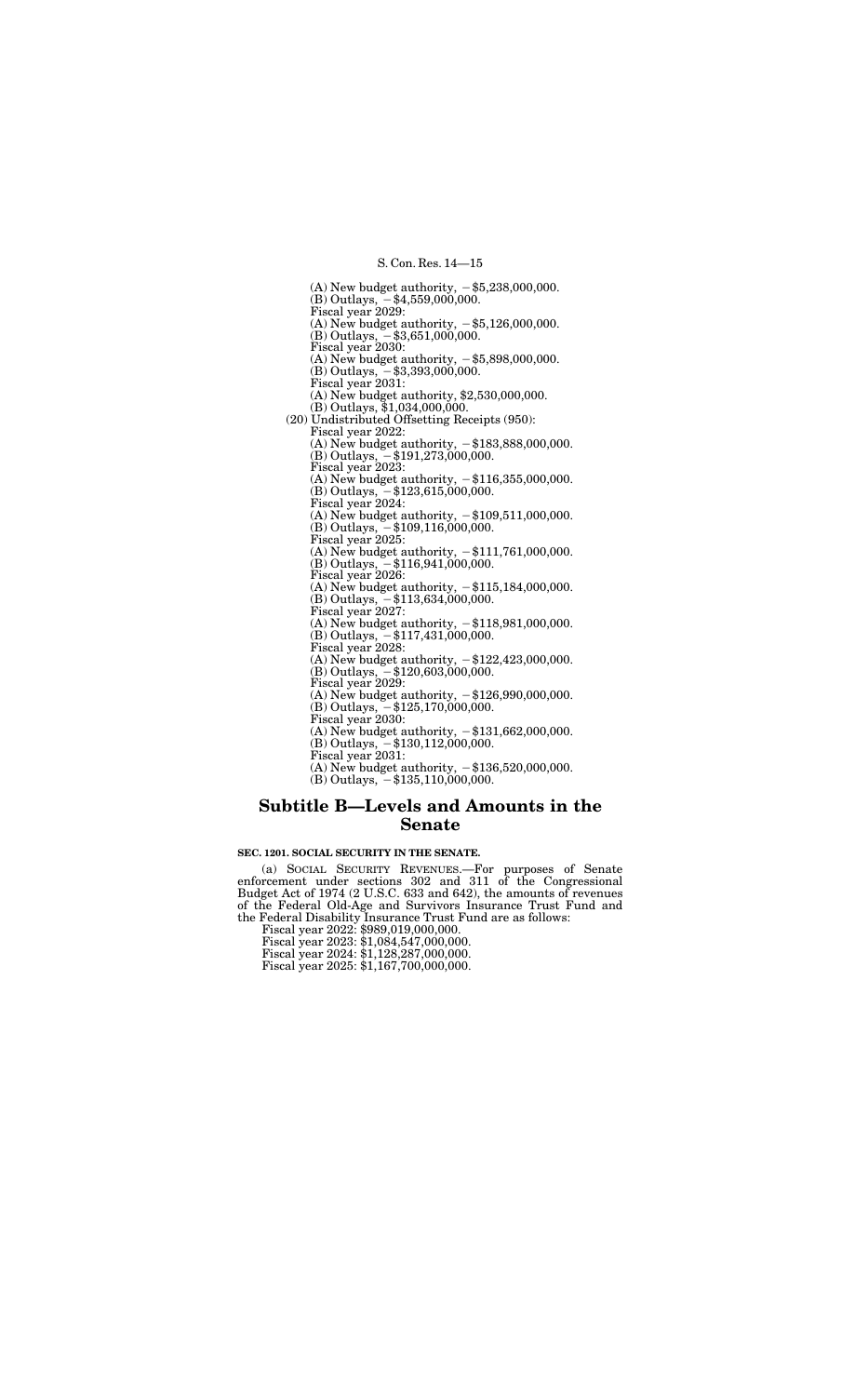Fiscal year 2026: \$1,211,081,000,000.

Fiscal year 2027: \$1,257,670,000,000.

Fiscal year 2028: \$1,305,822,000,000.

Fiscal year 2029: \$1,354,109,000,000.

Fiscal year 2030: \$1,401,701,000,000.

Fiscal year 2031: \$1,451,146,000,000.

(b) SOCIAL SECURITY OUTLAYS.—For purposes of Senate enforcement under sections 302 and 311 of the Congressional Budget Act of 1974 (2 U.S.C. 633 and 642), the amounts of outlays of the Federal Old-Age and Survivors Insurance Trust Fund and the Federal Disability Insurance Trust Fund are as follows:

Fiscal year 2022: \$1,073,387,000,000. Fiscal year 2023: \$1,153,424,000,000. Fiscal year 2024: \$1,231,164,000,000. Fiscal year 2025: \$1,311,894,000,000. Fiscal year 2026: \$1,389,018,000,000. Fiscal year 2027: \$1,472,602,000,000. Fiscal year 2028: \$1,566,258,000,000. Fiscal year 2029: \$1,662,981,000,000. Fiscal year 2030: \$1,764,408,000,000. Fiscal year 2031: \$1,868,859,000,000.

(c) SOCIAL SECURITY ADMINISTRATIVE EXPENSES.—In the Senate, the amounts of new budget authority and budget outlays of the Federal Old-Age and Survivors Insurance Trust Fund and the Federal Disability Insurance Trust Fund for administrative expenses are as follows:

Fiscal year 2022:

(A) New budget authority, \$6,339,000,000.

(B) Outlays, \$6,311,000,000.

Fiscal year 2023:

(A) New budget authority, \$6,541,000,000.

(B) Outlays, \$6,490,000,000.

Fiscal year 2024:

(A) New budget authority, \$6,757,000,000.

(B) Outlays, \$6,700,000,000.

Fiscal year 2025:

(A) New budget authority, \$6,969,000,000.

(B) Outlays, \$6,912,000,000.

Fiscal year 2026:

(A) New budget authority, \$7,185,000,000.

 $(B)$  Outlays,  $$7,128,000,000$ .

Fiscal year 2027:

(A) New budget authority, \$7,405,000,000.

(B) Outlays, \$7,347,000,000.

Fiscal year 2028:

(A) New budget authority, \$7,631,000,000.

(B) Outlays, \$7,571,000,000.

Fiscal year 2029:

(A) New budget authority, \$7,862,000,000.

(B) Outlays, \$7,800,000,000.

Fiscal year 2030:

(A) New budget authority, \$8,098,000,000.

(B) Outlays, \$8,035,000,000.

Fiscal year  $2031$ :

(A) New budget authority, \$8,343,000,000.

 $(B)$  Outlays,  $$8,278,000,000$ .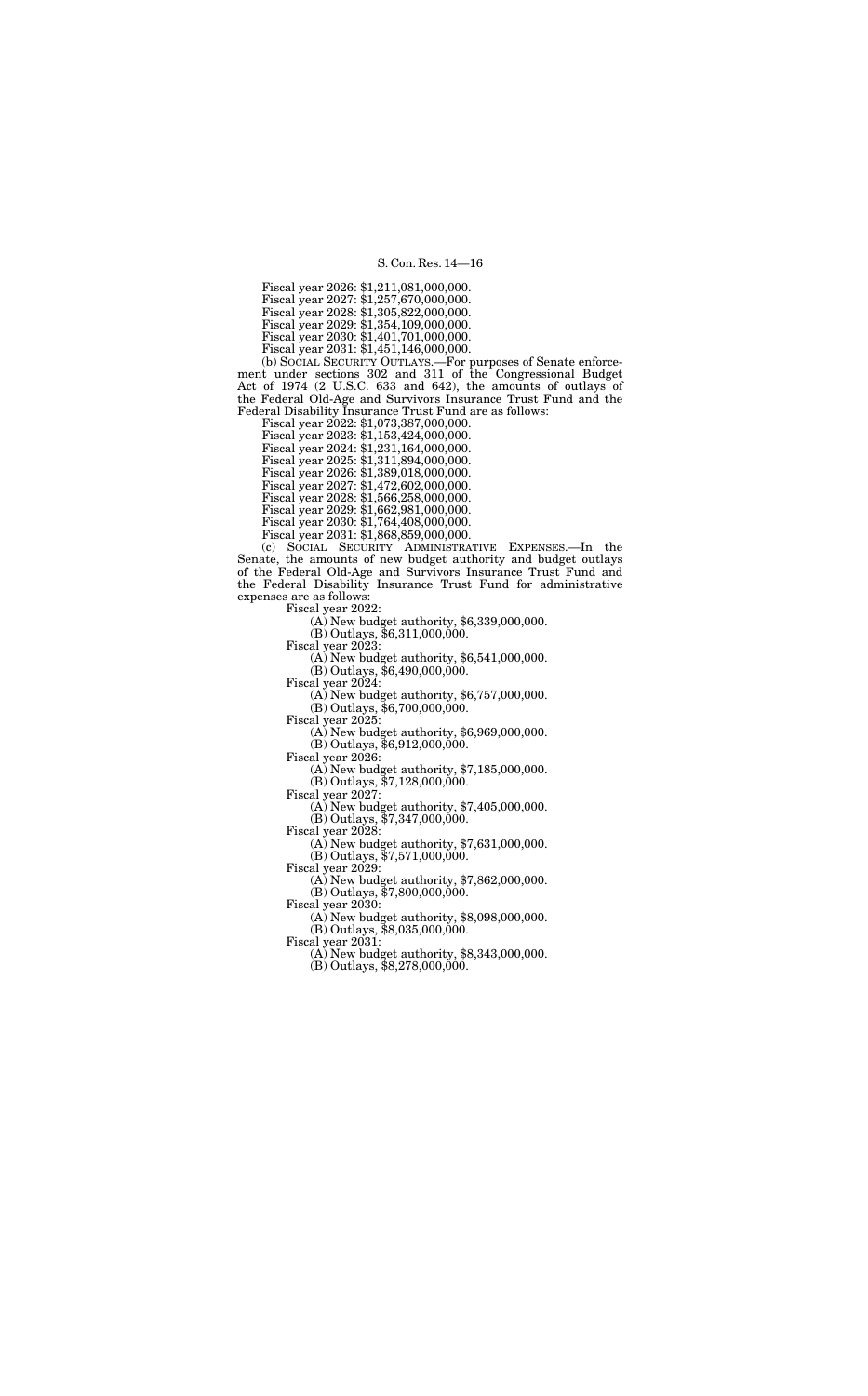# **SEC. 1202. POSTAL SERVICE DISCRETIONARY ADMINISTRATIVE EXPENSES IN THE SENATE.**

In the Senate, the amounts of new budget authority and budget outlays of the Postal Service for discretionary administrative expenses are as follows:

 $F(A)$  New budget authority, \$278,000,000.

(B) Outlays, \$278,000,000.

Fiscal year 2023: (A) New budget authority, \$287,000,000.

(B) Outlays, \$287,000,000.

Fiscal year 2024:

(A) New budget authority, \$299,000,000.

(B) Outlays, \$298,000,000.

Fiscal year 2025:

(A) New budget authority, \$310,000,000.

(B) Outlays, \$310,000,000.

Fiscal year 2026:

(A) New budget authority, \$321,000,000.

(B) Outlays, \$320,000,000.

Fiscal year 2027:

(A) New budget authority, \$332,000,000.

(B) Outlays, \$332,000,000. Fiscal year 2028:

(A) New budget authority, \$344,000,000.

(B) Outlays, \$343,000,000.

Fiscal year 2029:

(A) New budget authority, \$356,000,000.

(B) Outlays, \$355,000,000.

Fiscal year 2030:

(A) New budget authority, \$368,000,000.

(B) Outlays, \$367,000,000.

Fiscal year 2031:

(A) New budget authority, \$381,000,000.

(B) Outlays, \$380,000,000.

# **TITLE II—RECONCILIATION**

# **SEC. 2001. RECONCILIATION IN THE SENATE.**

(a) COMMITTEE ON AGRICULTURE, NUTRITION, AND FORESTRY.— The Committee on Agriculture, Nutrition, and Forestry of the Senate shall report changes in laws within its jurisdiction that increase the deficit by not more than \$135,000,000,000 for the period of fiscal years 2022 through 2031.

(b) COMMITTEE ON BANKING, HOUSING, AND URBAN AFFAIRS.— The Committee on Banking, Housing, and Urban Affairs of the Senate shall report changes in laws within its jurisdiction that increase the deficit by not more than \$332,000,000,000 for the period of fiscal years 2022 through 2031.

(c) COMMITTEE ON COMMERCE, SCIENCE, AND TRANSPOR-TATION.—The Committee on Commerce, Science, and Transportation of the Senate shall report changes in laws within its jurisdiction that increase the deficit by not more than \$83,076,000,000 for the period of fiscal years 2022 through 2031.

(d) COMMITTEE ON ENERGY AND NATURAL RESOURCES.—The Committee on Energy and Natural Resources of the Senate shall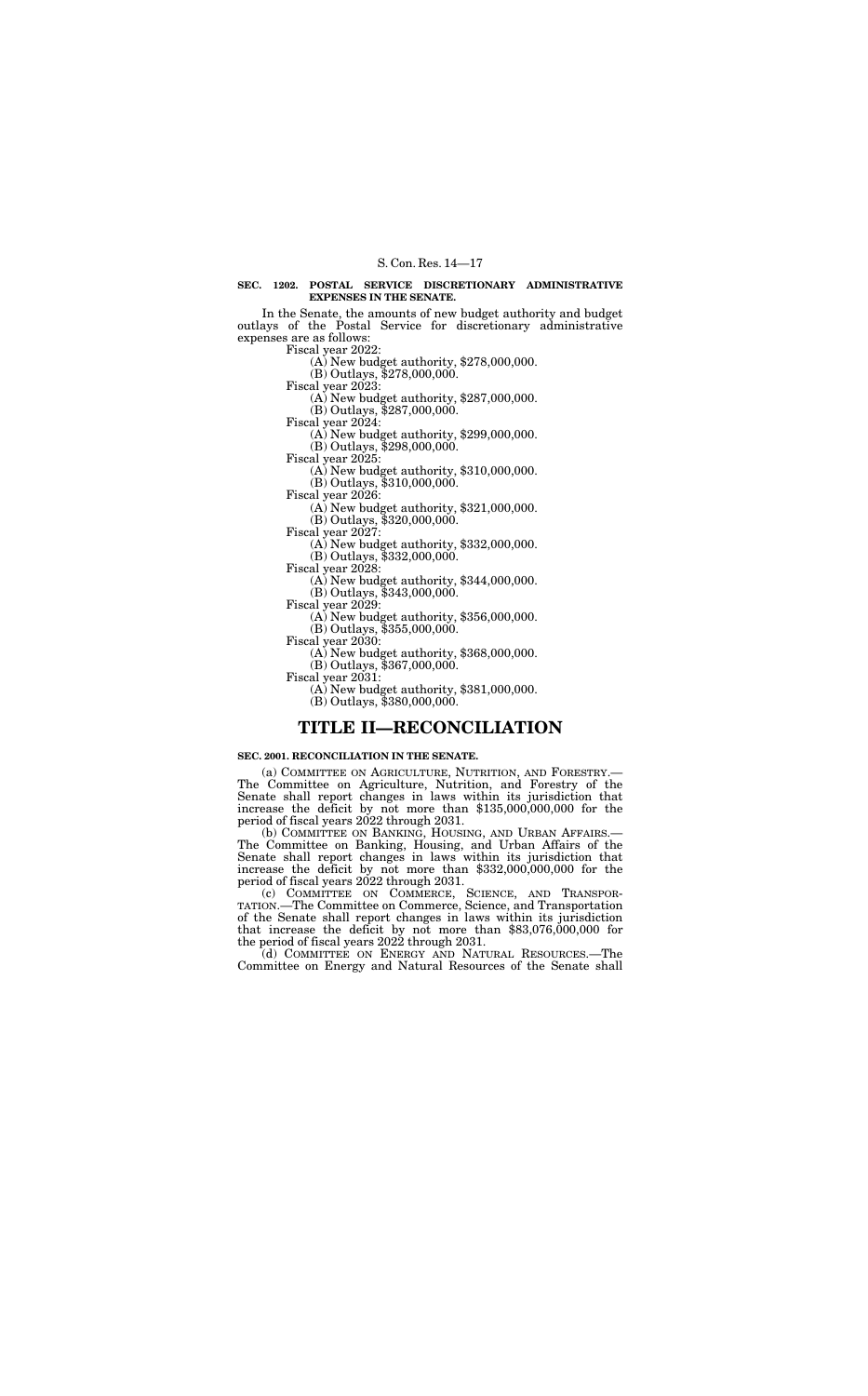report changes in laws within its jurisdiction that increase the deficit by not more than \$198,000,000,000 for the period of fiscal years 2022 through 2031.

(e) COMMITTEE ON ENVIRONMENT AND PUBLIC WORKS.—The Committee on Environment and Public Works of the Senate shall report changes in laws within its jurisdiction that increase the deficit by not more than \$67,264,000,000 for the period of fiscal years 2022 through 2031.

(f) COMMITTEE ON FINANCE.—The Committee on Finance of the Senate shall report changes in laws within its jurisdiction that reduce the deficit by not less than \$1,000,000,000 for the period of fiscal years 2022 through 2031.

(g) COMMITTEE ON HEALTH, EDUCATION, LABOR, AND PEN-SIONS.—The Committee on Health, Education, Labor, and Pensions of the Senate shall report changes in laws within its jurisdiction that increase the deficit by not more than  $$726,380,000,000$  for the period of fiscal years 2022 through 2031.

(h) COMMITTEE ON HOMELAND SECURITY AND GOVERNMENTAL AFFAIRS.—The Committee on Homeland Security and Governmental Affairs of the Senate shall report changes in laws within its jurisdiction that increase the deficit by not more than \$37,000,000,000 for the period of fiscal years 2022 through 2031.

(i) COMMITTEE ON INDIAN AFFAIRS.—The Committee on Indian Affairs of the Senate shall report changes in laws within its jurisdiction that increase the deficit by not more than \$20,500,000,000 for the period of fiscal years 2022 through 2031.

(j) COMMITTEE ON THE JUDICIARY.—The Committee on the Judiciary of the Senate shall report changes in laws within its jurisdiction that increase the deficit by not more than \$107,500,000,000 for the period of fiscal years 2022 through 2031.

(k) COMMITTEE ON SMALL BUSINESS AND ENTREPRENEURSHIP.— The Committee on Small Business and Entrepreneurship of the Senate shall report changes in laws within its jurisdiction that increase the deficit by not more than \$25,000,000,000 for the period of fiscal years 2022 through 2031.

(l) COMMITTEE ON VETERANS' AFFAIRS.—The Committee on Veterans' Affairs of the Senate shall report changes in laws within its jurisdiction that increase the deficit by not more than \$18,000,000,000 for the period of fiscal years 2022 through 2031.

(m) SUBMISSIONS.—In the Senate, not later than September 15, 2021, the Committees named in the subsections of this section shall submit their recommendations to the Committee on the Budget of the Senate. Upon receiving all such recommendations, the Committee on the Budget of the Senate shall report to the Senate a reconciliation bill carrying out all such recommendations without any substantive revision.

#### **SEC. 2002. RECONCILIATION IN THE HOUSE OF REPRESENTATIVES.**

(a) COMMITTEE ON AGRICULTURE.—The Committee on Agriculture of the House of Representatives shall report changes in laws within its jurisdiction that increase the deficit by not more than \$89,100,000,000 for the period of fiscal years 2022 through 2031.

(b) COMMITTEE ON EDUCATION AND LABOR.—The Committee on Education and Labor of the House of Representatives shall report changes in laws within its jurisdiction that increase the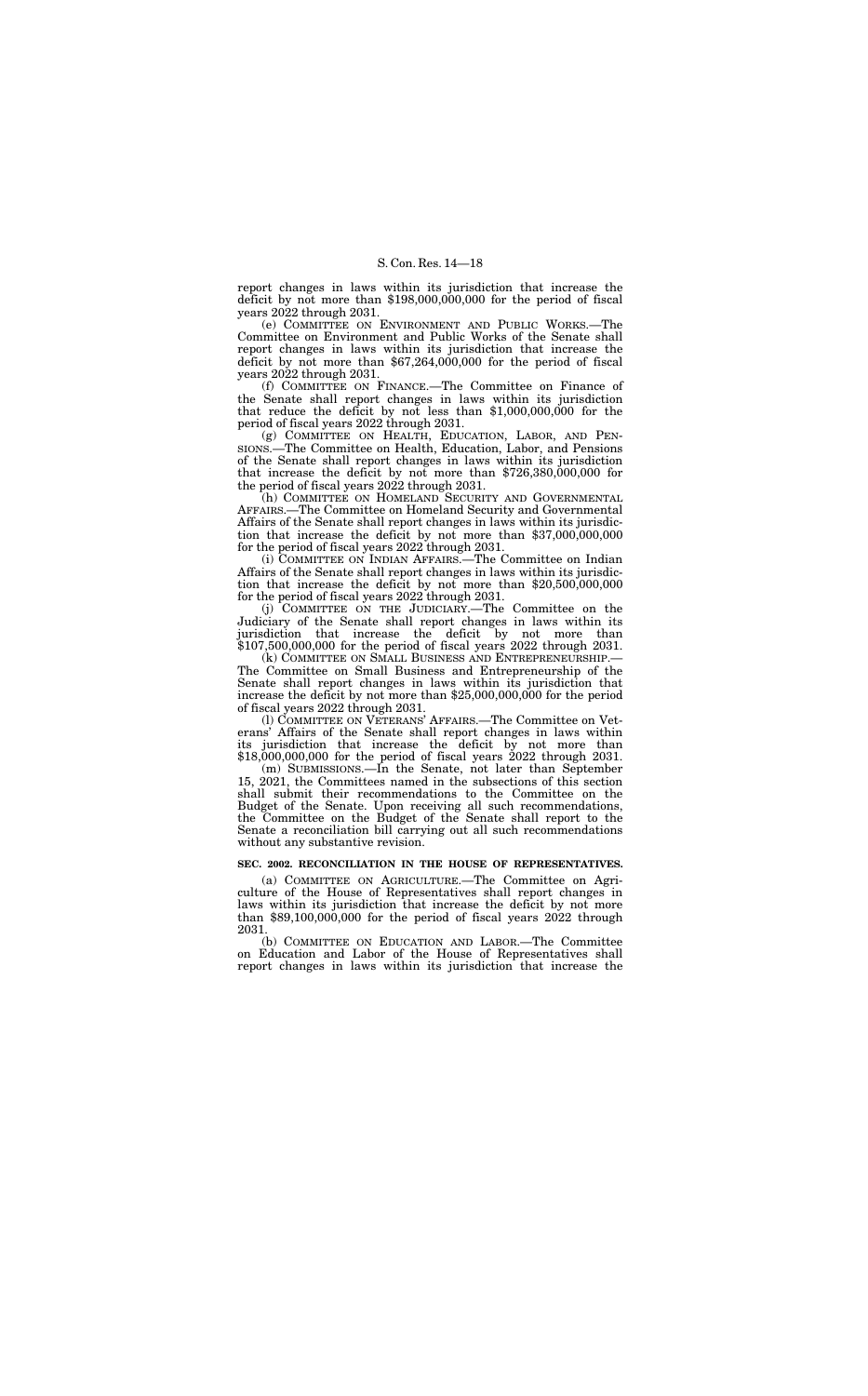(c) COMMITTEE ON ENERGY AND COMMERCE.—The Committee on Energy and Commerce of the House of Representatives shall report changes in laws within its jurisdiction that increase the deficit by not more than \$486,500,000,000 for the period of fiscal years 2022 through 2031.

deficit by not more than \$779,500,000,000 for the period of fiscal years 2022 through 2031.

(d) COMMITTEE ON FINANCIAL SERVICES.—The Committee on Financial Services of the House of Representatives shall report changes in laws within its jurisdiction that increase the deficit by not more than \$339,000,000,000 for the period of fiscal years 2022 through 2031.

(h) COMMITTEE ON OVERSIGHT AND REFORM.—The Committee on Oversight and Reform of the House of Representatives shall report changes in laws within its jurisdiction that increase the deficit by not more than \$7,500,000,000 for the period of fiscal years 2022 through 2031.

(e) COMMITTEE ON HOMELAND SECURITY.—The Committee on Homeland Security of the House of Representatives shall report changes in laws within its jurisdiction that increase the deficit by not more than \$500,000,000 for the period of fiscal years 2022 through 2031.

(f) COMMITTEE ON THE JUDICIARY.—The Committee on the Judiciary of the House of Representatives shall report changes in laws within its jurisdiction that increase the deficit by not more than \$107,500,000,000 for the period of fiscal years 2022 through 2031.

(g) COMMITTEE ON NATURAL RESOURCES.—The Committee on Natural Resources of the House of Representatives shall report changes in laws within its jurisdiction that increase the deficit by not more than \$25,600,000,000 for the period of fiscal years 2022 through 2031.

(i) COMMITTEE ON SCIENCE, SPACE, AND TECHNOLOGY.—The Committee on Science, Space, and Technology of the House of Representatives shall report changes in laws within its jurisdiction that increase the deficit by not more than \$45,510,000,000 for the period of fiscal years 2022 through 2031.

(j) COMMITTEE ON SMALL BUSINESS.—The Committee on Small Business of the House of Representatives shall report changes in laws within its jurisdiction that increase the deficit by not more than \$17,500,000,000 for the period of fiscal years 2022 through 2031.

(k) COMMITTEE ON TRANSPORTATION AND INFRASTRUCTURE.— The Committee on Transportation and Infrastructure of the House of Representatives shall report changes in laws within its jurisdiction that increase the deficit by not more than \$60,000,000,000 for the period of fiscal years 2022 through 2031.

(l) COMMITTEE ON VETERANS' AFFAIRS.—The Committee on Veterans' Affairs of the House of Representatives shall report changes in laws within its jurisdiction that increase the deficit by not more than \$18,000,000,000 for the period of fiscal years 2022 through 2031.

(m) COMMITTEE ON WAYS AND MEANS.—The Committee on Ways and Means of the House of Representatives shall report changes in laws within its jurisdiction that reduce the deficit by not less than \$1,000,000,000 for the period of fiscal years 2022 through 2031.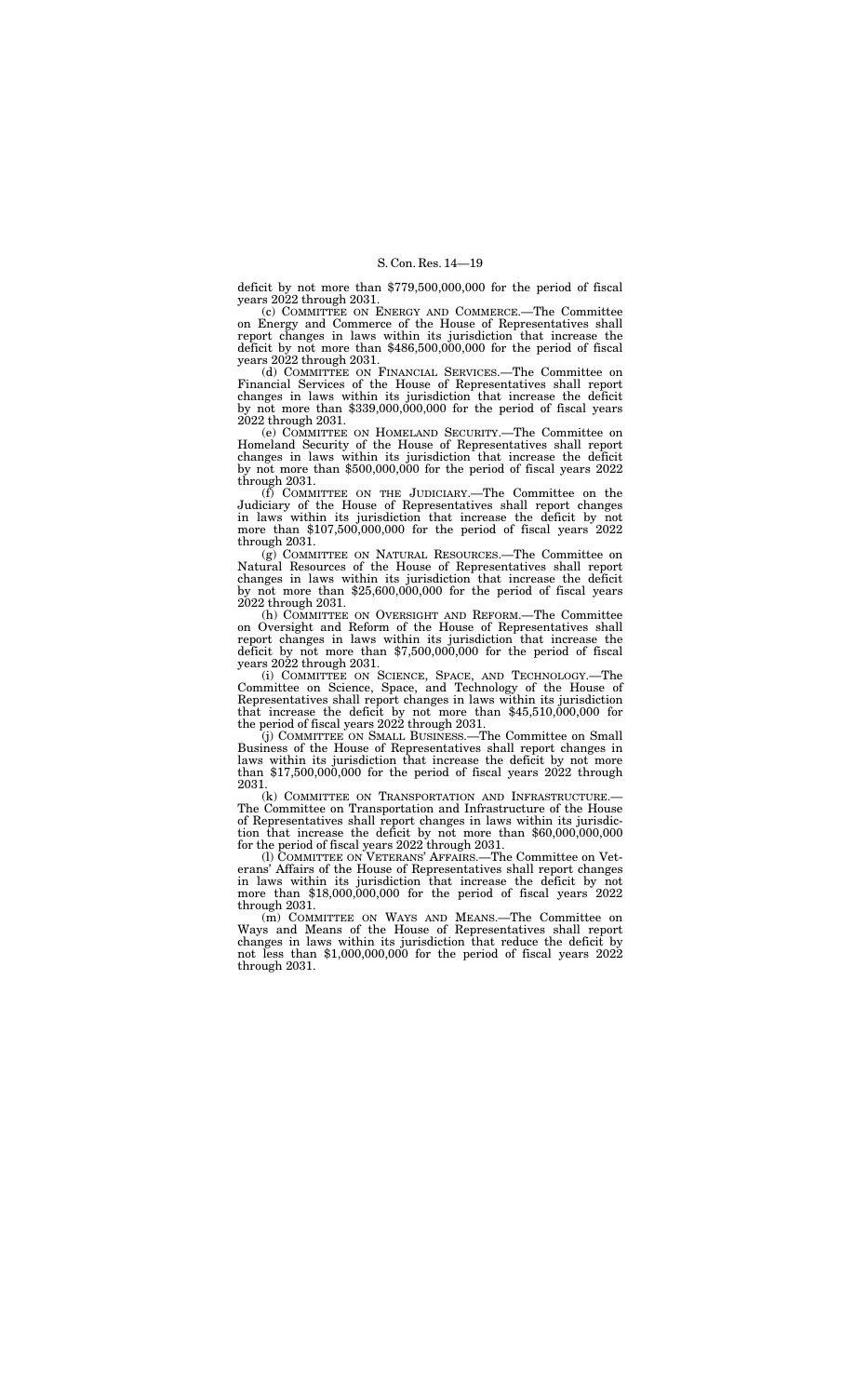(n) SUBMISSIONS.—In the House of Representatives, not later than September 15, 2021, the committees named in the subsections of this section shall submit their recommendations to the Committee on the Budget of the House of Representatives to carry out this section.

# **TITLE III—RESERVE FUNDS**

## **SEC. 3001. RESERVE FUND FOR LEGISLATION THAT WON'T RAISE TAXES ON PEOPLE MAKING LESS THAN \$400,000 IN THE SENATE.**

The Chairman of the Committee on the Budget of the Senate may revise the allocations of a committee or committees, aggregates, and other appropriate levels in this resolution, and make adjustments to the pay-as-you-go ledger, for one or more bills, joint resolutions, amendments, amendments between the Houses, motions, or conference reports relating to changes in revenues, without raising taxes on people making less than \$400,000, by the amounts in such legislation for those purposes, provided that such legislation would not increase the deficit for the time period of fiscal year 2022 to fiscal year 2031.

## **SEC. 3002. RESERVE FUND FOR RECONCILIATION LEGISLATION.**

(a) SENATE.—

(1) IN GENERAL.—The Chairman of the Committee on the Budget of the Senate may revise the allocations of a committee or committees, aggregates, and other appropriate levels in this resolution, and make adjustments to the pay-as-you-go ledger, for any bill or joint resolution considered pursuant to section 2001 containing the recommendations of one or more committees, or for one or more amendments to, a conference report on, or an amendment between the Houses in relation to such a bill or joint resolution, by the amounts necessary to accommodate the budgetary effects of the legislation, if the budgetary effects of the legislation comply with the reconciliation instructions under this concurrent resolution, except that no adjustment shall be made pursuant to this subsection if such legislation raises taxes on people making less than \$400,000.

(2) DETERMINATION OF COMPLIANCE.—For purposes of this subsection, compliance with the reconciliation instructions under this concurrent resolution shall be determined by the Chairman of the Committee on the Budget of the Senate. (3) EXCEPTIONS FOR LEGISLATION.—

(A) SHORT-TERM.—Section 404 of S. Con. Res. 13 (111th Congress), the concurrent resolution on the budget for fiscal year 2010, as amended by section  $3201(b)(2)$  of S. Con. Res. 11 (114th Congress), the concurrent resolution on the budget for fiscal year 2016, shall not apply to legislation for which the Chairman of the Committee on the Budget of the Senate has exercised the authority under paragraph (1).

(B) LONG-TERM.—Section 3101 of S. Con. Res. 11 (114th Congress), the concurrent resolution on the budget for fiscal year 2016, shall not apply to legislation for which the Chairman of the Committee on the Budget of the Senate has exercised the authority under paragraph (1).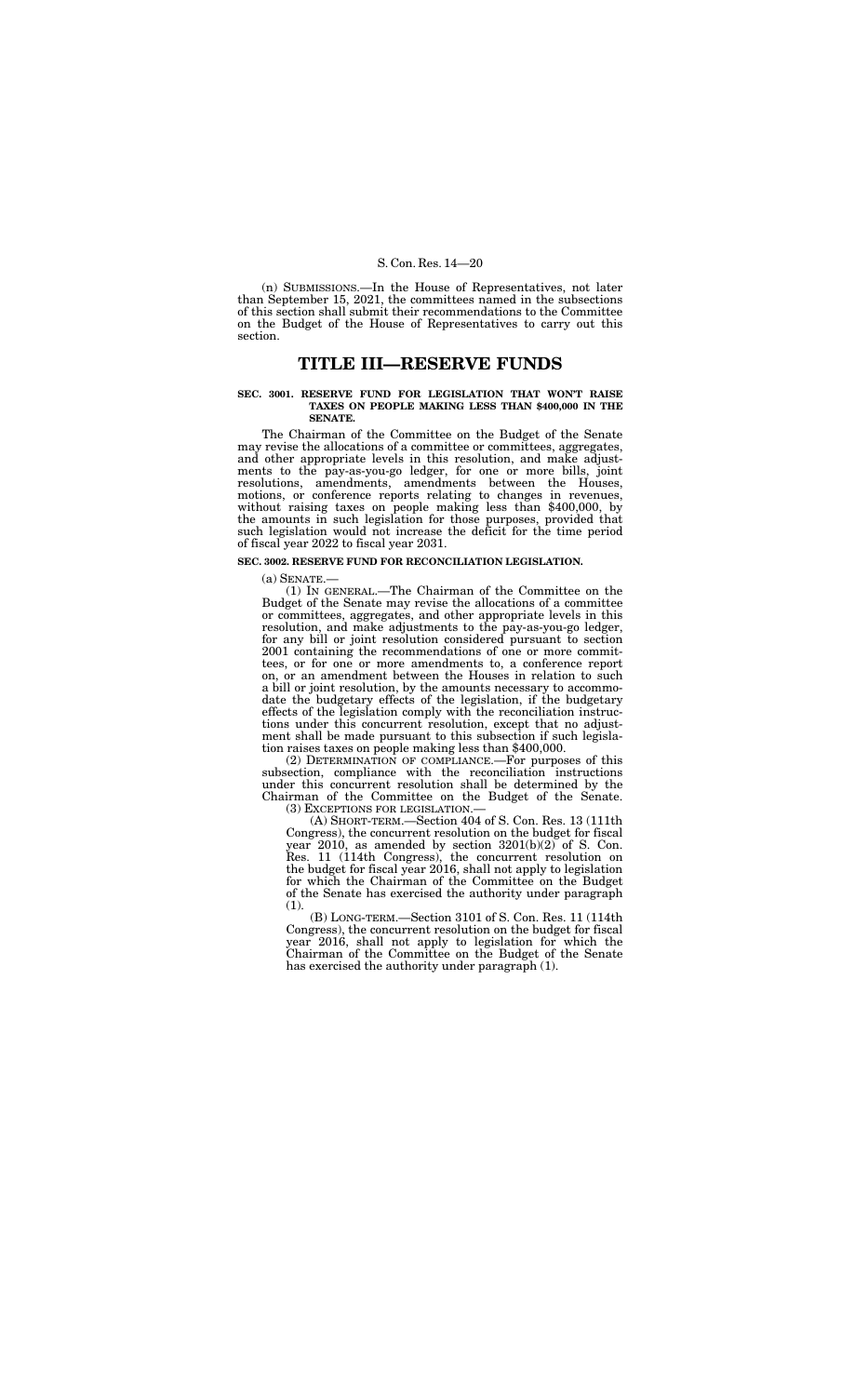(b) HOUSE OF REPRESENTATIVES.—

(1) IN GENERAL.—In the House of the Representatives, the chair of the Committee on the Budget may revise the allocations of a committee or committees, aggregates, and other appropriate levels in this concurrent resolution for any bill or joint resolution considered pursuant to this concurrent resolution containing the recommendations of one or more committees, or for one or more amendments to, a conference report on, or an amendment between the Houses in relation to such a bill or joint resolution, by the amounts necessary to accommodate the budgetary effects of the legislation.

(2) EXCEPTION FOR LEGISLATION.—The point of order set forth in clause 10 of rule XXI of the House of Representatives shall not apply to reconciliation legislation reported by the Committee on the Budget pursuant to submissions under this concurrent resolution.

# **SEC. 3003. RESERVE FUND.**

(a) SENATE.—The Chairman of the Committee on the Budget of the Senate may revise the allocations of a committee or committees, aggregates, and other appropriate levels in this resolution, and make adjustments to the pay-as-you-go ledger, for one or more bills, joint resolutions, amendments, amendments between the Houses, motions, or conference reports by the amounts provided in such legislation, provided that such legislation would not increase the deficit for the time period of fiscal year 2022 to fiscal year 2031.

(b) HOUSE OF REPRESENTATIVES.—The chair of the Committee on the Budget of the House of Representatives may revise the allocations of a committee or committees, aggregates, and other appropriate levels in this concurrent resolution for one or more bills, joint resolutions, amendments, or conference reports by the amounts provided in such legislation, provided that such legislation would not increase the deficit for the following time periods: fiscal year 2022 to fiscal year 2026 and fiscal year 2022 to fiscal year 2031.

# **SEC. 3004. DEFICIT-NEUTRAL RESERVE FUND TO PROHIBIT THE GREEN NEW DEAL.**

The Chairman of the Committee on the Budget of the Senate may revise the allocations of a committee or committees, aggregates, and other appropriate levels in this resolution, and make adjustments to the pay-as-you-go ledger, for one or more bills, joint resolutions, amendments, amendments between the Houses, motions, or conference reports relating to Federal greenhouse gas restrictions, which may include limiting or prohibiting legislation or regulations to implement the Green New Deal, to ship United States companies and jobs overseas, to impose soaring electricity, gasoline, home heating oil, and other energy prices on working class families, or to make the United States increasingly dependent on foreign supply chains, by the amounts provided in such legislation for those purposes, provided that such legislation would not increase the deficit over either the period of the total of fiscal years 2022 through 2026 or the period of the total of fiscal years 2022 through 2031.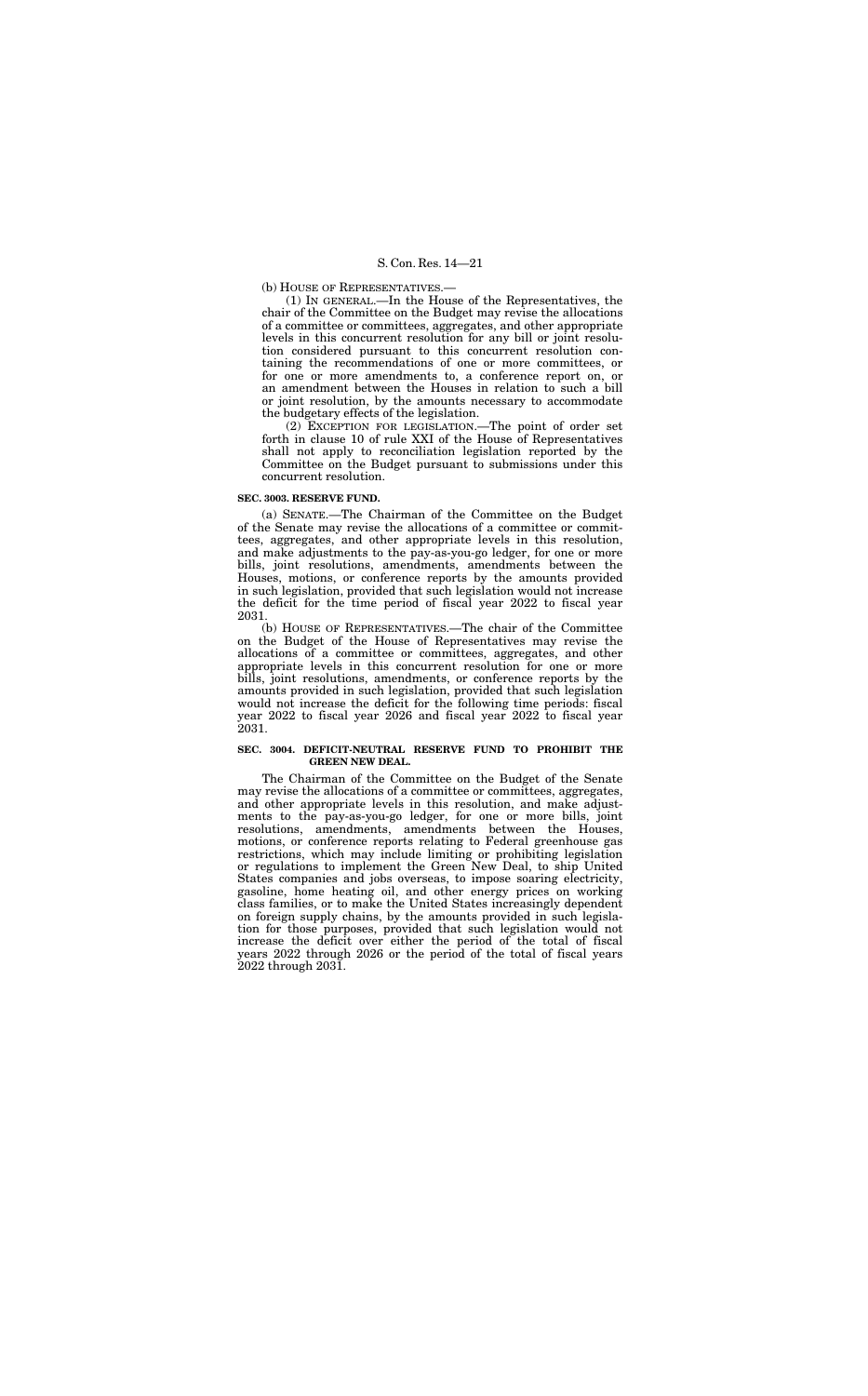# **SEC. 3005. RESERVE FUND RELATING TO ADDRESSING THE CRISIS OF CLIMATE CHANGE.**

The Chairman of the Committee on the Budget of the Senate may revise the allocations of a committee or committees, aggregates, and other appropriate levels in this resolution, and make adjustments to the pay-as-you-go ledger, for one or more bills, joint resolutions, amendments, amendments between the Houses, motions, or conference reports relating to addressing the crisis of climate change through new policies that create jobs, reduce pollution, and strengthen the economy of the United States by the amounts provided in such legislation for those purposes, provided that such legislation would not increase the deficit over the period of the total of fiscal years 2022 through 2031.

# **SEC. 3006. DEFICIT-NEUTRAL RESERVE FUND RELATING TO SUP-PORTING PRIVATELY-HELD BUSINESSES, FARMS, AND RANCHES.**

The Chairman of the Committee on the Budget of the Senate may revise the allocations of a committee or committees, aggregates, and other appropriate levels in this resolution, and make adjustments to the pay-as-you-go ledger, for one or more bills, joint resolutions, amendments, amendments between the Houses, motions, or conference reports relating to protecting privately-held businesses, farms, and ranches, which may include—

(1) preserving the tax principles in effect as of the date of the adoption of this resolution which are applicable to owning, operating, or transferring such businesses, farms, and ranches,

(2) preserving the full benefit of the step-up in basis for assets acquired from a decedent, or

(3) extending tax relief for such businesses, farms or ranches,

provided that such legislation would not increase the deficit over either the period of the total of fiscal years 2022 through 2026 or the period of the total of fiscal years 2022 through 2031.

## **SEC. 3007. DEFICIT-NEUTRAL RESERVE FUND RELATING TO PRO-MOTING US COMPETITIVENESS AND INNOVATION BY SUPPORTING RESEARCH AND DEVELOPMENT.**

The Chairman of the Committee on the Budget of the Senate may revise the allocations of a committee or committees, aggregates, and other appropriate levels in this resolution, and make adjustments to the pay-as-you-go ledger, for one or more bills, joint resolutions, amendments, amendments between the Houses, motions, or conference reports relating to supporting United States economic competitiveness and innovation, which may include expanding the research and development tax credit for small businesses and preserving full expensing for research and development investments, by the amounts provided in such legislation for those purposes, provided that such legislation would not increase the deficit over either the period of the total of fiscal years 2022 through 2026 or the period of the total of fiscal years 2022 through 2031.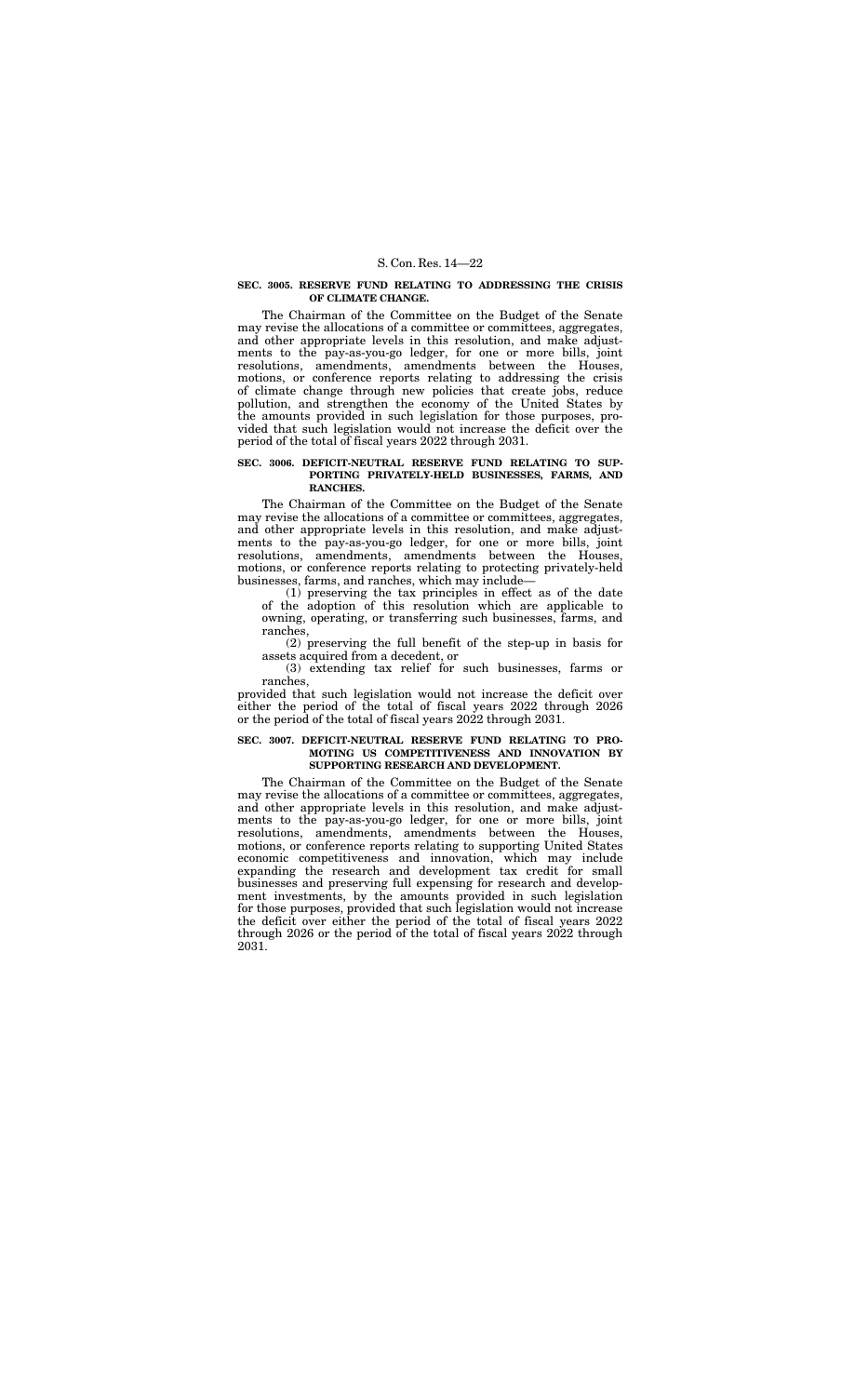# **SEC. 3008. RESERVE FUND RELATING TO PROTECTING TAXPAYER PRI-VACY WHILE ENSURING THOSE EVADING THE TAX SYSTEM PAY WHAT THEY OWE.**

The Chairman of the Committee on the Budget of the Senate may revise the allocations of a committee or committees, aggregates, and other appropriate levels in this resolution, and make adjustments to the pay-as-you-go ledger, for one or more bills, joint resolutions, amendments, amendments between the Houses, motions, or conference reports relating to strengthening Federal tax administration, which may include requiring reporting on large financial account balances to ensure those evading the tax system pay what they owe while protecting the privacy of American taxpayer and small business tax information, by the amounts provided in such legislation for those purposes, provided that such legislation would not increase the deficit over the period of the total of fiscal years 2022 through 2031.

# **SEC. 3009. DEFICIT-NEUTRAL RESERVE FUND TO PROHIBIT THE COUNCIL ON ENVIRONMENTAL QUALITY AND ENVIRON-MENTAL PROTECTION AGENCY FROM PROMULGATING RULES OR GUIDANCE THAT BANS FRACKING IN THE UNITED STATES.**

The Chairman of the Committee on the Budget of the Senate may revise the allocations of a committee or committees, aggregates, and other appropriate levels in this resolution, and make adjustments to the pay-as-you-go ledger, for one or more bills, joint resolutions, amendments, amendments between the Houses, motions, or conference reports relating to the National Environmental Policy Act of 1969 and environmental laws and policies, which may include limiting or prohibiting the Chair of the Council on Environmental Quality and the Administrator of the Environmental Protection Agency from proposing, finalizing, or implementing a rule or guidance that bans fracking in the United States by the amounts provided in such legislation for those purposes, provided that such legislation would not increase the deficit over either the period of the total of fiscal years 2022 through 2026 or the period of the total of fiscal years 2022 through 2031.

#### **SEC. 3010. DEFICIT-NEUTRAL RESERVE FUND RELATING TO FACILI-TATING IMPROVED INTERNET SERVICE FOR CUBAN CITI-ZENS.**

The Chairman of the Committee on the Budget of the Senate may revise the allocations of a committee or committees, aggregates, and other appropriate levels in this resolution, and make adjustments to the pay-as-you-go ledger, for one or more bills, joint resolutions, amendments, amendments between the Houses, motions, or conference reports relating to improving the National Telecommunications and Information Administration, which may include ensuring that the internet is an engine for innovation and economic growth for the Cuban people, by the amounts provided in such legislation for those purposes, provided that such legislation would not increase the deficit over either the period of the total of fiscal years 2022 through 2026 or the period of the total of fiscal years 2022 through 2031.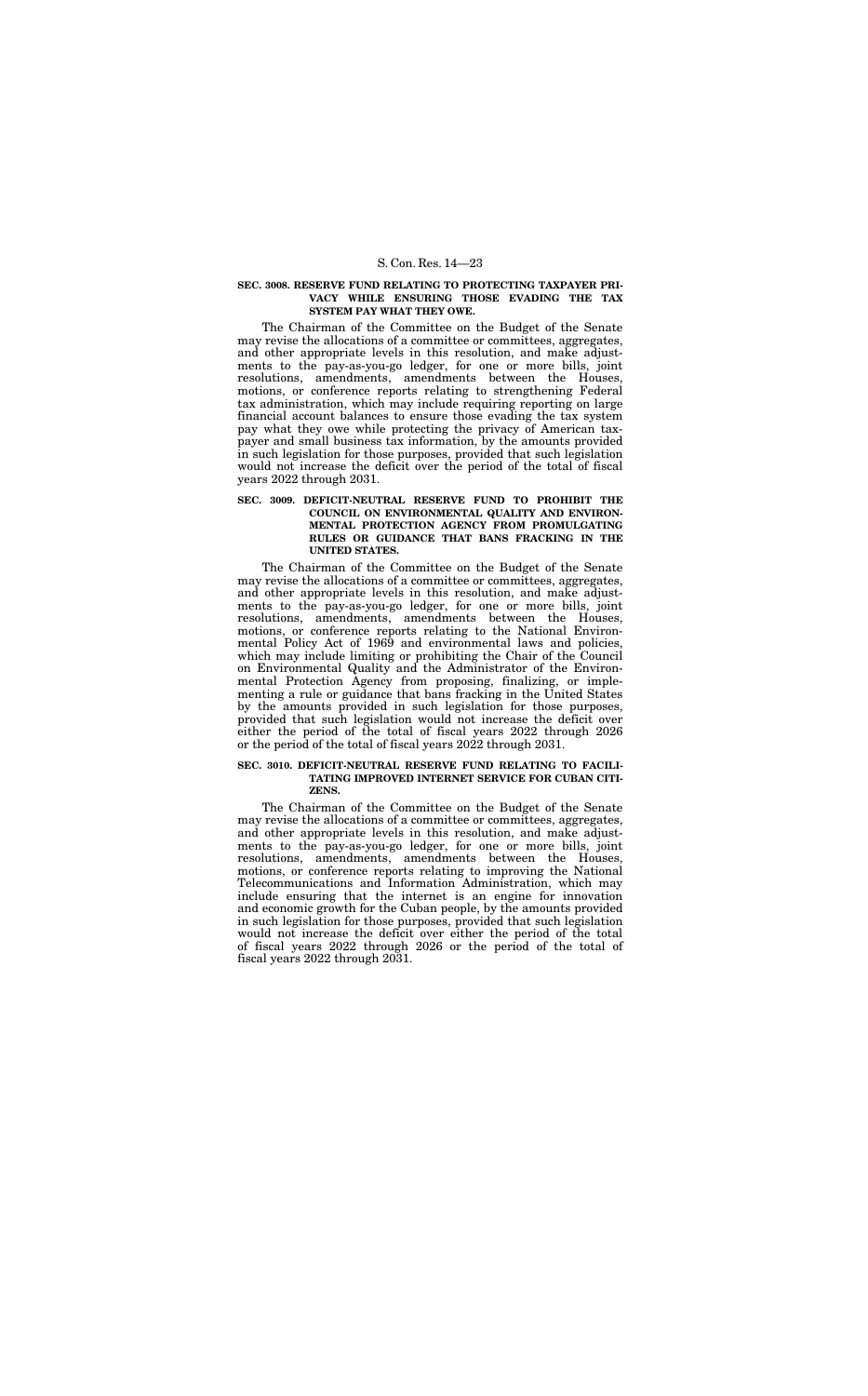# **SEC. 3011. DEFICIT-NEUTRAL RESERVE FUND RELATING TO ADJUSTING FEDERAL FUNDING FOR LOCAL JURISDIC-TIONS.**

The Chairman of the Committee on the Budget of the Senate may revise the allocations of a committee or committees, aggregates, and other appropriate levels in this resolution, and make adjustments to the pay-as-you-go ledger, for one or more bills, joint resolutions, amendments, amendments between the Houses, motions, or conference reports relating to adjustments to Federal funds for local governments within the jurisdiction of the committees receiving reconciliation instructions under section 2001 of this resolution, which may include limiting or eliminating Federal payments, other than grants under subpart 1 of part E of title I of the Omnibus Crime Control and Safe Streets Act of 1968 (34 U.S.C. 10151 et seq.) (commonly known as the ''Byrne JAG grant program'') or section 1701 of title I of such Act (34 U.S.C. 10381) (commonly known as the ''COPS grant program''), to local governments that defund the police, by the amounts provided in such legislation for those purposes, provided that such legislation would not increase the deficit over either the period of the total of fiscal years 2022 through 2026 or the period of the total of fiscal years 2022 through 2031.

#### **SEC. 3012. RESERVE FUND RELATING TO HONORING THE CAPITOL POLICE, DC METROPOLITAN POLICE, AND FIRST RESPONDERS.**

The Chairman of the Committee on the Budget of the Senate may revise the allocations of a committee or committees, aggregates, and other appropriate levels in this resolution, and make adjustments to the pay-as-you-go ledger, for one or more bills, joint resolutions, amendments, amendments between the Houses, motions, or conference reports relating to honoring the United States Capitol Police, the District of Columbia Metropolitan Police, and all other first responders, who fought and died protecting Congress and the United States Capitol from the mob of insurrectionists on January 6th, 2021, by the amounts provided in such legislation for those purposes, provided that such legislation would not increase the deficit over the period of the total of fiscal years 2022 through 2031.

# **SEC. 3013. DEFICIT-NEUTRAL RESERVE FUND RELATING TO SUP-PORTING OR EXPEDITING THE DEPLOYMENT OF CARBON CAPTURE, UTILIZATION, AND SEQUESTRATION TECH-NOLOGIES.**

The Chairman of the Committee on the Budget of the Senate may revise the allocations of a committee or committees, aggregates, and other appropriate levels in this resolution, and make adjustments to the pay-as-you-go ledger, for one or more bills, joint resolutions, amendments, amendments between the Houses, motions, or conference reports relating to Federal environmental and energy policies, which may include supporting or expediting the deployment of carbon capture, utilization, and sequestration technologies (including technologies that may be used on coal- and natural gas-fired power plants) in the United States to lower emissions and to increase the use of captured carbon dioxide for valuable products and enhanced oil recovery, by the amounts provided in such legislation for those purposes, provided that such legislation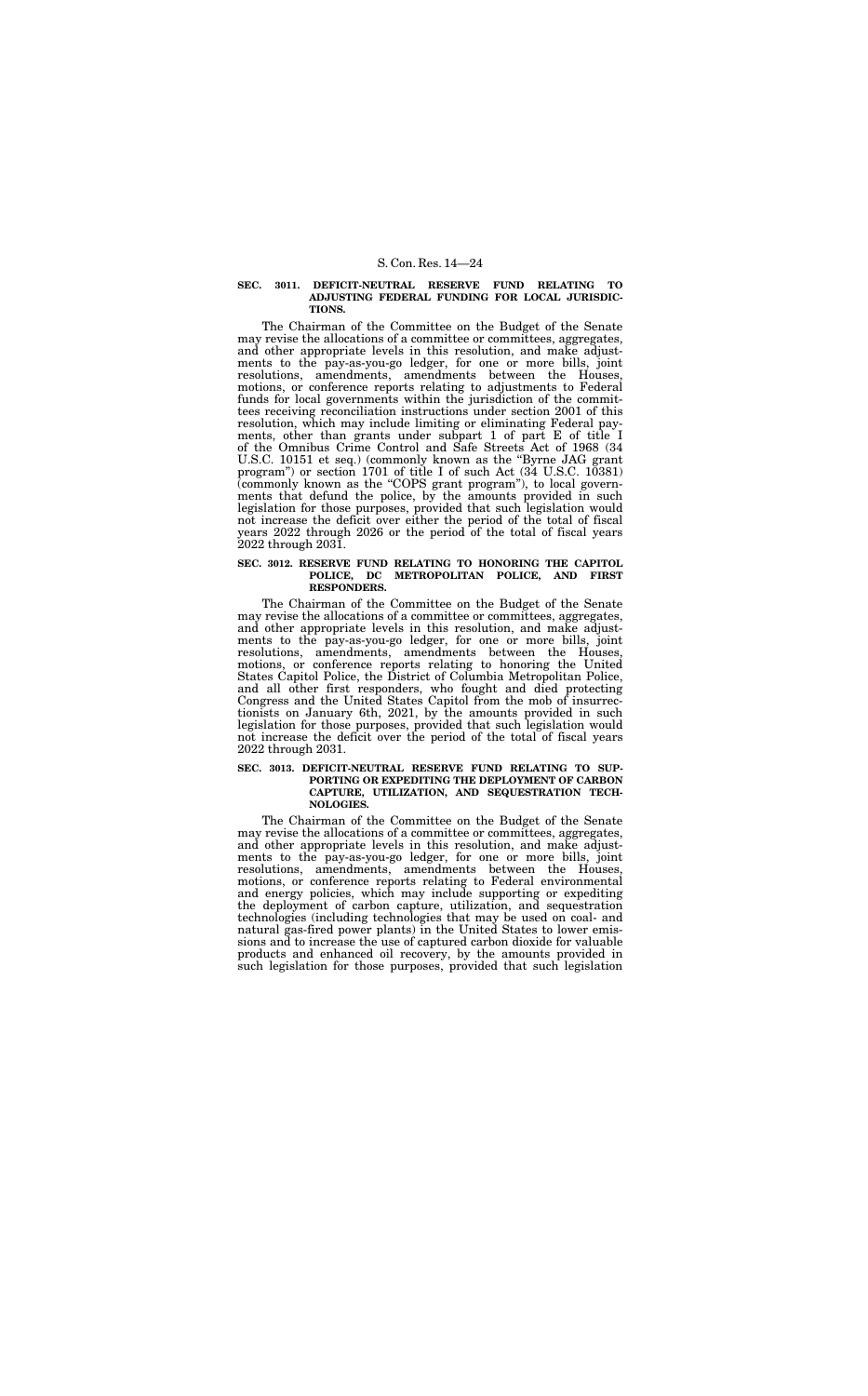would not increase the deficit over either the period of the total of fiscal years 2022 through 2026 or the period of the total of fiscal years 2022 through 2031.

# **SEC. 3014. DEFICIT-NEUTRAL RESERVE FUND RELATING TO POLICIES OR LEGISLATION TO PROHIBIT THE DEPARTMENT OF AGRICULTURE FROM MAKING INELIGIBLE FOR FINANCING FOSSIL FUEL-BURNING POWER PLANTS.**

The Chairman of the Committee on the Budget of the Senate may revise the allocations of a committee or committees, aggregates, and other appropriate levels in this resolution, and make adjustments to the pay-as-you-go ledger, for one or more bills, joint resolutions, amendments, amendments between the Houses, motions, or conference reports relating to agriculture policy, which may include prohibiting or limiting the Department of Agriculture from making ineligible for financing the construction, maintenance, or improvement of fossil fuel-burning power plants by the amounts provided in such legislation for those purposes, provided that such legislation would not increase the deficit over either the period of the total of fiscal years 2022 through 2026 or the period of the total of fiscal years 2022 through 2031.

# **SEC. 3015. DEFICIT-NEUTRAL RESERVE FUND RELATING TO THE PROVISIONS OF THE AMERICAN RESCUE PLAN ACT.**

The Chairman of the Committee on the Budget of the Senate may revise the allocations of a committee or committees, aggregates, and other appropriate levels in this resolution, and make adjustments to the pay-as-you-go ledger, for one or more bills, joint resolutions, amendments, amendments between the Houses, motions, or conference reports relating to limitations on Federal relief funds for State or local governments, which may include lifting or prohibiting restrictions related to modifications to a State's or territory's tax revenue source, by the amounts provided in such legislation for those purposes, provided that such legislation would not increase the deficit over either the period of the total of fiscal years 2022 through 2026 or the period of the total of fiscal years 2022 through 2031.

# **SEC. 3016. DEFICIT-NEUTRAL RESERVE FUND RELATING TO MEANS-TESTING ELECTRIC VEHICLE TAX CREDITS.**

The Chairman of the Committee on the Budget of the Senate may revise the allocations of a committee or committees, aggregates, and other appropriate levels in this resolution, and make adjustments to the pay-as-you-go ledger, for one or more bills, joint resolutions, amendments, amendments between the Houses, motions, or conference reports relating to means-testing electric vehicle tax credits, which may include limiting eligibility of individuals with an adjusted gross income of greater than \$100,000 or setting maximum car values allowed for eligible purchases at \$40,000, by the amounts provided in such legislation for those purposes, provided that such legislation would not increase the deficit over either the period of the total of fiscal years 2022 through 2026 or the period of the total of fiscal years 2022 through 2031.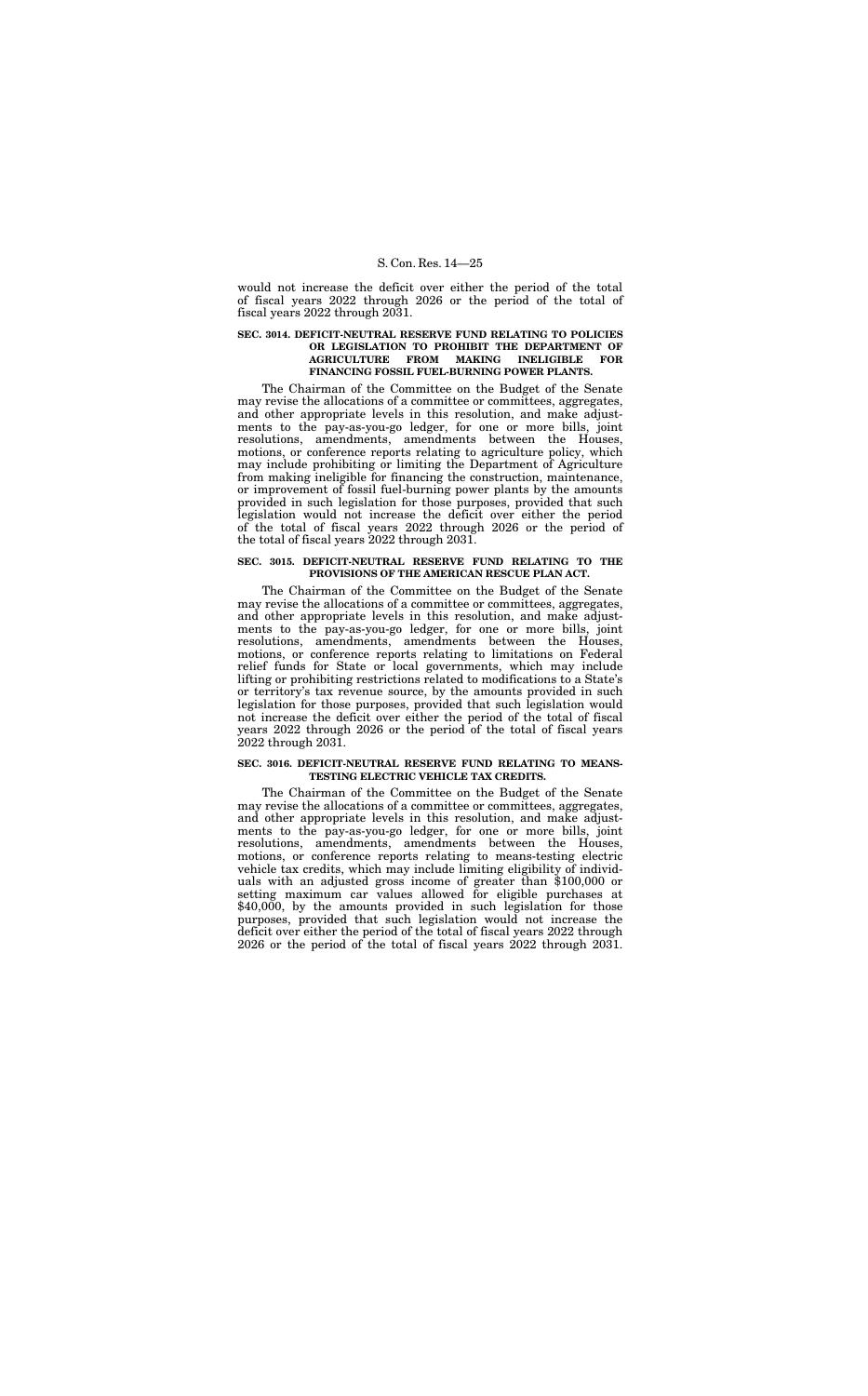# **SEC. 3017. DEFICIT-NEUTRAL RESERVE FUND RELATING TO PROHIB-ITING OR LIMITING THE ISSUANCE OF COSTLY CLEAN AIR ACT PERMIT REQUIREMENTS ON FARMERS AND RANCHERS IN THE UNITED STATES OR THE IMPOSITION OF NEW FEDERAL METHANE REQUIREMENTS ON LIVE-STOCK.**

The Chairman of the Committee on the Budget of the Senate may revise the allocations of a committee or committees, aggregates, and other appropriate levels in this resolution, and make adjustments to the pay-as-you-go ledger, for one or more bills, joint resolutions, amendments, amendments between the Houses, motions, or conference reports relating to Federal environmental policies under the Clean Air Act (42 U.S.C. 7401 et seq.), which may include prohibiting or limiting the issuance of costly permit requirements under that Act on farmers and ranchers in the United States or the imposition of any new Federal methane requirements on livestock that would have the effect of increasing the cost of beef and other critical products, by the amounts provided in such legislation for those purposes, provided that such legislation would not increase the deficit over either the period of the total of fiscal years 2022 through 2026 or the period of the total of fiscal years 2022 through 2031.

### **SEC. 3018. DEFICIT-NEUTRAL RESERVE FUND RELATING TO FUNDING OF THE OFFICE OF FOREIGN ASSETS CONTROL.**

The Chairman of the Committee on the Budget of the Senate may revise the allocations of a committee or committees, aggregates, and other appropriate levels in this resolution, and make adjustments to the pay-as-you-go ledger, for one or more bills, joint resolutions, amendments, amendments between the Houses, motions, or conference reports relating to funding of the Office of Foreign Assets Control, which may include additional resources for enforcement activities or additional sanctions against terrorist organizations, including those in the Gaza Strip and their members, by the amounts provided in such legislation for those purposes, provided that such legislation would not increase the deficit over either the period of the total of fiscal years 2022 through 2026 or the period of the total of fiscal years 2022 through 2031.

# **SEC. 3019. DEFICIT-NEUTRAL RESERVE FUND RELATING TO ABORTION FUNDING.**

The Chairman of the Committee on the Budget of the Senate may revise the allocations of a committee or committees, aggregates, and other appropriate levels in this resolution, and make adjustments to the pay-as-you-go ledger, for one or more bills, joint resolutions, amendments, amendments between the Houses, motions, or conference reports relating to improving health programs, which may include prohibiting funding for abortions consistent with the Hyde amendment or limitations on Federal funding to State or local governments that discriminate against entities who refuse to participate in abortion consistent with the Weldon amendment, by the amounts provided in such legislation for those purposes, provided that such legislation would not increase the deficit over either the period of the total of fiscal years 2022 through 2026 or the period of the total of fiscal years 2022 through 2031.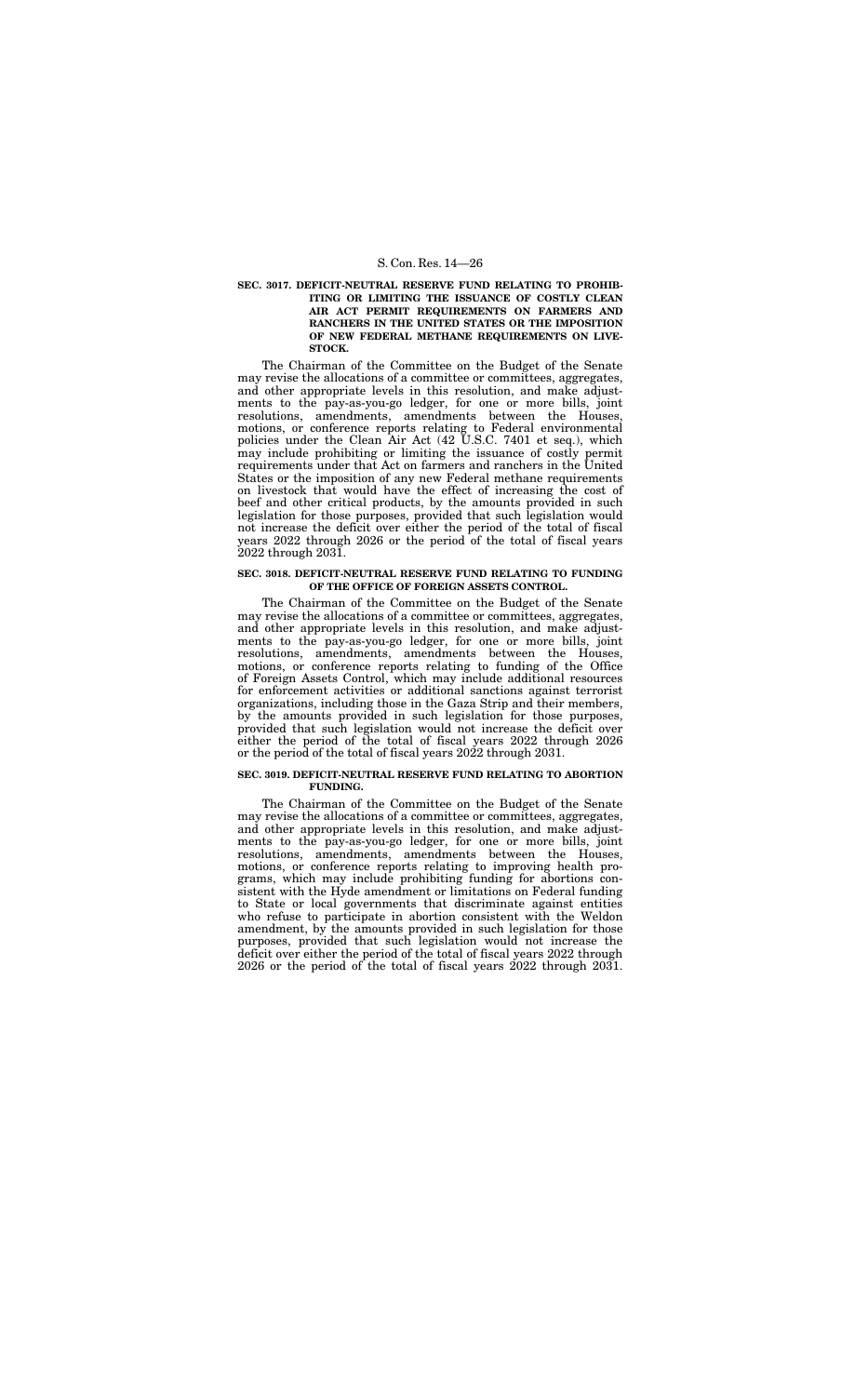## **SEC. 3020. DEFICIT-NEUTRAL RESERVE FUND RELATING TO ENSURING ROBUST, SECURE, AND HUMANE SUPPLY CHAINS, SOURCED BY THE UNITED STATES AND ALLIES OF THE UNITED STATES, FOR RENEWABLE ENERGY MATERIALS, TECHNOLOGY, AND CRITICAL MINERALS.**

The Chairman of the Committee on the Budget of the Senate may revise the allocations of a committee or committees, aggregates, and other appropriate levels in this resolution, and make adjustments to the pay-as-you-go ledger, for one or more bills, joint resolutions, amendments, amendments between the Houses, motions, or conference reports relating to Federal energy policy, which may include ensuring robust, secure, and humane supply chains for renewable energy products and critical minerals and prohibiting or limiting renewable energy projects funded or subsidized by Federal funds from purchasing materials, technology, and critical minerals produced in China, by the amounts provided in such legislation for those purposes, provided that such legislation would not increase the deficit over either the period of the total of fiscal years 2022 through 2026 or the period of the total of fiscal years 2022 through 2031.

# **SEC. 3021. RESERVE FUND RELATING TO ENSURING ROBUST, SECURE, AND HUMANE SUPPLY CHAINS BY PROHIBITING THE USE OF FEDERAL FUNDS TO PURCHASE MATERIALS, TECH-NOLOGY, AND CRITICAL MINERALS PRODUCED, MANU-FACTURED, OR MINED WITH FORCED LABOR.**

The Chairman of the Committee on the Budget of the Senate may revise the allocations of a committee or committees, aggregates, and other appropriate levels in this resolution, and make adjustments to the pay-as-you-go ledger, for one or more bills, joint resolutions, amendments, amendments between the Houses, motions, or conference reports relating to ensuring robust, secure, and humane supply chains by prohibiting the use of Federal funds to purchase materials, technology, and critical minerals produced, manufactured, or mined with forced labor by the amounts provided in such legislation for those purposes, provided that such legislation would not increase the deficit over the period of the total of fiscal years 2022 through 2031.

# **SEC. 3022. RESERVE FUND RELATING TO GREAT LAKES ICE BREAKING OPERATIONAL IMPROVEMENTS.**

The Chairman of the Committee on the Budget of the Senate may revise the allocations of a committee or committees, aggregates, and other appropriate levels in this resolution, and make adjustments to the pay-as-you-go ledger, for one or more bills, joint resolutions, amendments, amendments between the Houses, motions, or conference reports relating to improving Coast Guard operations, which may include funding for the acquisition, design, and construction of a Great Lakes heavy icebreaker, by the amounts provided in such legislation for those purposes, provided that such legislation would not increase the deficit over the period of the total of fiscal years 2022 through 2031.

# **SEC. 3023. DEFICIT-NEUTRAL RESERVE FUND RELATING TO IMMIGRA-TION ENFORCEMENT AND ADDRESSING THE HUMANI-TARIAN CRISIS AT THE SOUTHERN BORDER.**

The Chairman of the Committee on the Budget of the Senate may revise the allocations of a committee or committees, aggregates,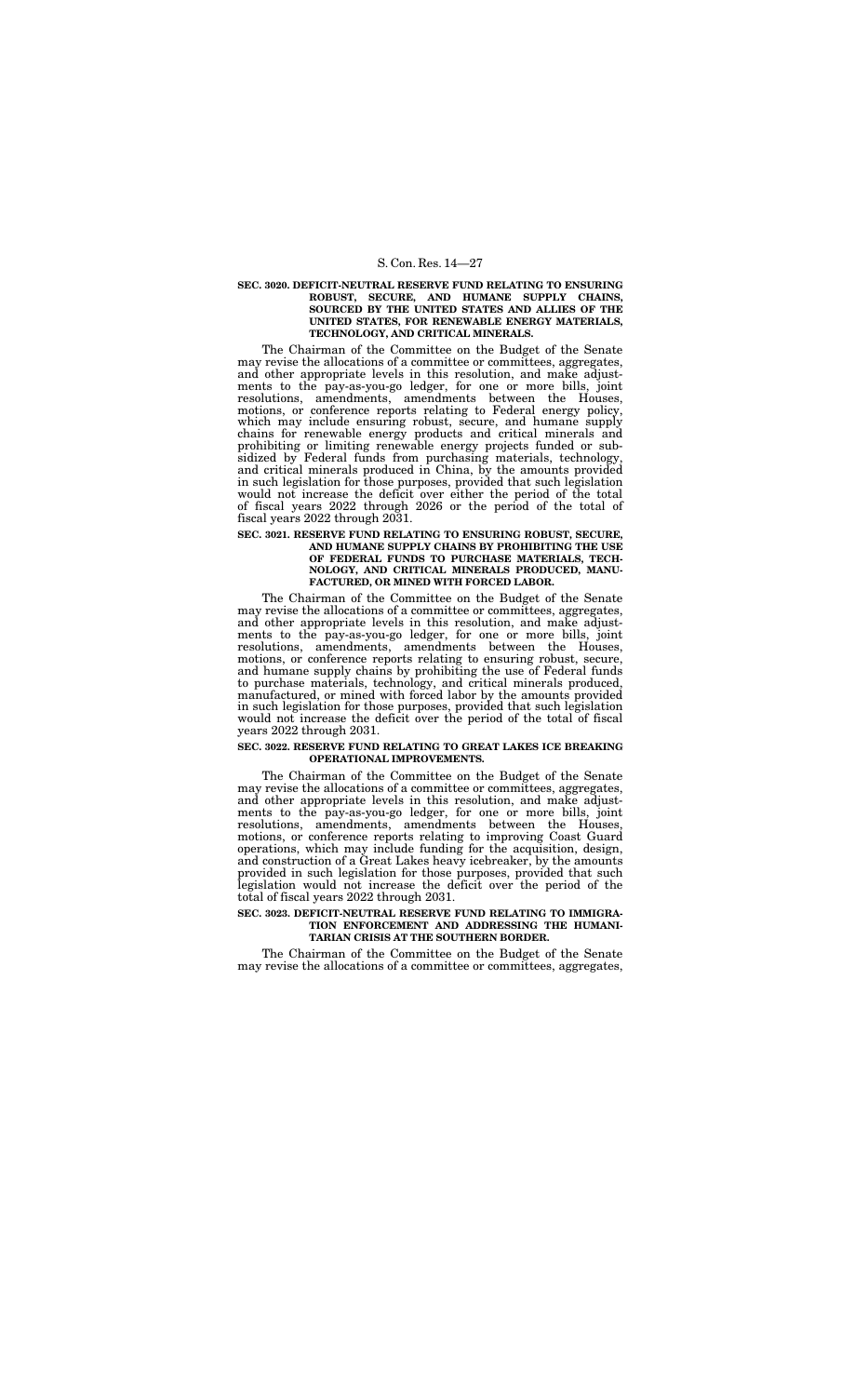and other appropriate levels in this resolution, and make adjustments to the pay-as-you-go ledger, for one or more bills, joint resolutions, amendments, amendments between the Houses, motions, or conference reports relating to immigration enforcement, which may include strengthening enforcement of immigration laws to address the humanitarian crisis at the southern border, dramatically increasing funding for smart and effective border security measures, improving asylum processing, and reducing immigration court backlogs, by the amounts provided in such legislation for those purposes, provided that such legislation would not increase the deficit over either the period of the total of fiscal years 2022 through 2026 or the period of the total of fiscal years 2022 through 2031.

# **SEC. 3024. DEFICIT-NEUTRAL RESERVE FUND RELATING TO PRO-VIDING QUALITY EDUCATION FOR CHILDREN.**

The Chairman of the Committee on the Budget of the Senate may revise the allocations of a committee or committees, aggregates, and other appropriate levels in this resolution, and make adjustments to the pay-as-you-go ledger, for one or more bills, joint resolutions, amendments, amendments between the Houses, motions, or conference reports relating to providing quality education for the children of the United States, which may include prohibiting or limiting Federal funding from being used to promote critical race theory or compel teachers or students to affirm critical race theory in prekindergarten programs, elementary schools, and secondary schools, by the amounts provided in such legislation for those purposes, provided that such legislation would not increase the deficit over either the period of the total of fiscal years 2022 through 2026 or the period of the total of fiscal years 2022 through 2031.

# **SEC. 3025. DEFICIT-NEUTRAL RESERVE FUND RELATING TO HIRING 100,000 NEW POLICE OFFICERS.**

The Chairman of the Committee on the Budget of the Senate may revise the allocations of a committee or committees, aggregates, and other appropriate levels in this resolution, and make adjustments to the pay-as-you-go ledger, for one or more bills, joint resolutions, amendments, amendments between the Houses, motions, or conference reports relating to public safety, which may include funding the hiring of 100,000 new police officers nationwide, by the amounts provided in such legislation for those purposes, provided that such legislation would not increase the deficit over either the period of the total of fiscal years 2022 through 2026 or the period of the total of fiscal years 2022 through 2031.

# **SEC. 3026. DEFICIT-NEUTRAL RESERVE FUND RELATING TO PRE-VENTING ELECTRICITY BLACKOUTS AND IMPROVING ELECTRICITY RELIABILITY.**

The Chairman of the Committee on the Budget of the Senate may revise the allocations of a committee or committees, aggregates, and other appropriate levels in this resolution, and make adjustments to the pay-as-you-go ledger, for one or more bills, joint resolutions, amendments, amendments between the Houses, motions, or conference reports relating to Federal environmental and energy policies, which may include promoting the increased deployment and use of, or supporting the expansion of, baseload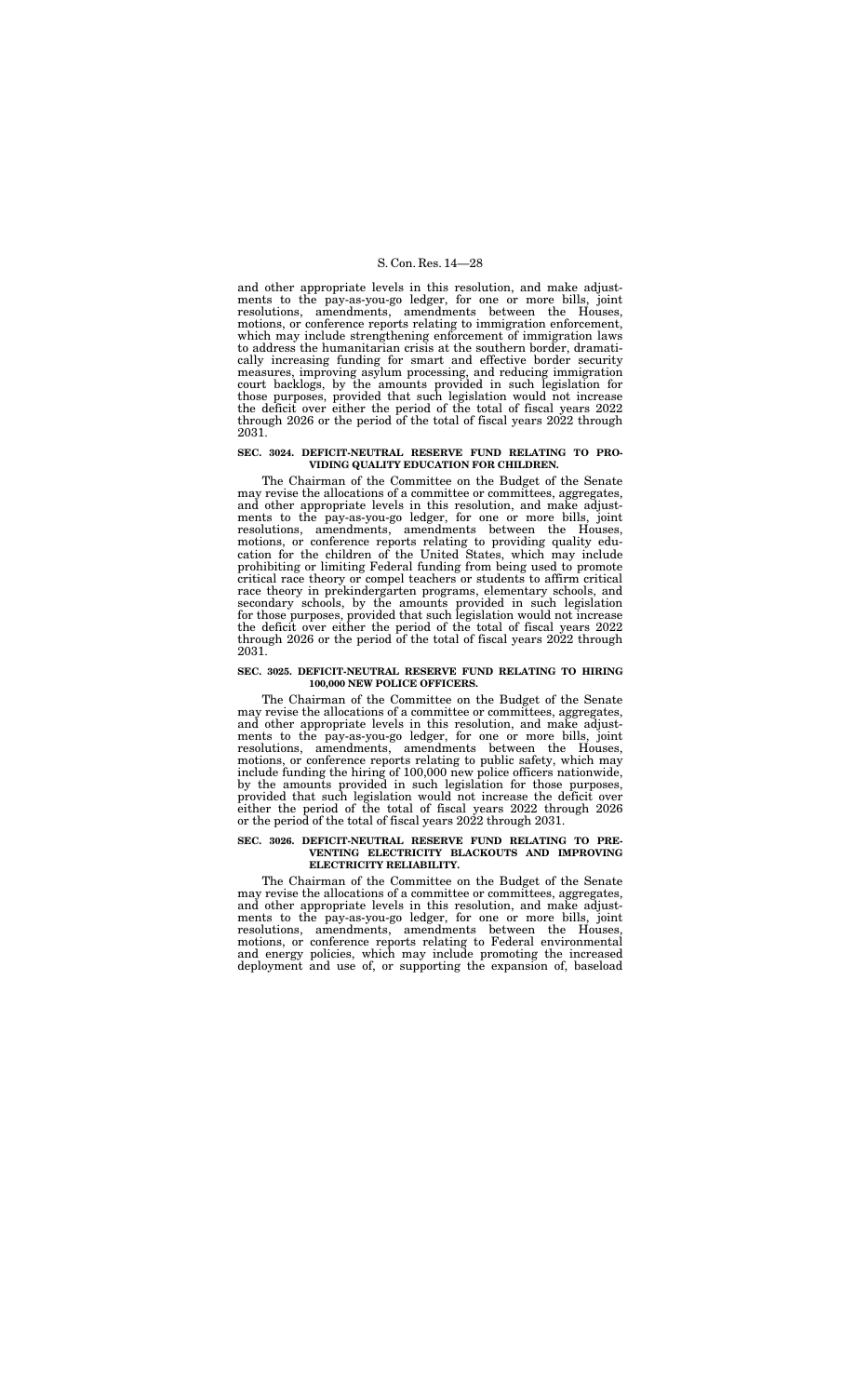power resources in the United States, including coal-fired and natural gas-fired power plants with carbon capture, utilization, and sequestration technologies and nuclear power to prevent blackouts and improve electric reliability, by the amounts provided in such legislation for those purposes, provided that such legislation would not increase the deficit over either the period of the total of fiscal years 2022 through 2026 or the period of the total of fiscal years 2022 through 2031.

## **SEC. 3027. DEFICIT-NEUTRAL RESERVE FUND RELATING TO PRO-TECTING MIGRANTS AND LOCAL COMMUNITIES AGAINST COVID–19.**

The Chairman of the Committee on the Budget of the Senate may revise the allocations of a committee or committees, aggregates, and other appropriate levels in this resolution, and make adjustments to the pay-as-you-go ledger, for one or more bills, joint resolutions, amendments, amendments between the Houses, motions, or conference reports relating to protecting migrants and local communities against COVID–19, which may include resources for testing and treatment of migrants at the United States border, resources for quarantining migrants who test positive, or prohibiting migrants who have not received a negative COVID–19 test from being transported elsewhere, by the amounts provided in such legislation for those purposes, provided that such legislation would not increase the deficit over either the period of the total of fiscal years 2022 through 2026 or the period of the total of fiscal years 2022 through 2031.

# **SEC. 3028. DEFICIT-NEUTRAL RESERVE FUND RELATING TO STUDYING AND PROVIDING FOR TAX EQUIVALENCY UNDER THE PAYMENTS IN LIEU OF TAXES PROGRAM.**

The Chairman of the Committee on the Budget of the Senate may revise the allocations of a committee or committees, aggregates, and other appropriate levels in this resolution, and make adjustments to the pay-as-you-go ledger, for one or more bills, joint resolutions, amendments, amendments between the Houses, motions, or conference reports relating to studying and providing for tax equivalency under the payments in lieu of taxes program established under chapter 69 of title 31, United States Code, by the amounts provided in such legislation for those purposes, provided that such legislation would not increase the deficit over either the period of the total of fiscal years 2022 through 2026 or the period of the total of fiscal years 2022 through 2031.

# **SEC. 3029. DEFICIT-NEUTRAL RESERVE FUND RELATING TO PRE-VENTING TAX INCREASES ON SMALL BUSINESSES.**

The Chairman of the Committee on the Budget of the Senate may revise the allocations of a committee or committees, aggregates, and other appropriate levels in this resolution, and make adjustments to the pay-as-you-go ledger, for one or more bills, joint resolutions, amendments, amendments between the Houses, motions, or conference reports relating to preventing tax increases on small businesses by the amounts provided in such legislation for those purposes, provided that such legislation would not increase the deficit over either the period of the total of fiscal years 2022 through 2026 or the period of the total of fiscal years 2022 through 2031.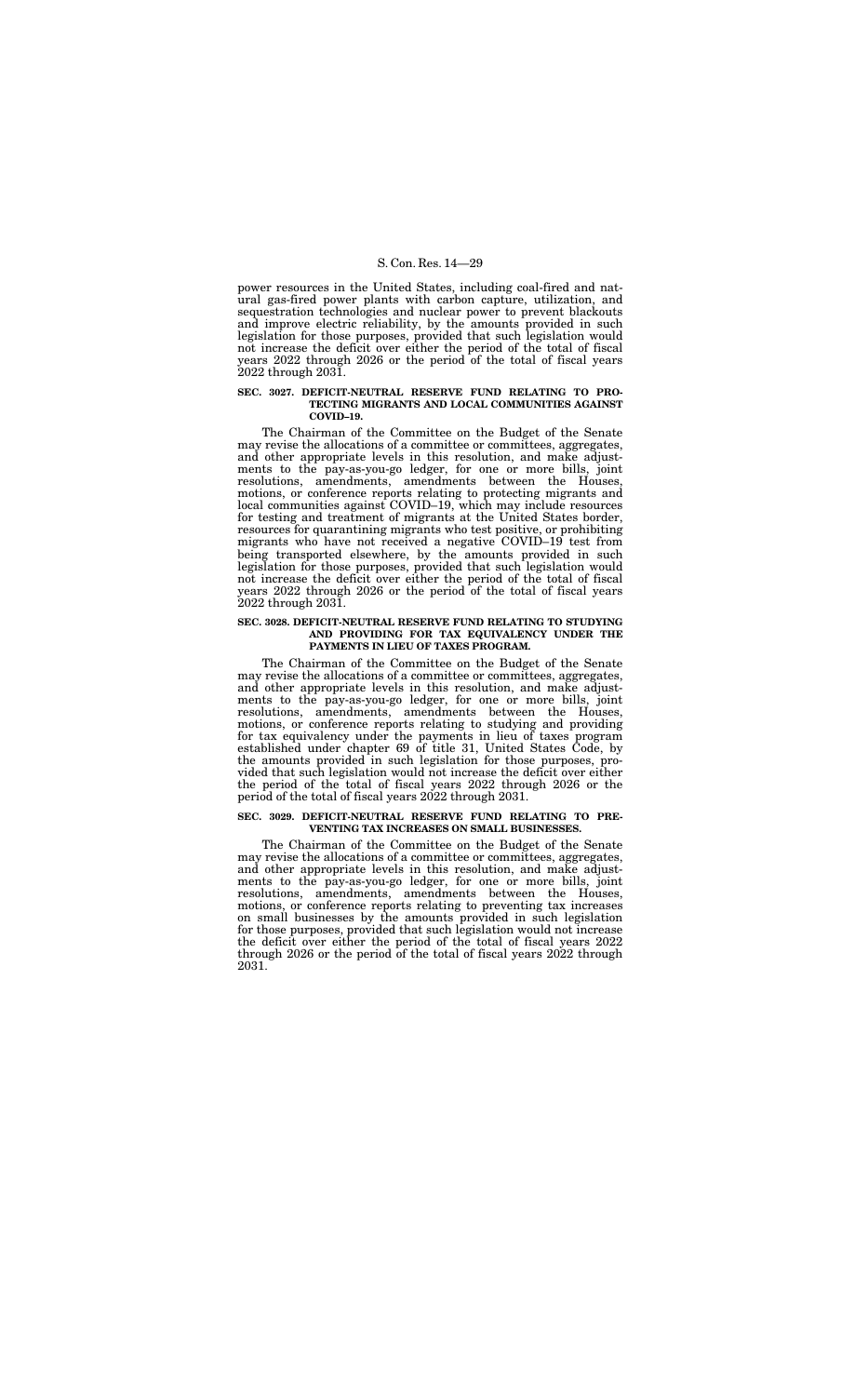# **SEC. 3030. DEFICIT-NEUTRAL RESERVE FUND RELATING TO PRO-VIDING SUFFICIENT RESOURCES TO DETAIN AND DEPORT A HIGHER NUMBER OF ALIENS WHO HAVE BEEN CONVICTED OF A CRIME.**

The Chairman of the Committee on the Budget of the Senate may revise the allocations of a committee or committees, aggregates, and other appropriate levels in this resolution, and make adjustments to the pay-as-you-go ledger, for one or more bills, joint resolutions, amendments, amendments between the Houses, motions, or conference reports relating to ensuring that U.S. Immigration and Customs Enforcement has sufficient resources to detain and deport a higher number of illegal aliens who have been convicted of a criminal offense in the United States, by the amounts provided in such legislation for those purposes, provided that such legislation would not increase the deficit over either the period of the total of fiscal years 2022 through 2026 or the period of the total of fiscal years 2022 through 2031.

#### **SEC. 3031. DEFICIT-NEUTRAL RESERVE FUND RELATING TO MAINTAINING THE CURRENT LAW TAX TREATMENT OF LIKE KIND EXCHANGES.**

The Chairman of the Committee on the Budget of the Senate may revise the allocations of a committee or committees, aggregates, and other appropriate levels in this resolution, and make adjustments to the pay-as-you-go ledger, for one or more bills, joint resolutions, amendments, amendments between the Houses, motions, or conference reports relating to maintaining the current law tax treatment of like kind exchanges under the Internal Revenue Code of 1986 by the amounts provided in such legislation for those purposes, provided that such legislation would not increase the deficit over either the period of the total of fiscal years 2022 through 2026 or the period of the total of fiscal years 2022 through 2031.

# **TITLE IV—OTHER MATTERS**

#### **SEC. 4001. EMERGENCY LEGISLATION.**

(a) SENATE.—

(1) AUTHORITY TO DESIGNATE.—In the Senate, with respect to a provision of direct spending or receipts legislation or appropriations for discretionary accounts that Congress designates as an emergency requirement in such measure, the amounts of new budget authority, outlays, and receipts in all fiscal years resulting from that provision shall be treated as an emergency requirement for the purpose of this subsection.

(2) EXEMPTION OF EMERGENCY PROVISIONS.—Any new budget authority, outlays, and receipts resulting from any provision designated as an emergency requirement, pursuant to this subsection, in any bill, joint resolution, amendment, amendment between the Houses, or conference report shall not count for purposes of sections 302 and 311 of the Congressional Budget Act of 1974 (2 U.S.C. 633, 642), section  $4\overline{0}4(a)$ of S. Con. Res. 13 (111th Congress), the concurrent resolution on the budget for fiscal year 2010, section 3101 of S. Con. Res. 11 (114th Congress), the concurrent resolution on the budget for fiscal year 2016, and section 4106 of H. Con. Res.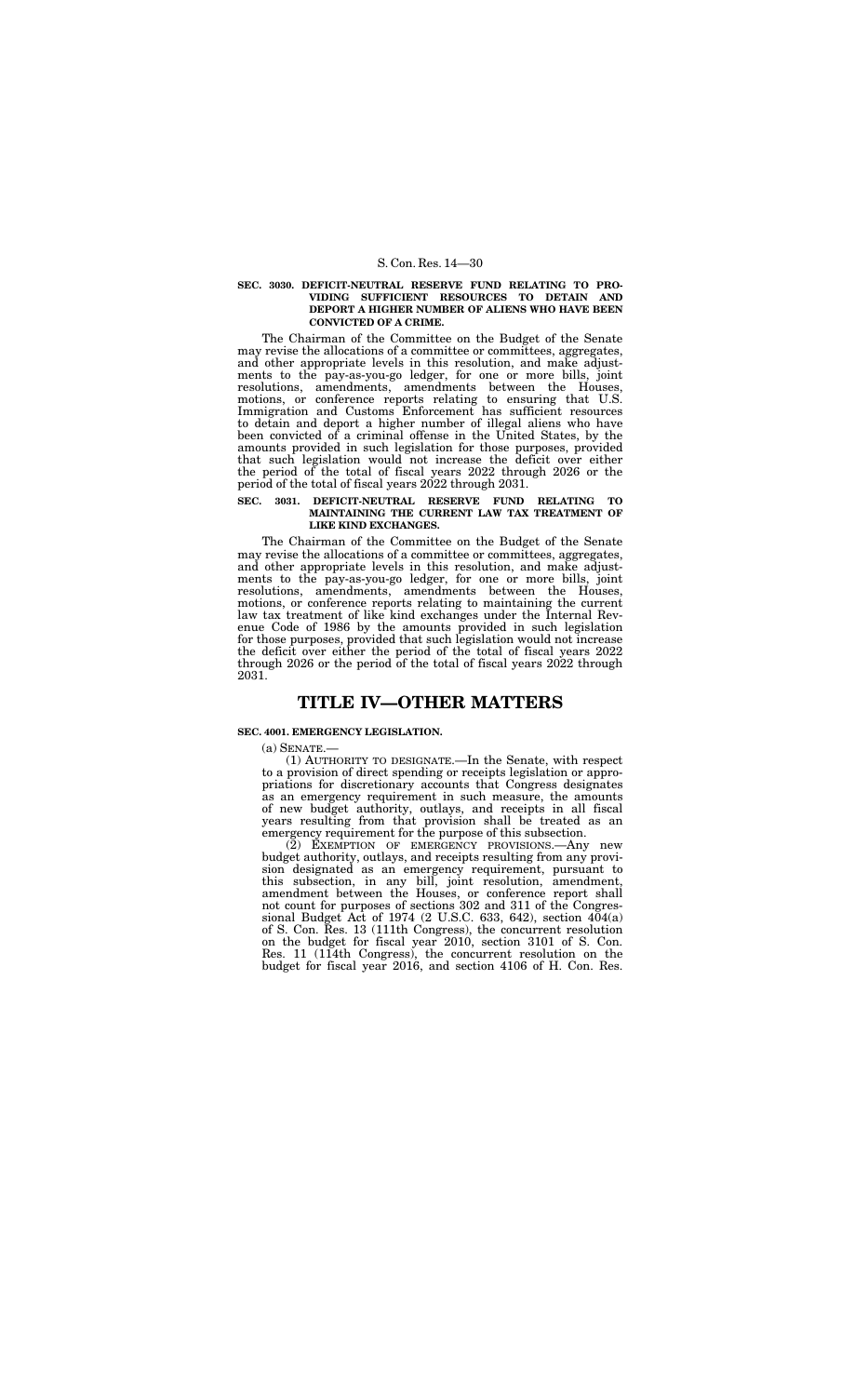71 (115th Congress), the concurrent resolution on the budget for fiscal year 2018.

(3) DESIGNATIONS.—If a provision of legislation is designated as an emergency requirement under this subsection, the committee report and any statement of managers accompanying that legislation shall include an explanation of the manner in which the provision meets the criteria in paragraph (5).

(4) DEFINITIONS.—In this subsection, the terms ''direct spending", "receipts", and "appropriations for discretionary accounts'' mean any provision of a bill, joint resolution, amendment, motion, amendment between the Houses, or conference report that affects direct spending, receipts, or appropriations as those terms have been defined and interpreted for purposes of the Balanced Budget and Emergency Deficit Control Act of 1985 (2 U.S.C. 900 et seq.).

71 (115th Congress), the concurrent resolution on the budget for fiscal year 2018, shall no longer apply.<br>(b) HOUSE OF REPRESENTATIVES.—

(5) CRITERIA.—

(A) IN GENERAL.—For purposes of this subsection, any provision is an emergency requirement if the situation addressed by such provision is—

(i) necessary, essential, or vital (not merely useful or beneficial);

 $(1)$  IN GENERAL.—In the House of Representatives, if a bill, joint resolution, amendment, or conference report contains a provision providing new budget authority and outlays or reducing revenue, and a designation of such provision as emergency requirement, the chair of the Committee on the Budget of the House of Representatives shall not count the budgetary effects of such provision for any purpose in the House of Representatives.

(ii) sudden, quickly coming into being, and not building up over time;

(iii) an urgent, pressing, and compelling need requiring immediate action;

(iv) subject to subparagraph (B), unforeseen, unpredictable, and unanticipated; and

(v) not permanent, temporary in nature.

(B) UNFORESEEN.—An emergency that is part of an aggregate level of anticipated emergencies, particularly when normally estimated in advance, is not unforeseen. (6) REPEAL.—In the Senate, section 4112 of H. Con. Res.

(2) PROPOSAL TO STRIKE.—A proposal to strike a designation under paragraph (1) shall be excluded from an evaluation of budgetary effects for any purpose in the House of Representatives.

(3) AMENDMENT TO REDUCE AMOUNTS.—An amendment offered under paragraph (2) that also proposes to reduce each amount appropriated or otherwise made available by the pending measure that is not required to be appropriated or otherwise made available shall be in order at any point in the reading of the pending measure.

(4) REFERENCES.—

(A) IN GENERAL.—All references to section 1(f) of H. Res. 467 (117th Congress) in any bill or joint resolution,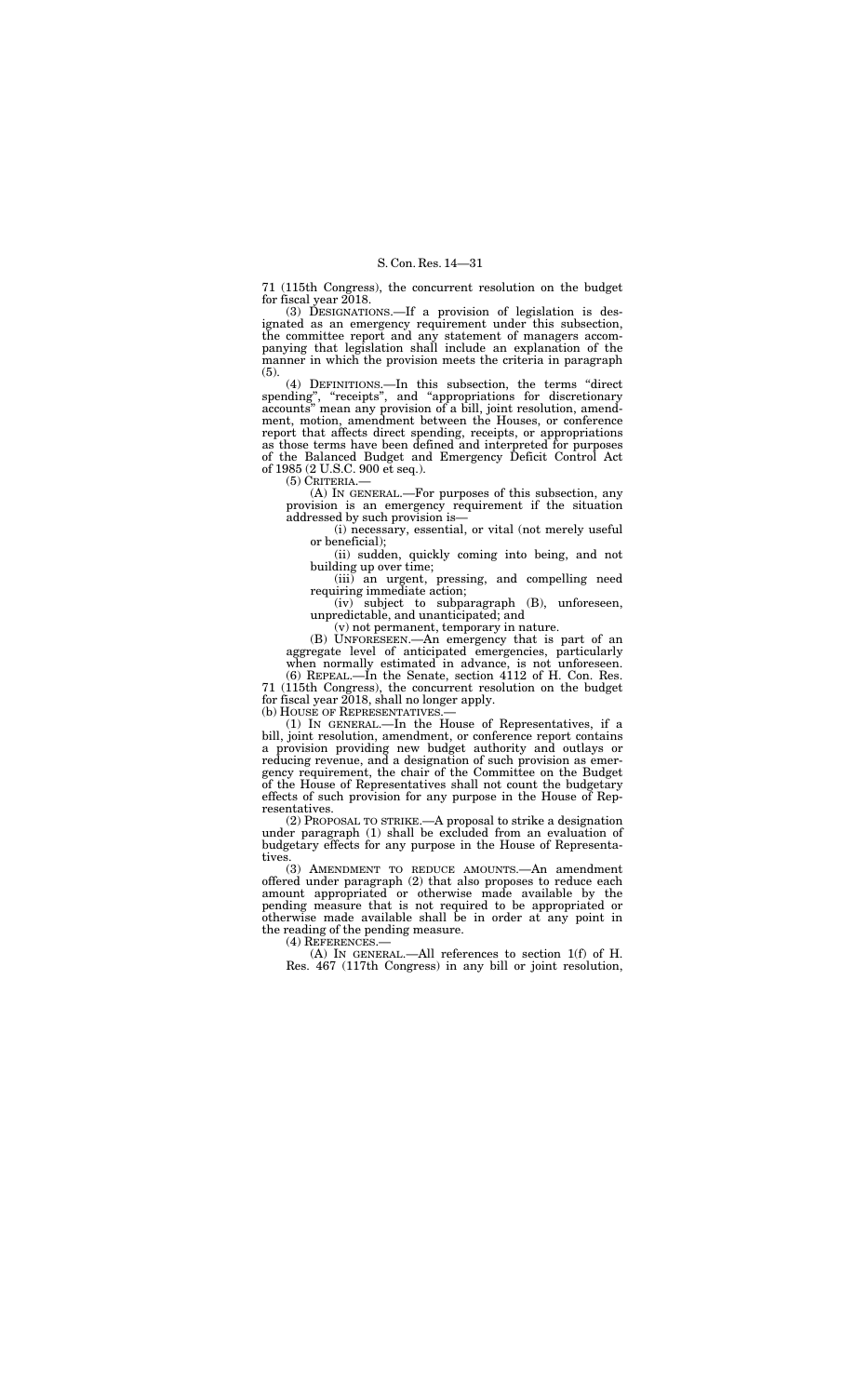or an amendment thereto or conference report thereon, shall be treated for all purposes in the House of Representatives as references to this subsection of this concurrent resolution.

(B) BBEDCA.—All references to a designation by the Congress for an emergency requirement pursuant to section 251(b) of the Balanced Budget and Emergency Deficit Control Act of 1985 (2 U.S.C. 901(b)) for amounts for fiscal year 2022 or succeeding fiscal years in any legislation implementing a bipartisan infrastructure agreement shall be treated for all purposes in the House of Representatives as references to this subsection of this concurrent resolution.

## **SEC. 4002. POINT OF ORDER AGAINST ADVANCE APPROPRIATIONS IN THE SENATE.**

(a) IN GENERAL.—

(1) POINT OF ORDER.—Except as provided in subsection (b), it shall not be in order in the Senate to consider any bill, joint resolution, motion, amendment, amendment between the Houses, or conference report that would provide an advance appropriation for a discretionary account.

(2) DEFINITION.—In this section, the term ''advance appropriation'' means any new budget authority provided in a bill or joint resolution making appropriations for fiscal year 2022 that first becomes available for any fiscal year after 2022, or any new budget authority provided in a bill or joint resolution making appropriations for fiscal year 2023, that first becomes available for any fiscal year after 2023.

(b) EXCEPTIONS.—Advance appropriations may be provided— (1) for fiscal years 2023 and 2024 for programs, projects, activities, or accounts identified in the joint explanatory statement of managers accompanying this resolution under the heading ''Accounts Identified for Advance Appropriations'' in an aggregate amount not to exceed \$28,852,000,000 in new budget authority in each fiscal year;

(2) for the Corporation for Public Broadcasting;

(3) for the Department of Veterans Affairs for the Medical Services, Medical Community Care, Medical Support and Compliance, and Medical Facilities accounts of the Veterans Health Administration;

(4) for legislation implementing a bipartisan infrastructure agreement, as determined by the Chairman of the Committee on the Budget of the Senate; and

(5) for the Department of Health and Human Services for the Indian Health Services and Indian Health Facilities accounts—

(A) in an amount that is not more than the amount provided for fiscal year 2022 in a bill or joint resolution making appropriations for fiscal year 2022; and

(B) in an amount that is not more than the amount provided for fiscal year 2023 in a bill or joint resolution making appropriations for fiscal year 2023.

(c) SUPERMAJORITY WAIVER AND APPEAL.—

(1) WAIVER.—In the Senate, subsection (a) may be waived or suspended only by an affirmative vote of three-fifths of the Members, duly chosen and sworn.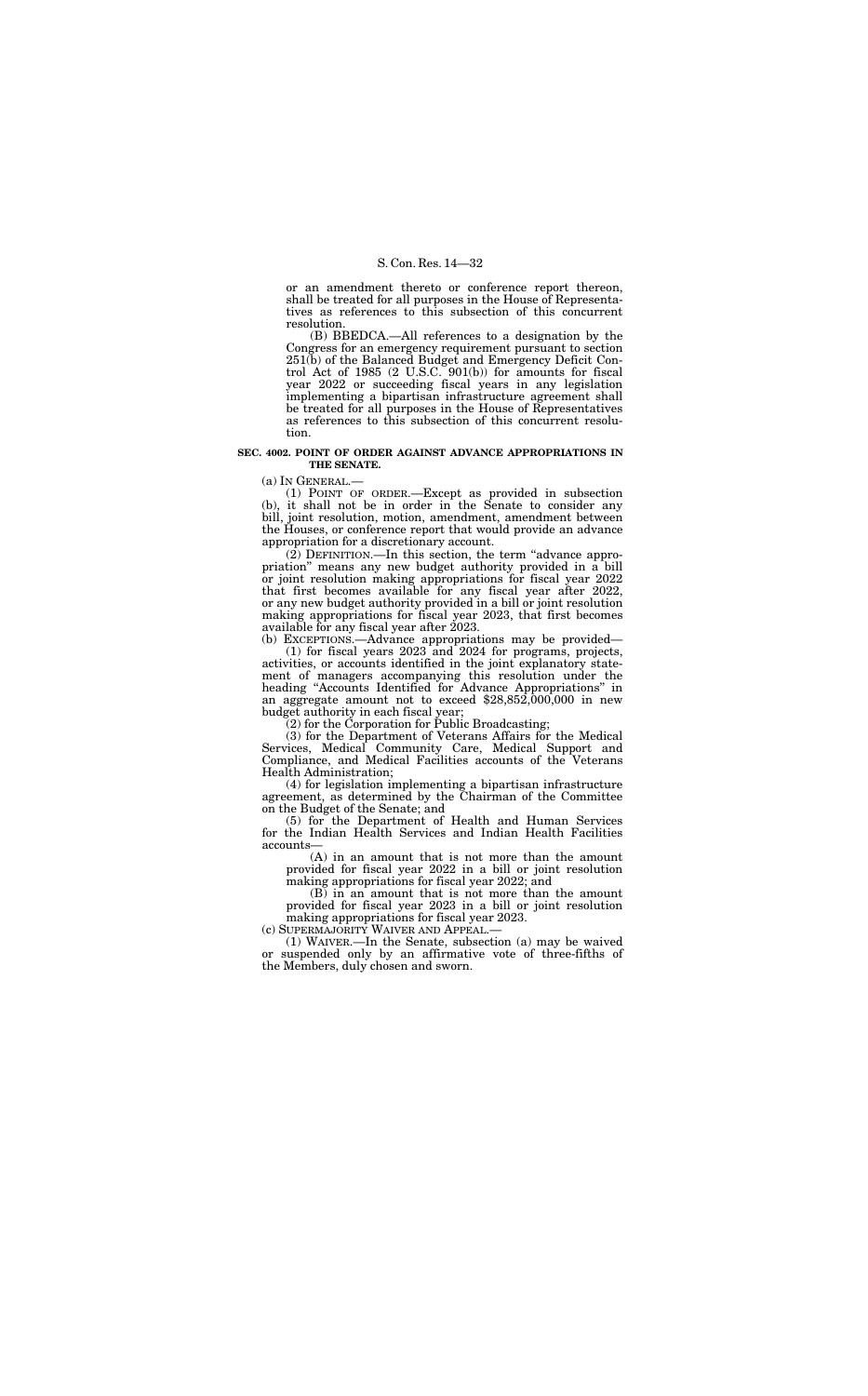(2) APPEAL.—An affirmative vote of three-fifths of the Members of the Senate, duly chosen and sworn, shall be required to sustain an appeal of the ruling of the Chair on a point of order raised under subsection (a).

(d) FORM OF POINT OF ORDER.—A point of order under subsection (a) may be raised by a Senator as provided in section 313(e) of the Congressional Budget Act of 1974 (2 U.S.C. 644(e)).

(e) CONFERENCE REPORTS.—When the Senate is considering a conference report on, or an amendment between the Houses in relation to, a bill or joint resolution, upon a point of order being made by any Senator pursuant to this section, and such point of order being sustained, such material contained in such conference report or House amendment shall be stricken, and the Senate shall proceed to consider the question of whether the Senate shall recede from its amendment and concur with a further amendment, or concur in the House amendment with a further amendment, as the case may be, which further amendment shall consist of only that portion of the conference report or House amendment, as the case may be, not so stricken. Any such motion in the Senate shall be debatable. In any case in which such point of order is sustained against a conference report (or Senate amendment derived from such conference report by operation of this subsection), no further amendment shall be in order.

#### **SEC. 4003. POINT OF ORDER AGAINST ADVANCE APPROPRIATIONS IN THE HOUSE OF REPRESENTATIVES.**

(a) IN GENERAL.—In the House of Representatives, except as provided in subsection (b), any general appropriation bill or bill or joint resolution continuing appropriations, or an amendment thereto or conference report thereon, may not provide an advance appropriation.

(b) EXCEPTIONS.—An advance appropriation may be provided for programs, activities, or accounts identified in lists submitted for printing in the Congressional Record by the chair of the Committee on the Budget—

(1) for fiscal year 2023, under the heading ''Accounts Identified for Advance Appropriations'' in an aggregate amount not to exceed \$28,852,000,000 in new budget authority, and for fiscal year 2024, accounts separately identified under the same heading; and

(2) for fiscal year 2023, under the heading ''Veterans Accounts Identified for Advance Appropriations''.

(c) DEFINITION.—In this section, the term ''advance appropriation'' means any new discretionary budget authority provided in a general appropriation bill or bill or joint resolution continuing appropriations for fiscal year 2022, or an amendment thereto or conference report thereon, that first becomes available following fiscal year 2022.

# **SEC. 4004. PROGRAM INTEGRITY INITIATIVES AND OTHER ADJUST-MENTS IN THE SENATE.**

(a) IN GENERAL.—In the Senate, after the reporting of a bill or joint resolution relating to any matter described in subsection (b) or the adoption of a motion to proceed to, the offering of an amendment to, the laying before the Senate of an amendment between the Houses to, or the submission of a conference report on such a bill or joint resolution—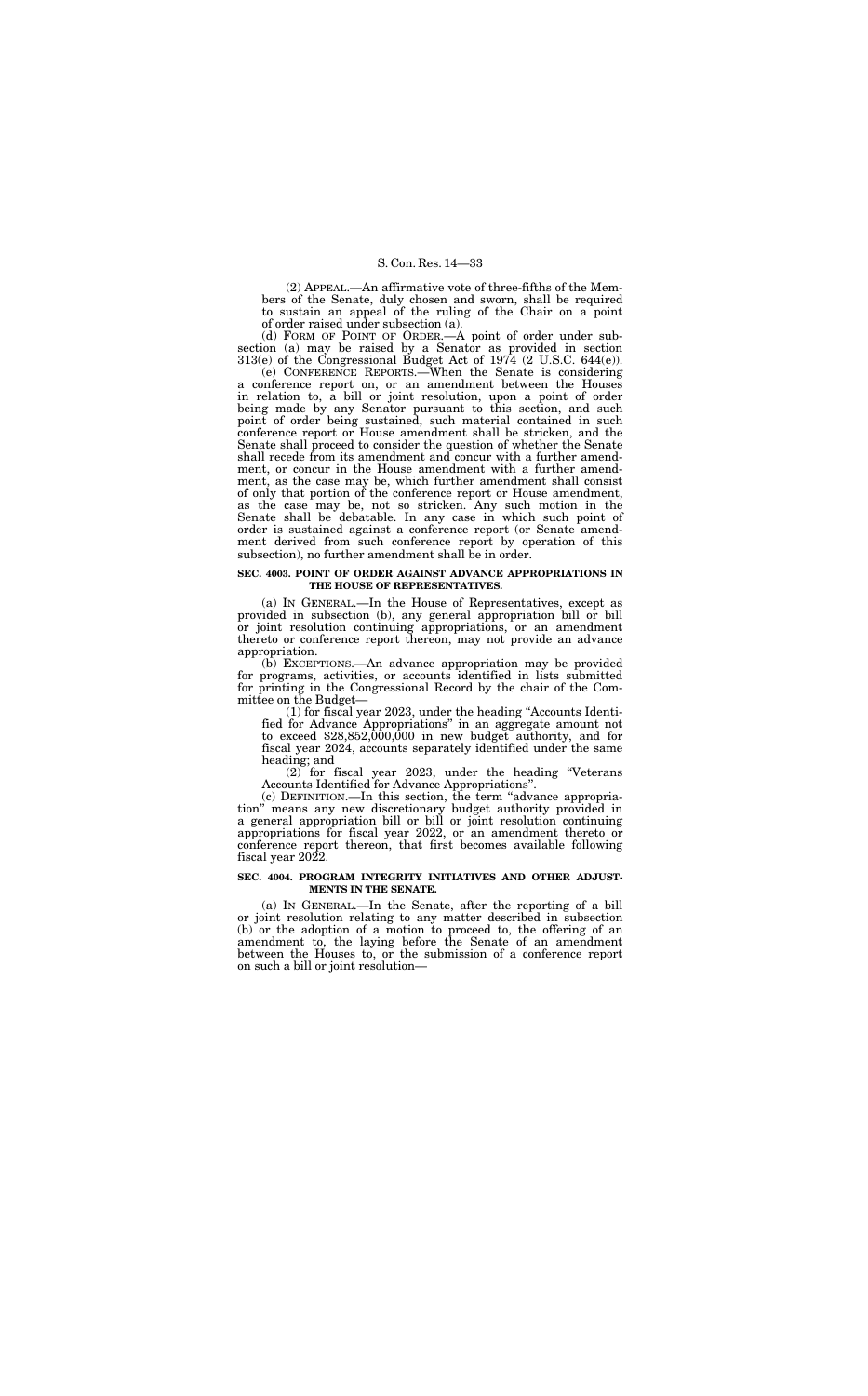(1) the Chairman of the Committee on the Budget of the Senate may adjust the budgetary aggregates and allocations pursuant to section 302(a) of the Congressional Budget Act of 1974  $(2 U.S.C. 633(a))$  by the amount of new budget authority in that measure for that purpose and the outlays flowing therefrom; and

(1) CONTINUING DISABILITY REVIEWS AND REDETERMINA-TIONS.

(2) following any adjustment under paragraph (1), the Committee on Appropriations of the Senate may report appropriately revised suballocations pursuant to section 302(b) of the Congressional Budget Act of 1974 (2 U.S.C. 633(b)) to carry out this section.

(b) MATTERS DESCRIBED.—Matters referred to in subsection (a) are as follows:

> (A) IN GENERAL.—If a bill, joint resolution, amendment, amendment between the Houses, or conference report making discretionary appropriations for fiscal year 2022 specifies an amount for continuing disability reviews under titles II and XVI of the Social Security Act (42 U.S.C. 401 et seq., 1381 et seq.), for the cost associated with conducting redeterminations of eligibility under title XVI of the Social Security Act, for the cost of co-operative disability investigation units, and for the cost associated with the prosecution of fraud in the programs and operations of the Social Security Administration by Special Assistant United States Attorneys, then the adjustment shall be the additional new budget authority specified in such measure for such costs for fiscal year 2022, but shall not exceed \$1,435,000,000.

(iii) the term "redetermination" means redetermination of eligibility under sections 1611(c)(1) and 1614(a)(3)(H) of the Social Security Act  $(42 \text{ U.S.C.})$ 1382(c)(1), 1382c(a)(3)(H)).

(B) DEFINITIONS.—As used in this paragraph—

(i) the term ''additional new budget authority'' means the amount provided for fiscal year 2022, in  $excess of $273,000,000, in a bill, joint resolution,$ amendment, amendment between the Houses, or conference report making discretionary appropriations and specified to pay for the costs of continuing disability reviews, redeterminations, cooperative disability investigation units, and the prosecution of fraud in the programs and operations of the Social Security Administration by Special Assistant United States Attorneys under the heading ''Limitation on Administrative Expenses'' for the Social Security Administration;

(ii) the term ''continuing disability reviews'' means continuing disability reviews under sections 221(i) and  $1614(a)(4)$  of the Social Security Act (42 U.S.C. 421(i), 1382c(a)(4)), including work-related continuing disability reviews to determine whether earnings derived from services demonstrate an individual's ability to engage in substantial gainful activity; and

(2) INTERNAL REVENUE SERVICE ENFORCEMENT.—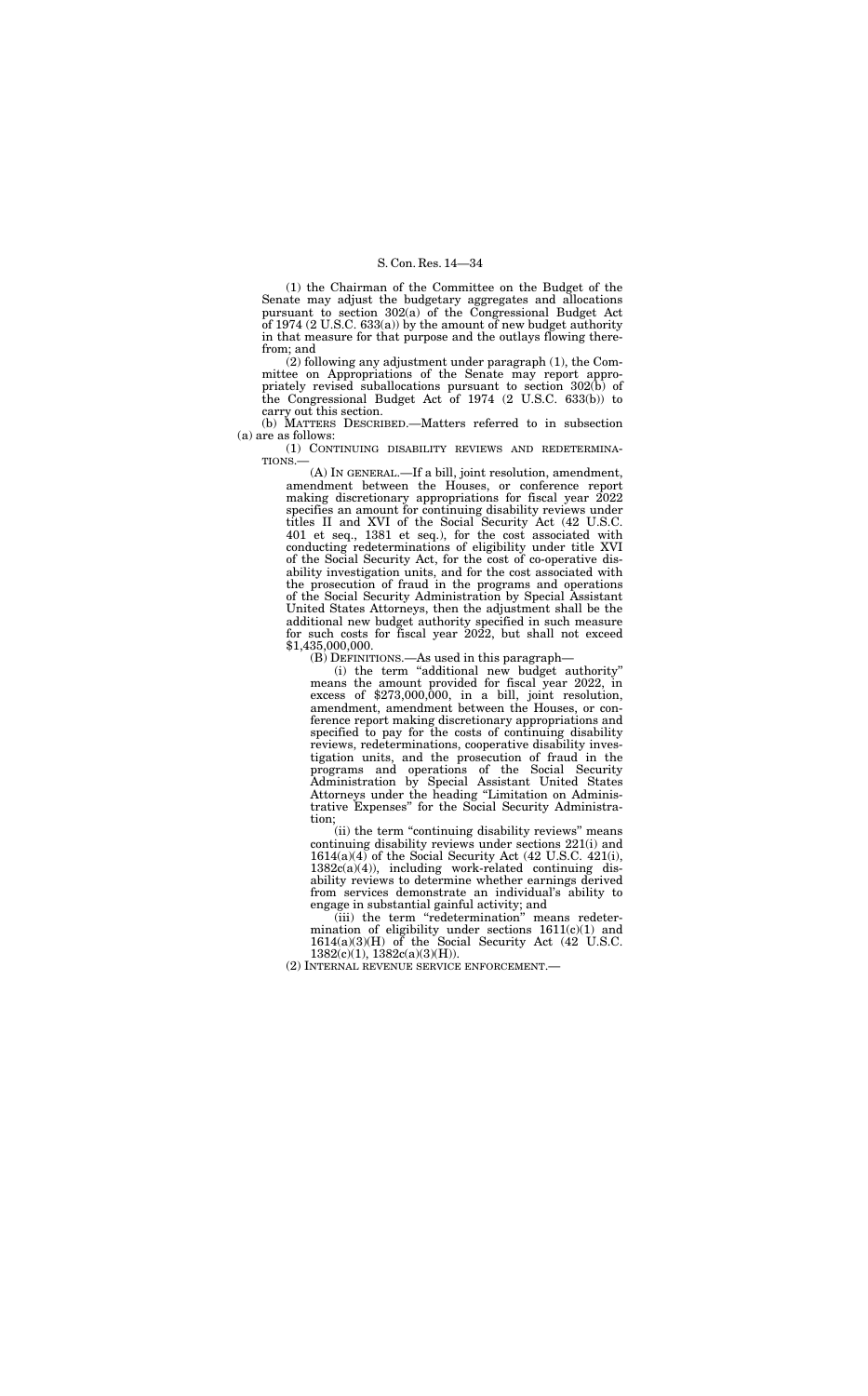(A) IN GENERAL.—If a bill, joint resolution, amendment, amendment between the Houses, or conference report making discretionary appropriations for fiscal year 2022 specifies an amount for tax enforcement activities, including tax compliance to address the Federal tax gap (including an amount for Internal Revenue Service Enforcement (account 020–0913), for Internal Revenue Service Operations Support (account 020–0919), for Internal Revenue Service Business Systems Modernization (account 020–0921), or for Internal Revenue Service Taxpayer Services (account 020–0912)), then the adjustment shall be the additional new budget authority specified in such measure for fiscal year 2022, but shall not exceed \$417,000,000.

(B) DEFINITION.—In this paragraph, the term ''additional new budget authority'' means the amount provided for fiscal year 2022, in excess of \$11,919,000,000, in a bill, joint resolution, amendment, amendment between the Houses, or conference report making discretionary appropriations and specified to pay for tax enforcement activities, including tax compliance to address the Federal tax gap, for Internal Revenue Service Enforcement (account 020– 0913), Internal Revenue Service Operations Support (account 020–0919), Internal Revenue Service Business Systems Modernization (account 020–0921), or Internal Revenue Service Taxpayer Services (account 020–0912). (3) HEALTH CARE FRAUD AND ABUSE CONTROL.—

 $(B)$  DEFINITION.—As used in this paragraph, the term "additional new budget authority" means the amount provided for fiscal year 2022, in excess of \$317,000,000, in a bill, joint resolution, amendment, amendment between the Houses, or conference report making discretionary appropriations and specified to pay for the health care fraud abuse control program at the Department of Health and Human Services (75–8393–0–7–571).

(4) REEMPLOYMENT SERVICES AND ELIGIBILITY ASSESS-MENTS.

(A) IN GENERAL.—If a bill, joint resolution, amendment, amendment between the Houses, or conference report making discretionary appropriations for fiscal year 2022 specifies an amount for the health care fraud abuse control program at the Department of Health and Human Services  $(75–8393–0–7–571)$ , then the adjustment shall be the additional new budget authority specified in such measure for such program for fiscal year 2022, but shall not exceed \$556,000,000.

(A) IN GENERAL.—If a bill, joint resolution, amendment, amendment between the Houses, or conference report making discretionary appropriations for fiscal year 2022 specifies an amount for grants to States under section 306 of the Social Security Act (42 U.S.C. 506) for claimants of regular compensation, as defined in such section, including those who are profiled as most likely to exhaust their benefits, then the adjustment shall be the additional new budget authority specified in such measure for such grants for fiscal year 2022, but shall not exceed \$133,000,000.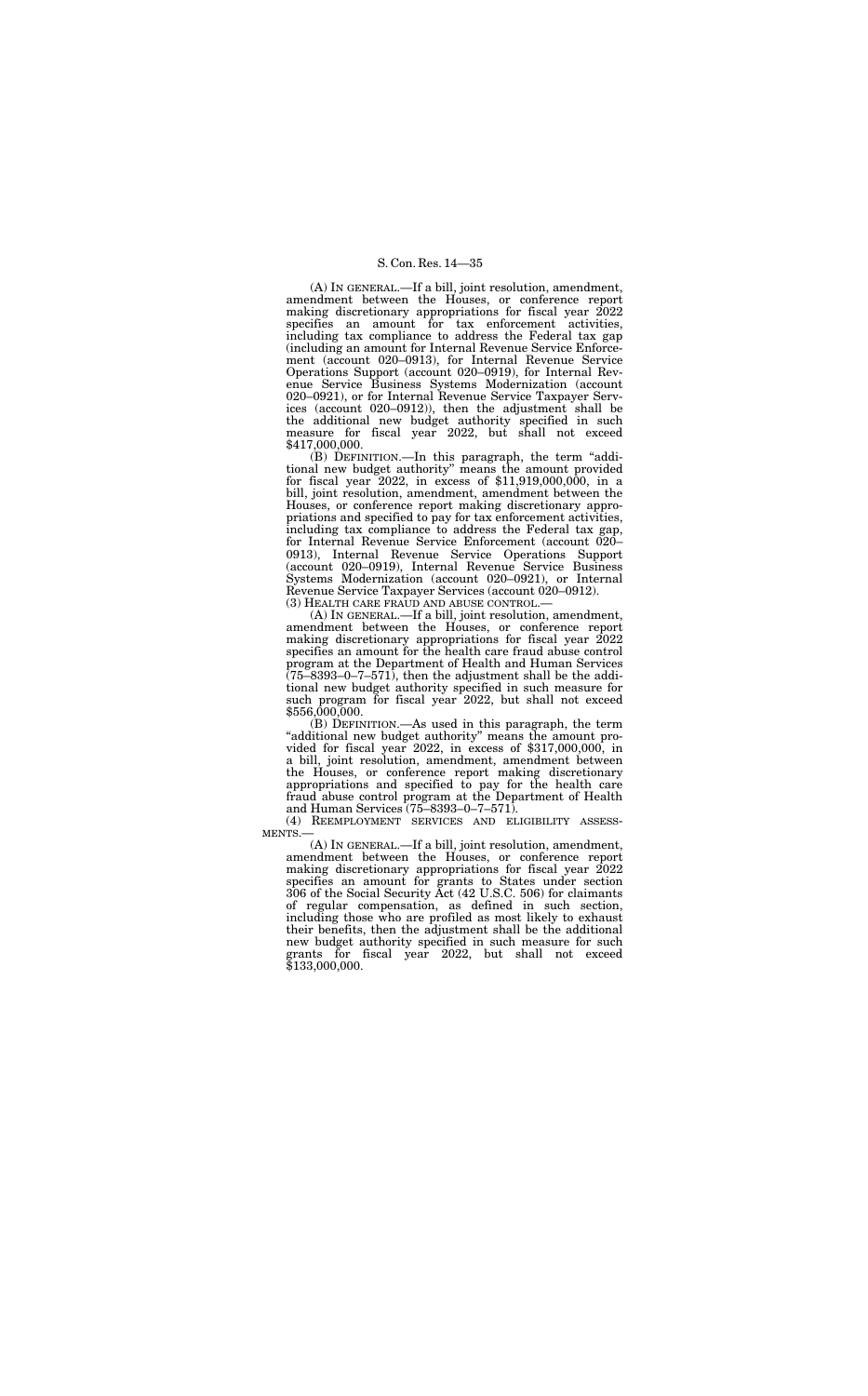(B) DEFINITION.—As used in this paragraph, the term "additional new budget authority" means the amount provided for fiscal year 2022, in excess of \$117,000,000, in a bill, joint resolution, amendment, amendment between the Houses, or conference report making discretionary appropriations and specified to pay for grants to States under section 306 of the Social Security Act (42 U.S.C. 506) for claimants of regular compensation, as defined in such section, including those who are profiled as most likely to exhaust their benefits.

(A) ADDITIONAL NEW BUDGET AUTHORITY.—If, for any of fiscal years 2022 through 2027, a bill, joint resolution, amendment, amendment between the Houses, or conference report making discretionary appropriations for such a fiscal year provides an amount for wildfire suppression operations in the Wildland Fire Management accounts at the Department of Agriculture or the Department of the Interior, then the adjustments for that fiscal year shall be the amount of additional new budget authority provided in that measure for wildfire suppression operations for that fiscal year, but shall not exceed the amount for that fiscal year specified in section 251(b)(2)(F)(i) of the Balanced Budget and Emergency Deficit Control Act of 1985  $(2 \text{ U.S.C. } 901(b)(2)(F)(i)).$ 

(5) WILDFIRE SUPPRESSION.—

(A) ADDITIONAL NEW BUDGET AUTHORITY.—If a bill, joint resolution, amendment, amendment between the Houses, or conference report making discretionary appropriations for fiscal year 2022 provides an amount for disaster relief, the adjustment for fiscal year 2022 shall be the total of such appropriations for fiscal year 2022 designated as being for disaster relief, but not to exceed the amount equal to the total amount calculated for fiscal year 2022 in accordance with the formula in section  $251(b)(2)(D)(i)$  of the Balanced Budget and Emergency Deficit Control Act of 1985 (2 U.S.C. 901(b)(2)(D)(i)), except that such formula shall be applied by substituting ''fiscal years 2012 through 2022'' for ''fiscal years 2012 through  $2021'$ 

(B) DEFINITIONS.—As used in this paragraph, the terms ''additional new budget authority'' and ''wildfire suppression operations'' have the meanings given those terms in section  $251(b)(2)(F)(ii)$  of the Balanced Budget and Emergency Deficit Control Act of 1985 (2 U.S.C.  $901(b)(2)(F)(ii)$ ). (6) DISASTER RELIEF.—

(B) DEFINITION.—As used in this paragraph, the term ''disaster relief'' means activities carried out pursuant to a determination under section 102(2) of the Robert T. Stafford Disaster Relief and Emergency Assistance Act (42 U.S.C. 5122(2)).

(7) VETERANS MEDICAL CARE.—

(A) IN GENERAL.—If a bill, joint resolution, amendment, amendment between the Houses, or conference report making discretionary appropriations for fiscal year 2022 specifies an amount for veterans medical care (in the Medical Services, Medical Community Care, Medical Support and Compliance, and Medical Facilities accounts of the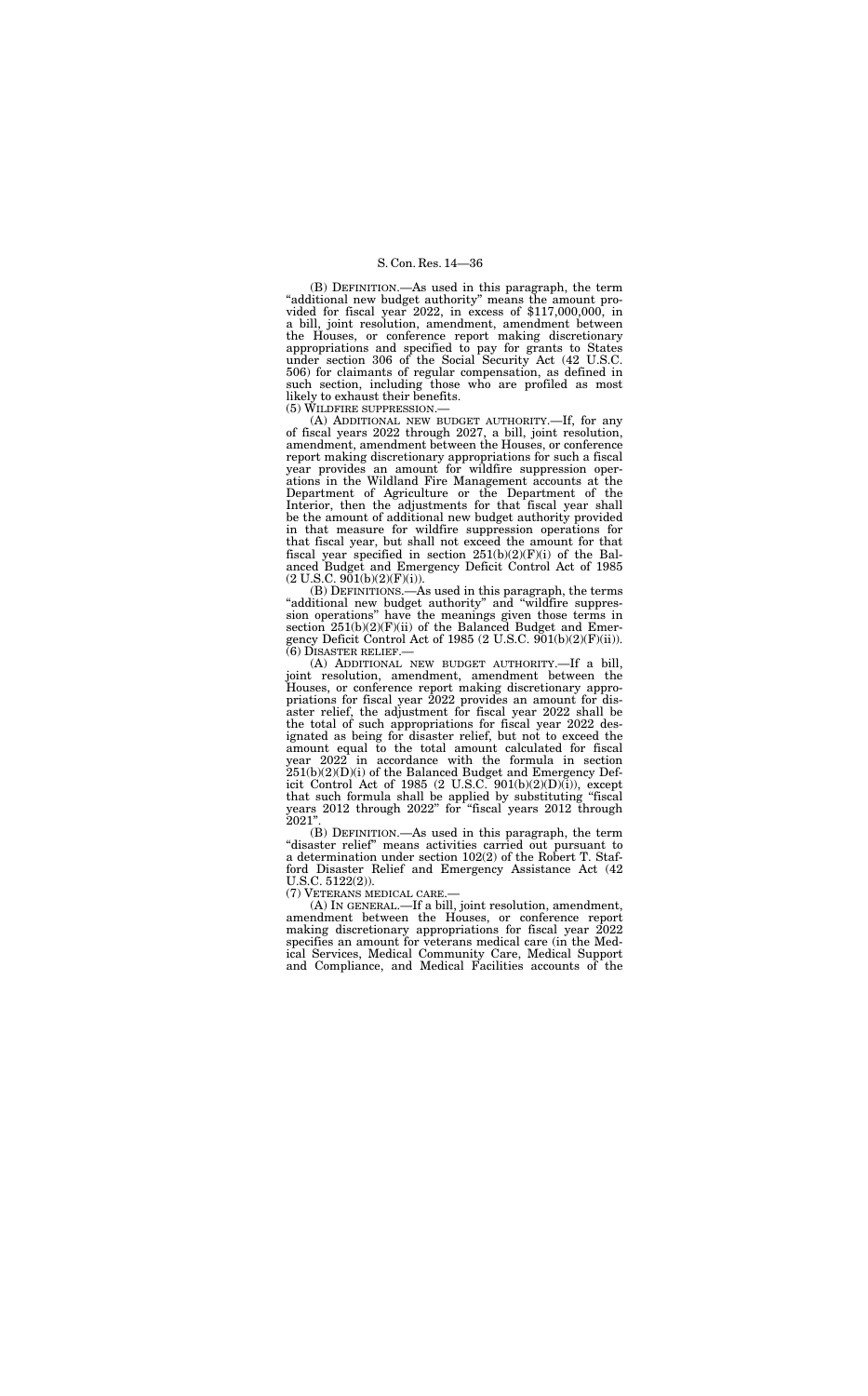Veterans Health Administration), then the adjustment shall be the additional new budget authority specified in such measure for such medical care for fiscal year 2022, but shall not exceed \$7,602,000,000.

(B) DEFINITION.—As used in this paragraph, the term "additional new budget authority" means the amount provided for fiscal year 2022, in excess of \$89,849,000,000, in a bill, joint resolution, amendment, amendment between the Houses, or conference report making discretionary appropriations and specified to pay for veterans medical care.

(c) APPLICATION OF ADJUSTMENTS.—The adjustments made pursuant to subsection (a) for legislation shall—

(1) apply while that legislation is under consideration;

(2) take effect upon the enactment of that legislation; and (3) be published in the Congressional Record as soon as practicable.

## **SEC. 4005. PROGRAM INTEGRITY INITIATIVES AND OTHER ADJUST-MENTS IN THE HOUSE OF REPRESENTATIVES.**

(A) the term ''additional new budget authority'' means the amount provided for fiscal year 2022, in excess of \$273,000,000, in a bill, joint resolution, amendment, or conference report and specified to pay for the costs of continuing disability reviews, redeterminations, co-operative disability investigation units, and fraud prosecutions under the heading ''Limitation on Administrative Expenses" for the Social Security Administration;

(a) ADJUSTMENT FOR CONTINUING DISABILITY REVIEWS AND REDETERMINATIONS.—In the House of Representatives, the chair of the Committee on the Budget may adjust the allocations, aggregates, and other budgetary levels included in this concurrent resolution to reflect changes as follows:

> (B) the term "continuing disability reviews" means continuing disability reviews under sections 221(i) and  $1614(a)(4)$  of the Social Security Act (42 U.S.C. 421(i),  $1382c(a)(4)$ , including work related continuing disability reviews to determine whether earnings derived from services demonstrate an individual's ability to engage in substantial gainful activity; and

> (C) the term ''redetermination'' means redetermination of eligibility under sections  $1611(c)(1)$  and  $1614(a)(3)(H)$

(1) IN GENERAL.—If a bill, joint resolution, amendment, or conference report making discretionary appropriations for fiscal year 2022 specifies an amount for continuing disability reviews under titles II and XVI of the Social Security Act (42 U.S.C. 401 et seq., 1381 et seq.), for the cost associated with conducting redeterminations of eligibility under title XVI of the Social Security Act, for the cost of co-operative disability investigation units, and for the cost associated with the prosecution of fraud in the programs and operations of the Social Security Administration by Special Assistant United States Attorneys, then the adjustment shall be the additional new budget authority specified in such measure for such purpose, but shall not exceed \$1,435,000,000.

(2) DEFINITIONS.—As used in this subsection—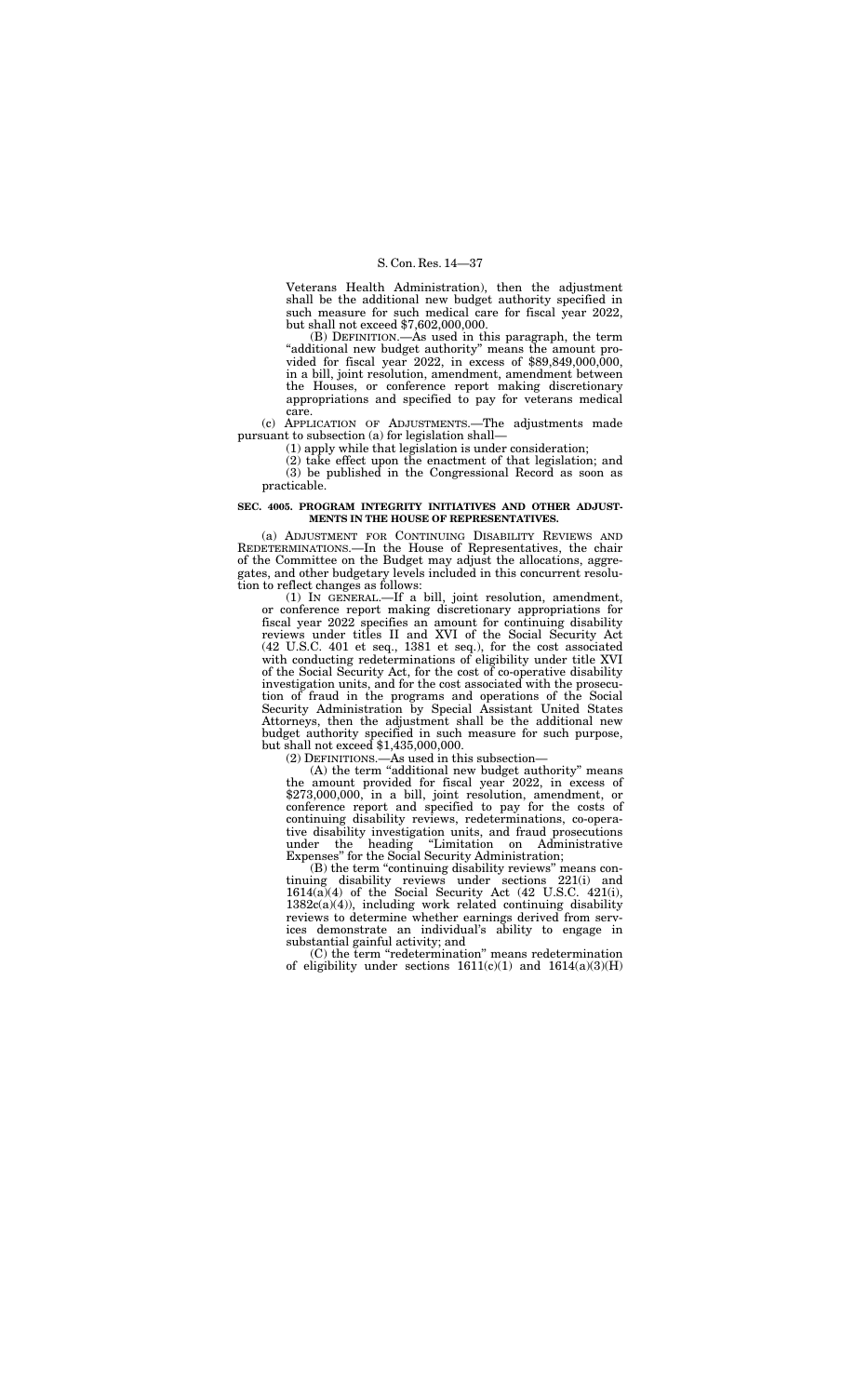of the Social Security Act  $(42 \text{ U.S.C. } 1382(\text{c})(1)),$  $1382c(a)(3)(H)$ ).

(3) REFERENCES.—All references to section  $1(k)$  of H. Res. 467 (117th Congress) in any bill or joint resolution, or amendment thereto or conference report thereon shall be treated for all purposes in the House of Representatives as references to this subsection of this concurrent resolution.

(b) ADJUSTMENT FOR INTERNAL REVENUE SERVICE TAX ENFORCEMENT.—In the House of Representatives, the chair of the Committee on the Budget may adjust the allocations, aggregates, and other budgetary levels included in this concurrent resolution to reflect changes as follows:

(1) IN GENERAL.—If a bill, joint resolution, amendment, or conference report making discretionary appropriations for fiscal year 2022 specifies an amount for tax enforcement activities, including tax compliance to address the Federal tax gap, in the Enforcement account and the Operations Support account of the Internal Revenue Service of the Department of the Treasury, then the adjustment shall be the additional new budget authority provided in such measure for such purpose, but shall not exceed \$417,000,000.

(2) DEFINITION.—As used in this subsection, the term ''additional new budget authority'' means the amount provided for fiscal year 2022, in excess of \$9,141,000,000, in a bill, joint resolution, amendment, or conference report and specified for tax enforcement activities, including tax compliance to address the Federal tax gap, of the Internal Revenue Service.

(d) REEMPLOYMENT SERVICES AND ELIGIBILITY ASSESSMENTS. In the House of Representatives, the chair of the Committee on

(3) REFERENCES.—All references to section 1(i) of H. Res. 467 (117th Congress) in any bill or joint resolution, or amendment thereto or conference report thereon shall be treated for all purposes in the House of Representatives as references to this subsection of this concurrent resolution.

(c) ADJUSTMENT FOR HEALTH CARE FRAUD AND ABUSE CON-TROL.—In the House of Representatives, the chair of the Committee on the Budget may adjust the allocations, aggregates, and other budgetary levels included in this concurrent resolution to reflect changes as follows:

(1) IN GENERAL.—If a bill, joint resolution, amendment, or conference report making discretionary appropriations for fiscal year 2022 specifies an amount for the health care fraud abuse control program at the Department of Health and Human Services (75–8393–0–7–571), then the adjustment shall be the additional new budget authority specified in such measure for such purpose for fiscal year 2022, but shall not exceed \$556,000,000.

(2) DEFINITION.—As used in this subsection the term ''additional new budget authority'' means the amount provided fiscal year 2022, in excess of \$317,000,000, in a bill, joint resolution, amendment, or conference report and specified to pay for the costs of the health care fraud and abuse control program.

(3) REFERENCES.—All references to section 1(j) of H. Res. 467 (117th Congress) in any bill or joint resolution, or amendment thereto or conference report thereon shall be treated for all purposes in the House of Representatives as references to this subsection of this concurrent resolution.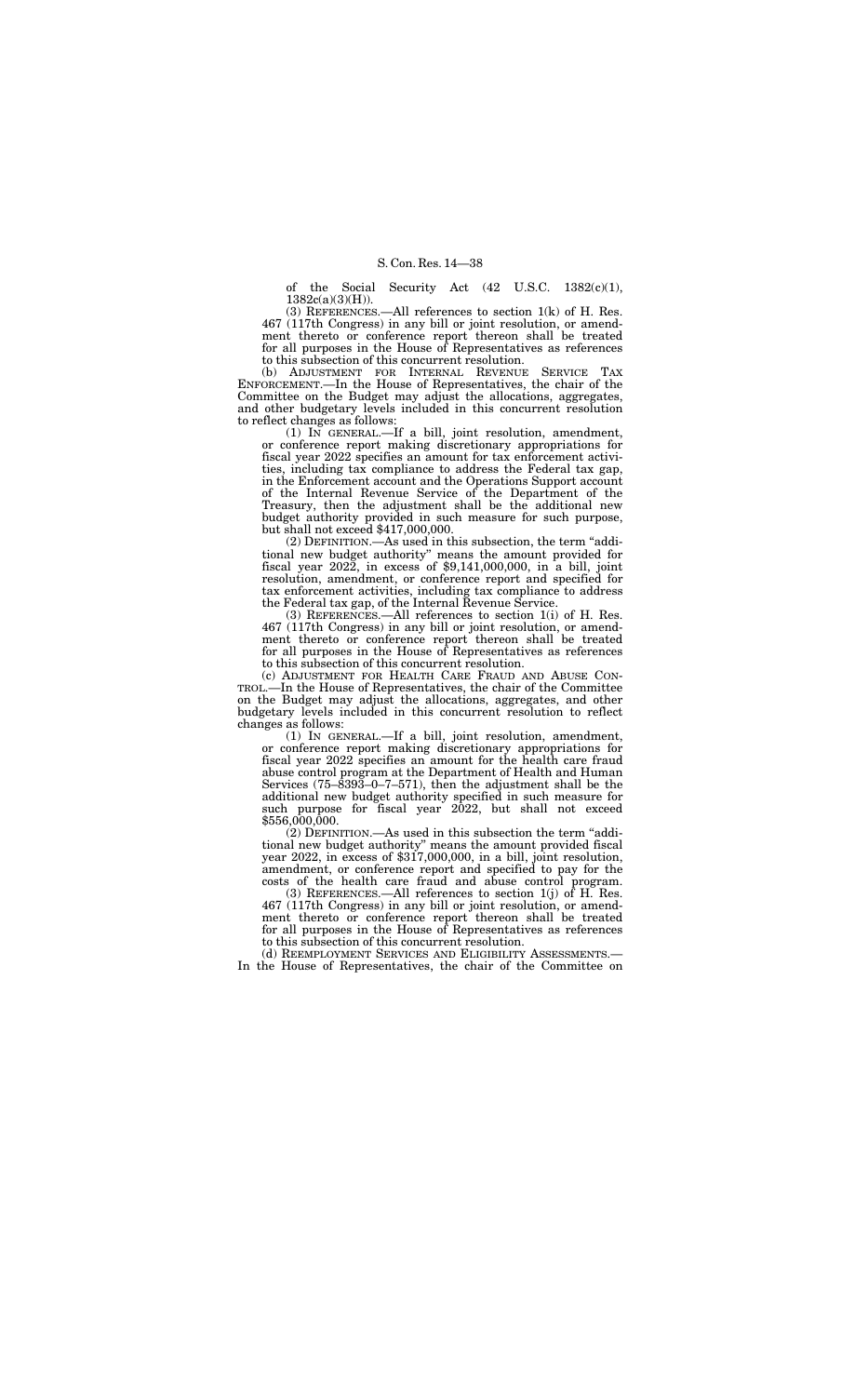the Budget may adjust the allocations, aggregates, and other budgetary levels included in this concurrent resolution to reflect changes as follows:

(1) IN GENERAL.—If a bill, joint resolution, amendment, or conference report making discretionary appropriations for fiscal year 2022 specifies an amount for grants to States under section 306 of the Social Security Act (42 U.S.C. 506) for claimants of regular compensation, as defined in such section, including those who are profiled as most likely to exhaust their benefits, then the adjustment shall be the additional new budget authority specified in such measure for such grants for fiscal year 2022, but shall not exceed \$133,000,000.

(1) IN GENERAL.—If a bill, joint resolution, amendment, or conference report making discretionary appropriations for fiscal year 2022 specifies an amount for wildfire suppression operations in the Wildland Fire Management accounts at the Department of Agriculture or the Department of the Interior, then the adjustment shall be the amount of additional new budget authority specified in such measure as being for wildfire suppression operations for fiscal year 2022, but shall not exceed  $$2,450,000,000.$ 

(2) DEFINITION.—As used in this subsection, the term ''additional new budget authority'' means the amount provided for fiscal year 2022, in excess of \$117,000,000, in a bill, joint resolution, amendment, or conference report making discretionary appropriations and specified to pay for grants to States under section 306 of the Social Security Act (42 U.S.C. 506) for claimants of regular compensation, as defined in such section, including those who are profiled as most likely to exhaust their benefits.

(e) ADJUSTMENT FOR WILDFIRE SUPPRESSION.—In the House of Representatives, the chair of the Committee on the Budget may adjust the allocations, aggregates, and other budgetary levels in this concurrent resolution to reflect changes as follows:

(2) DEFINITIONS.—As used in this subsection—

(A) the term ''additional new budget authority'' means the amount provided for a fiscal year in an appropriation Act that is in excess of the average costs for wildfire suppression operations as reported in the budget of the President submitted under section 1105(a) of title 31, United States Code, for fiscal year 2015 and are specified to pay for the costs of wildfire suppression operations; and

(B) the term ''wildfire suppression operations'' means the emergency and unpredictable aspects of wildland firefighting, including—

(i) support, response, and emergency stabilization activities;

(ii) other emergency management activities; and (iii) the funds necessary to repay any transfers

needed for the costs of wildfire suppression operations. (3) REFERENCES.—All references to section 1(h) of H. Res. 467 (117th Congress) in any bill or joint resolution, or amendment thereto or conference report thereon shall be treated for all purposes in the House of Representatives as references to this subsection of this concurrent resolution.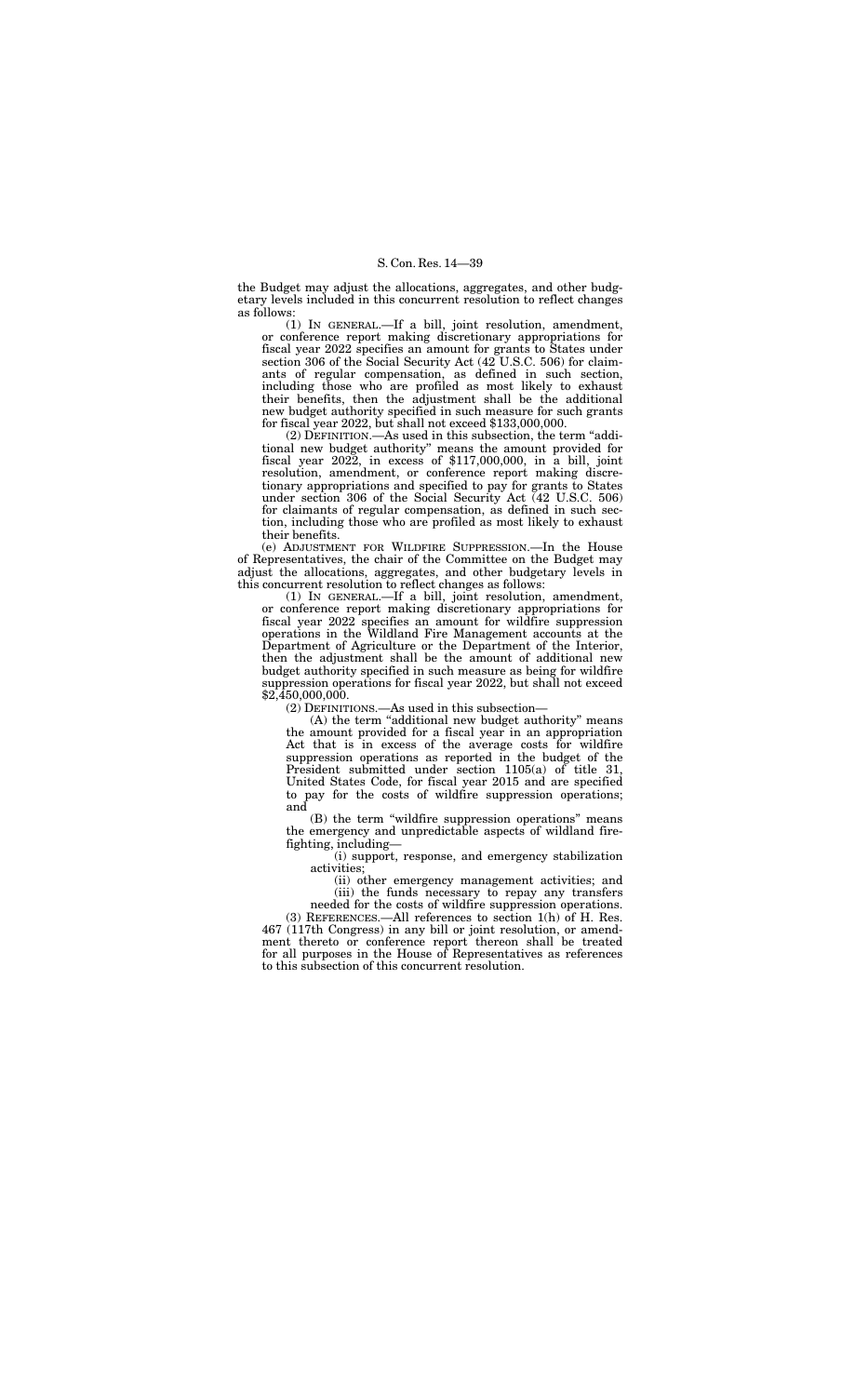(f) ADJUSTMENT FOR DISASTER RELIEF.—In the House of Representatives, the chair of the Committee on the Budget may adjust the allocations, aggregates, and other budgetary levels included in this concurrent resolution to reflect changes as follows:

(1) IN GENERAL.—If a bill, joint resolution, amendment, or conference report making discretionary appropriations specifies an amount that Congress designates as being for disaster relief, the adjustment for fiscal year 2022 shall be the total of such appropriations for fiscal year 2022 designated as being for disaster relief, but not to exceed the total of—

(A) the average over the previous 10 fiscal years (excluding the highest and lowest fiscal years) of the sum of the funding provided for disaster relief (as that term is defined on the date immediately before March 23, 2018);

(B) 5 percent of the total appropriations provided in the previous 10 fiscal years, net of any rescissions of budget authority enacted in the same period, with respect to amounts provided for major disasters declared pursuant to the Robert T. Stafford Disaster Relief and Emergency Assistance Act (42 U.S.C. 5121 et seq.) and designated by the Congress as an emergency; and

(3) REFERENCES.—All references to section  $1(g)$  of H. Res. 467 (117th Congress) in any bill or joint resolution, or amendment thereto or conference report thereon shall be treated for all purposes in the House of Representatives as references to this subsection of this concurrent resolution.

(C) the cumulative net total of the unused carryover for fiscal year 2018 and all subsequent fiscal years, where the unused carryover for each fiscal year is calculated as the sum of the amounts in subparagraphs (A) and (B) less the enacted appropriations for that fiscal year that have been designated as being for disaster relief.

(2) DEFINITION.—As used in this subsection, the term ''disaster relief'' means activities carried out pursuant to a determination under section 102(2) of the Robert T. Stafford Disaster Relief and Emergency Assistance Act (42 U.S.C. 5122(2)).

(g) VETERANS MEDICAL CARE.—In the House of Representatives, the chair of the Committee on the Budget may adjust the allocations, aggregates, and other budgetary levels included in this concurrent resolution to reflect changes as follows:

(1) IN GENERAL.—If a bill, joint resolution, amendment, or conference report making discretionary appropriations for fiscal year 2022 specifies an amount for veterans medical care (in the Medical Services, Medical Community Care, Medical Support and Compliance, and Medical Facilities accounts of the Veterans Health Administration), then the adjustment shall be the additional new budget authority specified in such measure for such medical care for fiscal year 2022, but shall not exceed \$7,602,000,000.

(2) DEFINITION.—As used in this subsection, the term ''additional new budget authority'' means the amount provided for fiscal year 2022, in excess of \$89,849,000,000, in a bill, joint resolution, amendment, or conference report making discretionary appropriations and specified to pay for veterans medical care.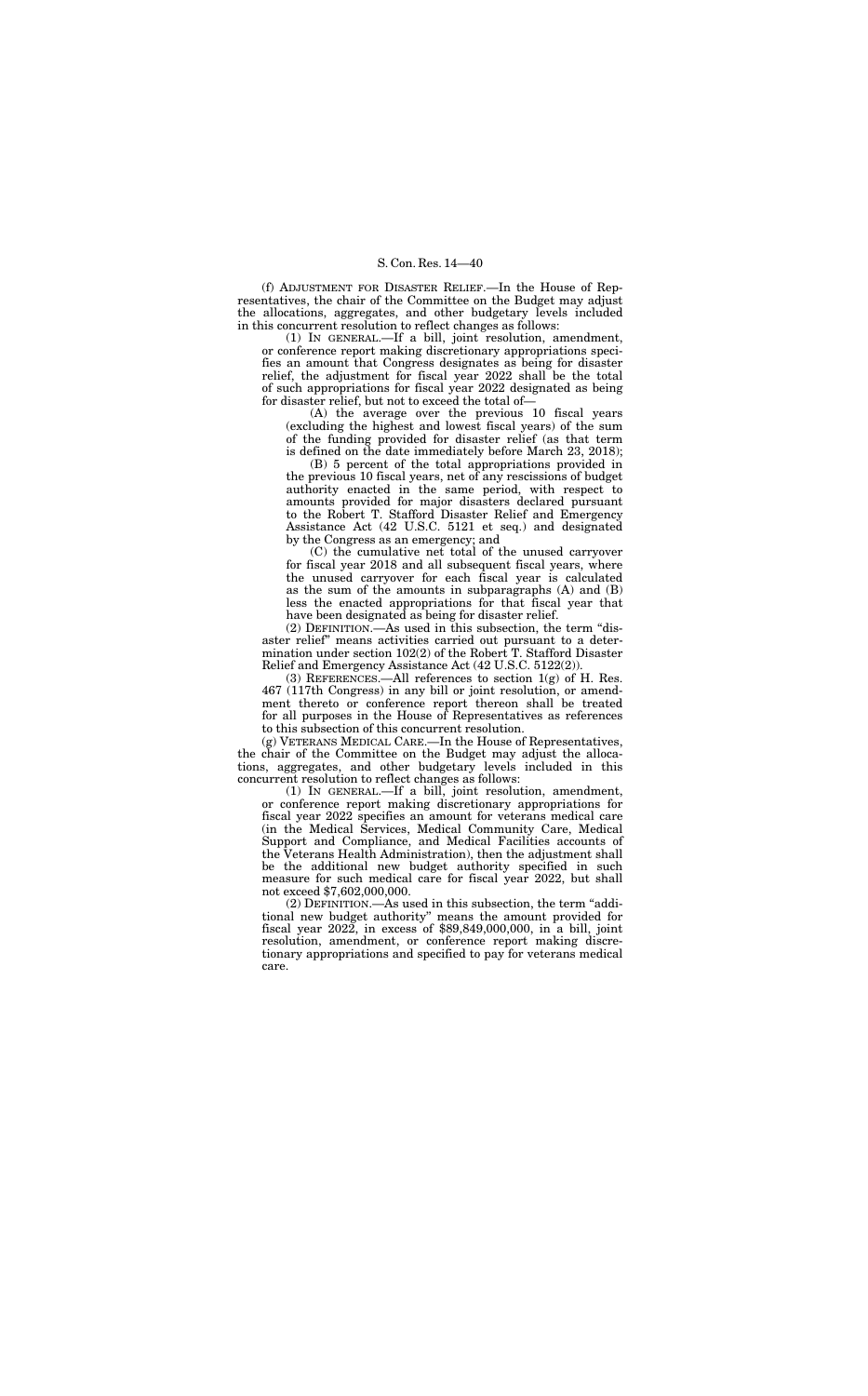# **SEC. 4006. ENFORCEMENT FILING.**

(a) SENATE.—In the Senate, if this concurrent resolution on the budget is agreed to by the Senate and House of Representatives without the appointment of a committee of conference on the disagreeing votes of the two Houses, the Chairman of the Committee on the Budget of the Senate may submit a statement for publication in the Congressional Record containing—

(1) for the Committee on Appropriations, committee allocations for fiscal year 2022 consistent with the levels in title I for the purpose of enforcing section 302 of the Congressional Budget Act of 1974 (2 U.S.C. 633); and

(2) for all committees other than the Committee on Appropriations, committee allocations for fiscal years 2022, 2022 through 2026, and 2022 through 2031 consistent with the levels in title I for the purpose of enforcing section 302 of the Congressional Budget Act of 1974 (2 U.S.C. 633).

(b) HOUSE OF REPRESENTATIVES.—In the House of Representatives, if a concurrent resolution on the budget for fiscal year 2022 is adopted without the appointment of a committee of conference on the disagreeing votes of the two Houses with respect to this concurrent resolution on the budget, for the purpose of enforcing the Congressional Budget Act of 1974 (2 U.S.C. 621 et seq.) and applicable rules and requirements set forth in the concurrent resolution on the budget, the allocations provided for in this subsection shall apply in the House of Representatives in the same manner as if such allocations were in a joint explanatory statement accompanying a conference report on the budget for fiscal year 2022. The chair of the Committee on the Budget of the House of Representatives shall submit a statement for publication in the Congressional Record containing—

(1) for the Committee on Appropriations, committee allocations for fiscal year 2022 consistent with title I for the purpose of enforcing section 302 of the Congressional Budget Act of 1974 (2 U.S.C. 633); and

(2) for all committees other than the Committee on Appropriations, committee allocations consistent with title I for fiscal year 2022 and for the period of fiscal years 2022 through 2031 for the purpose of enforcing 302 of the Congressional Budget Act of 1974 (2 U.S.C. 633).

# **SEC. 4007. APPLICATION AND EFFECT OF CHANGES IN ALLOCATIONS, AGGREGATES, AND OTHER BUDGETARY LEVELS.**

(a) APPLICATION.—Any adjustments of allocations, aggregates, and other budgetary levels made pursuant to this concurrent resolution shall—

(1) apply while that measure is under consideration;

(2) take effect upon the enactment of that measure; and (3) be published in the Congressional Record as soon as practicable.

(b) EFFECT OF CHANGED ALLOCATIONS, AGGREGATES, AND OTHER BUDGETARY LEVELS.—Revised allocations, aggregates, and other budgetary levels resulting from these adjustments shall be considered for the purposes of the Congressional Budget Act of 1974 (2 U.S.C. 621 et seq.) as the allocations, aggregates, and other budgetary levels contained in this concurrent resolution.

(c) BUDGET COMMITTEE DETERMINATIONS.—For purposes of this concurrent resolution, the levels of new budget authority, outlays,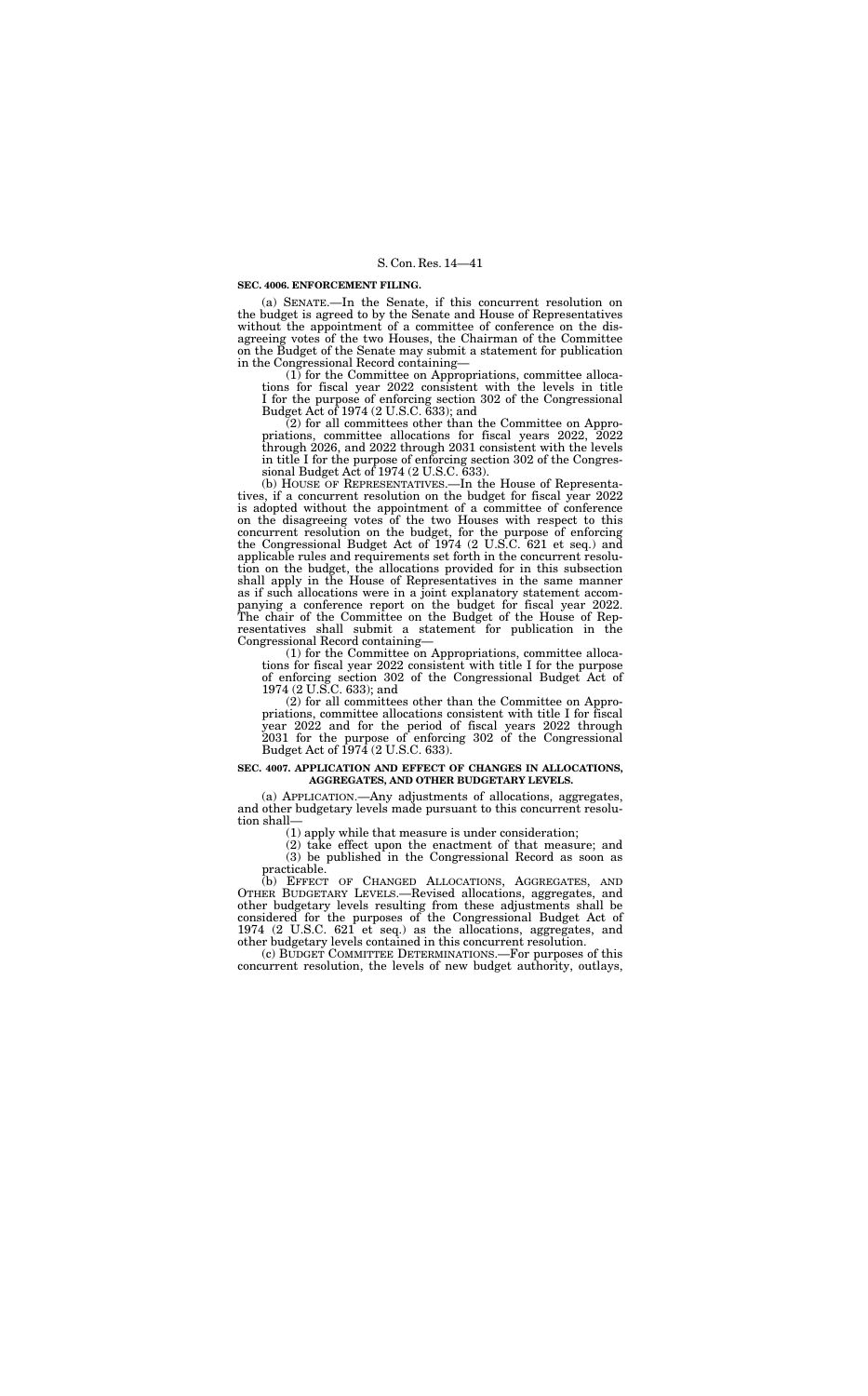direct spending, new entitlement authority, revenues, deficits, and surpluses for a fiscal year or period of fiscal years shall be determined on the basis of estimates made by the chair of the Committee on the Budget of the applicable House of Congress.

#### **SEC. 4008. ADJUSTMENTS TO REFLECT CHANGES IN CONCEPTS AND DEFINITIONS.**

(a) SENATE.—In the Senate, upon the enactment of a bill or joint resolution providing for a change in concepts or definitions, the Chairman of the Committee on the Budget of the Senate may make adjustments to the levels and allocations in this resolution in accordance with section 251(b) of the Balanced Budget and Emergency Deficit Control Act of 1985 (2 U.S.C. 901(b)).

(b) HOUSE OF REPRESENTATIVES.—In the House of Representatives, upon the enactment of a bill or joint resolution providing for a change in concepts or definitions, the chair of the Committee on the Budget of the House of Representatives may adjust the allocations, aggregates, and other budgetary levels in this concurrent resolution accordingly.

## **SEC. 4009. ADJUSTMENT FOR BIPARTISAN INFRASTRUCTURE LEGISLA-TION IN THE SENATE.**

(a) ADJUSTMENTS.—In the Senate, upon the enactment of an infrastructure bill or joint resolution, including legislation implementing a bipartisan infrastructure agreement, the Chairman of the Committee on the Budget of the Senate may make adjustments to the levels and allocations in this resolution to reflect changes resulting from the enactment of such bill or joint resolution.

(b) DETERMINATIONS.—For purposes of this section, the levels of budget authority and outlays shall be determined on the basis of estimates submitted by the Chairman of the Committee on the Budget of the Senate.

# **SEC. 4010. ADJUSTMENT FOR INFRASTRUCTURE LEGISLATION IN THE HOUSE OF REPRESENTATIVES.**

In the House of Representatives, the chair of the Committee on the Budget may adjust the allocations, aggregates, and other budgetary levels included in this concurrent resolution to reflect changes resulting from the enactment of an infrastructure bill or joint resolution, including legislation implementing the INVEST in America Act or a bipartisan infrastructure agreement.

## **SEC. 4011. APPLICABILITY OF ADJUSTMENTS TO DISCRETIONARY SPENDING LIMITS.**

Except as expressly provided otherwise, the adjustments provided by section 251(b) of the Balanced Budget and Emergency Deficit Control Act of 1985 (2 U.S.C. 901(b)) shall not apply to allocations, aggregates, or other budgetary levels established pursuant to this concurrent resolution.

#### **SEC. 4012. BUDGETARY TREATMENT OF ADMINISTRATIVE EXPENSES.**

(a) SENATE.—

(1) IN GENERAL.—In the Senate, notwithstanding section  $302(a)(1)$  of the Congressional Budget Act of 1974 (2 U.S.C. 633(a)(1)), section 13301 of the Budget Enforcement Act of 1990 (2 U.S.C. 632 note), and section 2009a of title 39, United States Code, the report or the joint explanatory statement accompanying this concurrent resolution on the budget or the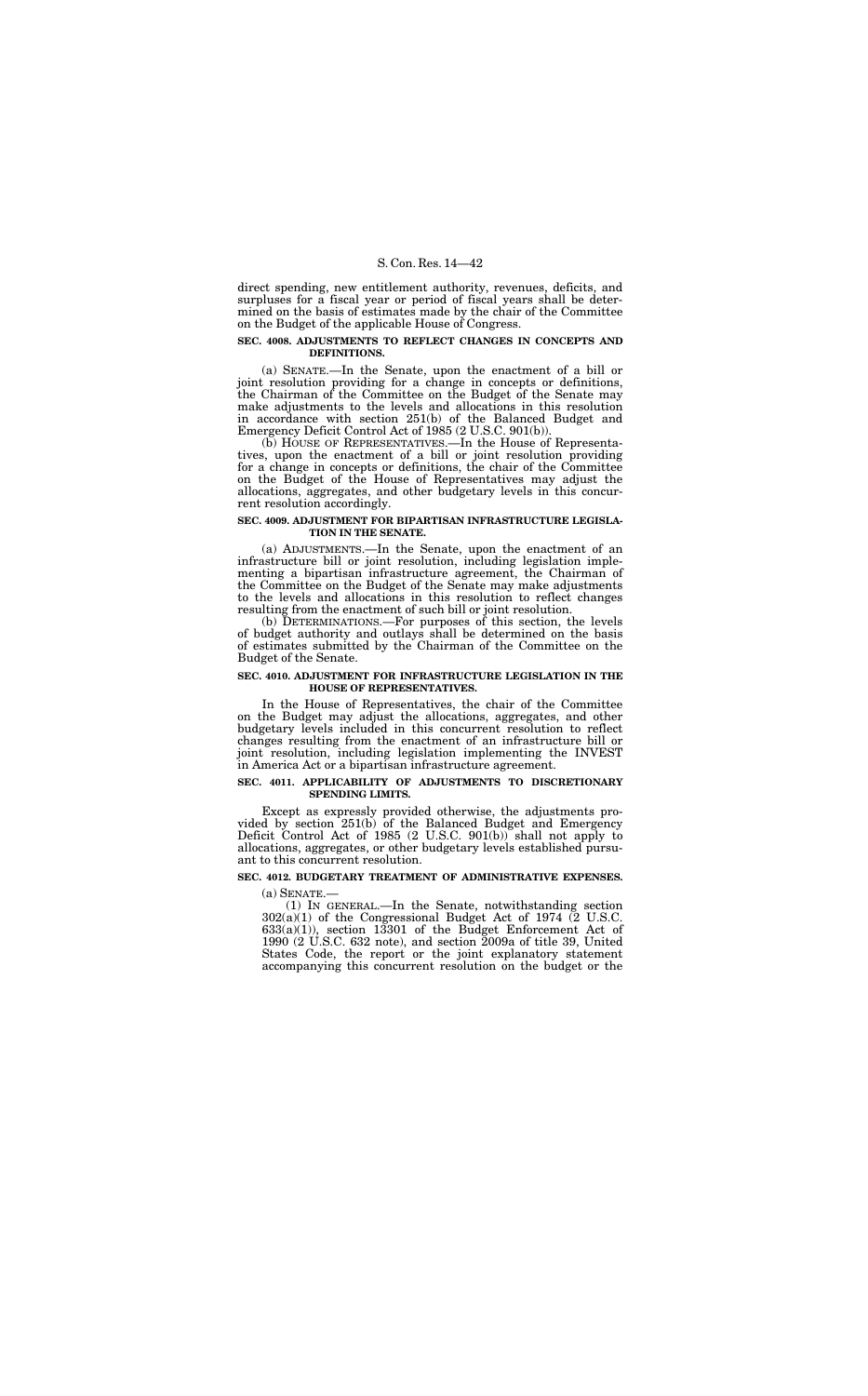(2) SPECIAL RULE.—In the Senate, for purposes of enforcing section 302(f) of the Congressional Budget Act of 1974 (2 U.S.C. 633(f)), estimates of the level of total new budget authority and total outlays provided by a measure shall include any discretionary amounts described in paragraph (1).<br>(b) HOUSE OF REPRESENTATIVES.—

statement filed pursuant to section 4006(a), as applicable, shall include in an allocation under section 302(a) of the Congressional Budget Act of 1974 (2 U.S.C. 633(a)) to the Committee on Appropriations of the Senate of amounts for the discretionary administrative expenses of the Social Security Administration and the United States Postal Service.

 $(1)$  IN GENERAL.—In the House of Representatives, notwithstanding section 302(a)(1) of the Congressional Budget Act of 1974 (2 U.S.C. 633(a)(1)), section 13301 of the Budget Enforcement Act of 1990 (2 U.S.C. 632 note), and section 2009a of title 39, United States Code, the report or the joint explanatory statement accompanying this concurrent resolution on the budget or the statement filed pursuant to section 4006(b), as applicable, shall include in an allocation under section  $302(a)$ of the Congressional Budget Act of 1974 (2 U.S.C. 633(a)) to the Committee on Appropriations of the House of Representatives of amounts for the discretionary administrative expenses of the Social Security Administration and the United States Postal Service.

(2) SPECIAL RULE.—In the House of Representatives, for purposes of enforcing section 302(f) of the Congressional Budget Act of 1974 (2 U.S.C. 633(f)), estimates of the level of total new budget authority and total outlays provided by a measure shall include any discretionary amounts described in paragraph (1).

#### **SEC. 4013. APPROPRIATE BUDGETARY ADJUSTMENTS IN THE HOUSE OF REPRESENTATIVES.**

In the House of Representatives, the chair of the Committee on the Budget of the House of Representatives may make appropriate budgetary adjustments of new budget authority and the outlays flowing therefrom pursuant to the adjustment authorities provided by this concurrent resolution.

## **SEC. 4014. ADJUSTMENT FOR CHANGES IN THE BASELINE IN THE HOUSE OF REPRESENTATIVES.**

In the House of Representatives, the chair of the Committee on the Budget of the House of Representatives may adjust the allocations, aggregates, and other appropriate budgetary levels in this concurrent resolution to reflect changes resulting from the Congressional Budget Office's updates to its baseline for fiscal years 2022 through 2031.

#### **SEC. 4015. SCORING RULE IN THE SENATE FOR CHILD CARE AND PRE-KINDERGARTEN LEGISLATION.**

(a) IN GENERAL.—In the Senate, for the purposes of estimates with respect to any child care or pre-kindergarten legislation during the 117th Congress, the Congressional Budget Office shall consider funding for programs under the Head Start Act (42 U.S.C. 9831 et seq.) to continue at baseline levels.

(b) EXCEPTION.—This section shall not apply to any bill or joint resolution making appropriations for discretionary accounts.